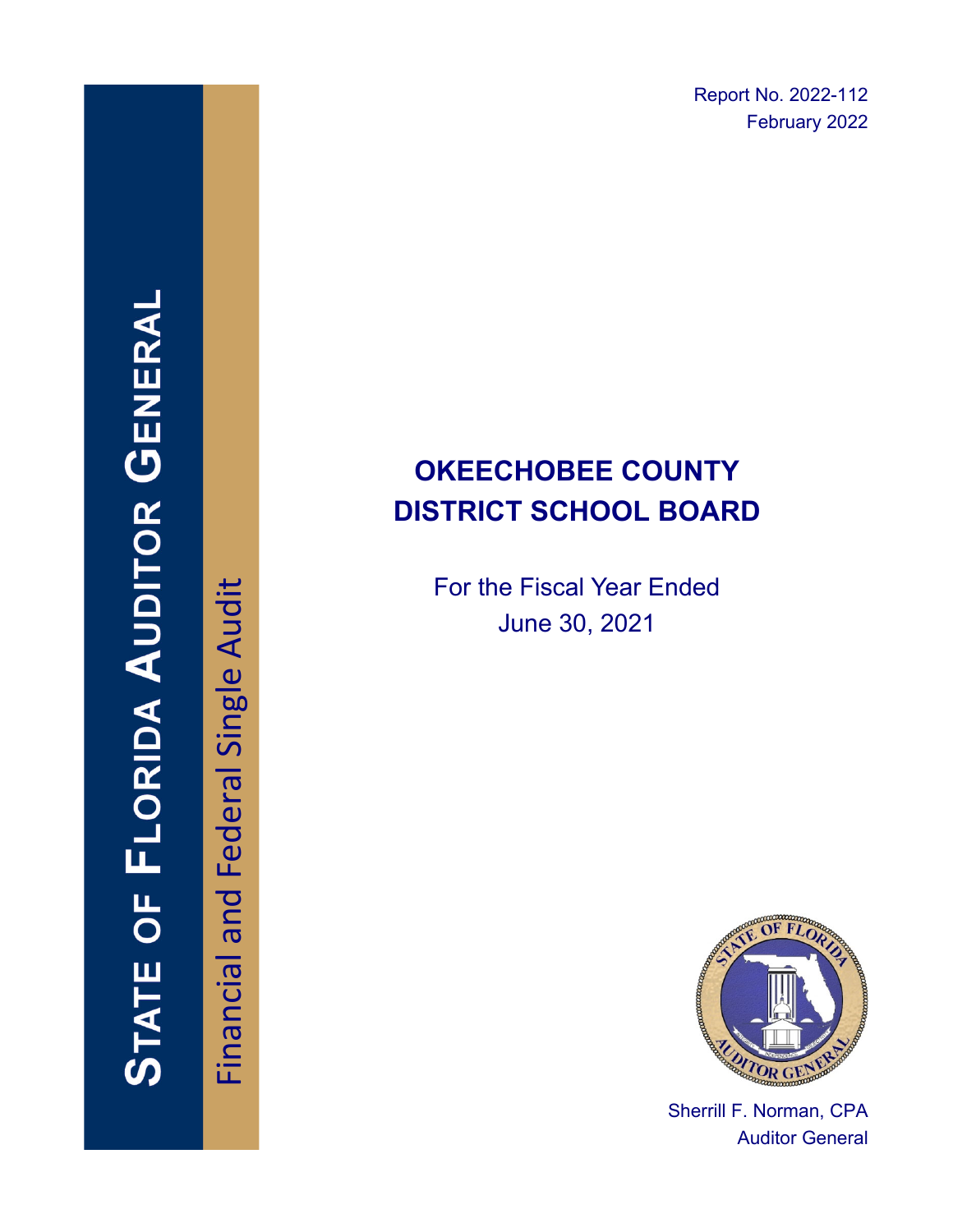#### **Board Members and Superintendent**

During the 2020-21 fiscal year, Ken Kenworthy served as Superintendent of the Okeechobee County Schools and the following individuals served as School Board Members:

|                           | District No. |
|---------------------------|--------------|
| Joe Arnold                |              |
| Malissa Morgan            | 2            |
| Melisa Jahner, Vice Chair | 3            |
| Amanda Riedel, Chair      |              |
| Jill Holcomb              | 5            |
|                           |              |

The Auditor General conducts audits of governmental entities to provide the Legislature, Florida's citizens, public entity management, and other stakeholders unbiased, timely, and relevant information for use in promoting government accountability and stewardship and improving government operations.

The team leader was Mark D. Kenny, CPA, and the audit was supervised by Clare Waters, CPA.

Please address inquiries regarding this report to Edward A. Waller, CPA, Audit Manager, by e-mail at tedwaller@aud.state.fl.us or by telephone at (850) 412-2887.

This report and other reports prepared by the Auditor General are available at:

[FLAuditor.gov](http://flauditor.gov/)

Printed copies of our reports may be requested by contacting us at:

**State of Florida Auditor General** 

**Claude Pepper Building, Suite G74 · 111 West Madison Street · Tallahassee, FL 32399-1450 · (850) 412-2722**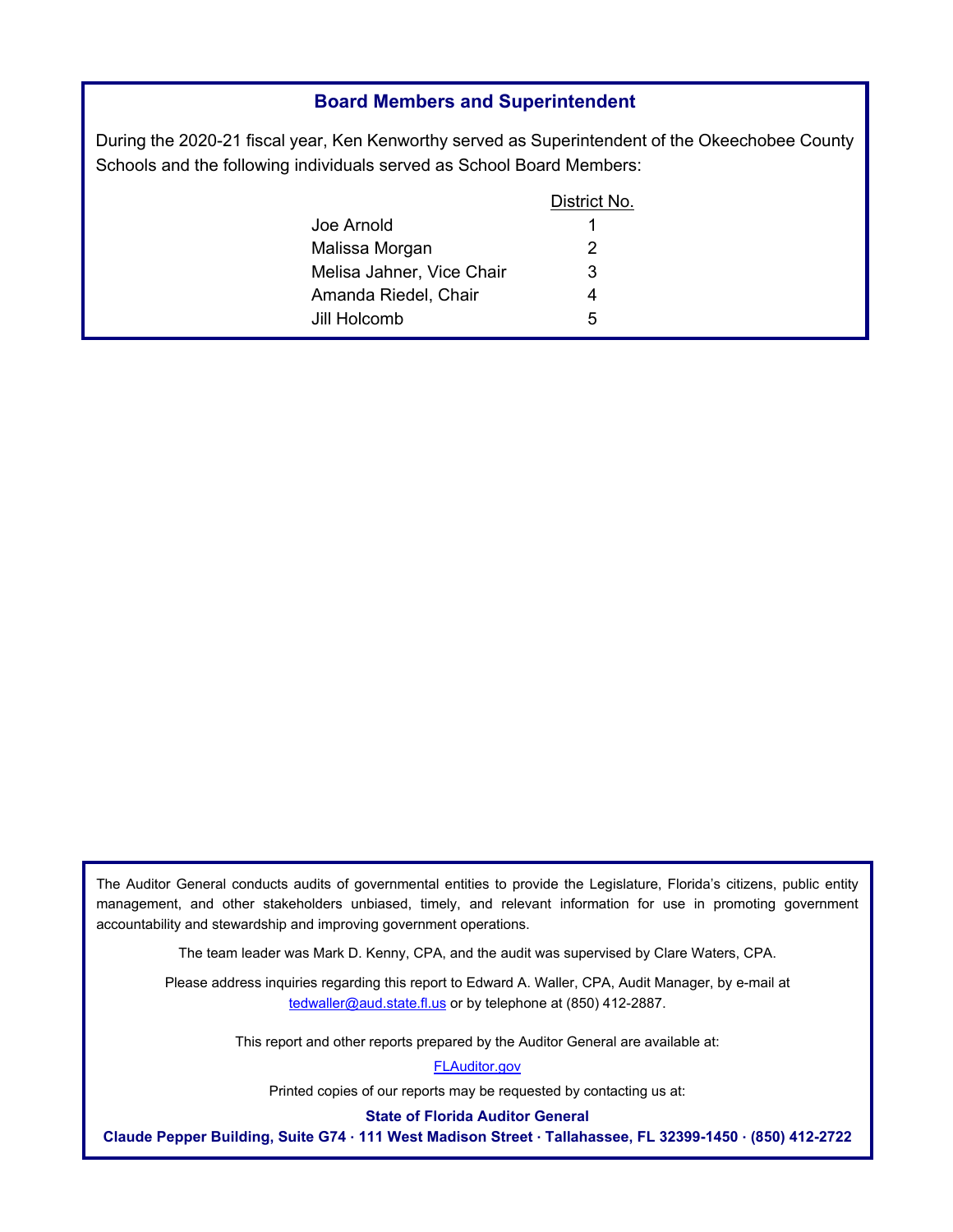# **OKEECHOBEE COUNTY DISTRICT SCHOOL BOARD TABLE OF CONTENTS**

|                                                                                                                                                                         | Page<br>No.    |
|-------------------------------------------------------------------------------------------------------------------------------------------------------------------------|----------------|
|                                                                                                                                                                         | Ť              |
| <b>INDEPENDENT AUDITOR'S REPORT</b>                                                                                                                                     |                |
|                                                                                                                                                                         | 1              |
|                                                                                                                                                                         | 3              |
|                                                                                                                                                                         | $\overline{4}$ |
| <b>BASIC FINANCIAL STATEMENTS</b>                                                                                                                                       |                |
|                                                                                                                                                                         | 11             |
|                                                                                                                                                                         | 12             |
|                                                                                                                                                                         | 14             |
| Reconciliation of the Governmental Funds Balance Sheet                                                                                                                  | 16             |
| Statement of Revenues, Expenditures, and Changes in                                                                                                                     | 18             |
| Reconciliation of the Governmental Funds Statement of<br>Revenues, Expenditures, and Changes in Fund Balances                                                           | 20             |
|                                                                                                                                                                         | 21             |
|                                                                                                                                                                         | 22             |
|                                                                                                                                                                         | 23             |
| OTHER REQUIRED SUPPLEMENTARY INFORMATION                                                                                                                                |                |
| Budgetary Comparison Schedule – General and Major Special Revenue Funds                                                                                                 | 48             |
| Schedule of Changes in the District's Total OPEB Liability and Related Ratios                                                                                           | 50             |
| Schedule of the District's Proportionate Share of the Net Pension Liability – Florida                                                                                   | 51             |
| Schedule of District Contributions - Florida Retirement System Pension Plan                                                                                             | 51             |
| Schedule of the District's Proportionate Share of the Net Pension Liability - Health                                                                                    | 52             |
| Schedule of District Contributions - Health Insurance Subsidy Pension Plan                                                                                              | 52             |
|                                                                                                                                                                         | 52             |
|                                                                                                                                                                         | 54             |
| INDEPENDENT AUDITOR'S REPORT ON INTERNAL CONTROL OVER<br>FINANCIAL REPORTING AND ON COMPLIANCE AND OTHER MATTERS<br>BASED ON AN AUDIT OF FINANCIAL STATEMENTS PERFORMED | 56             |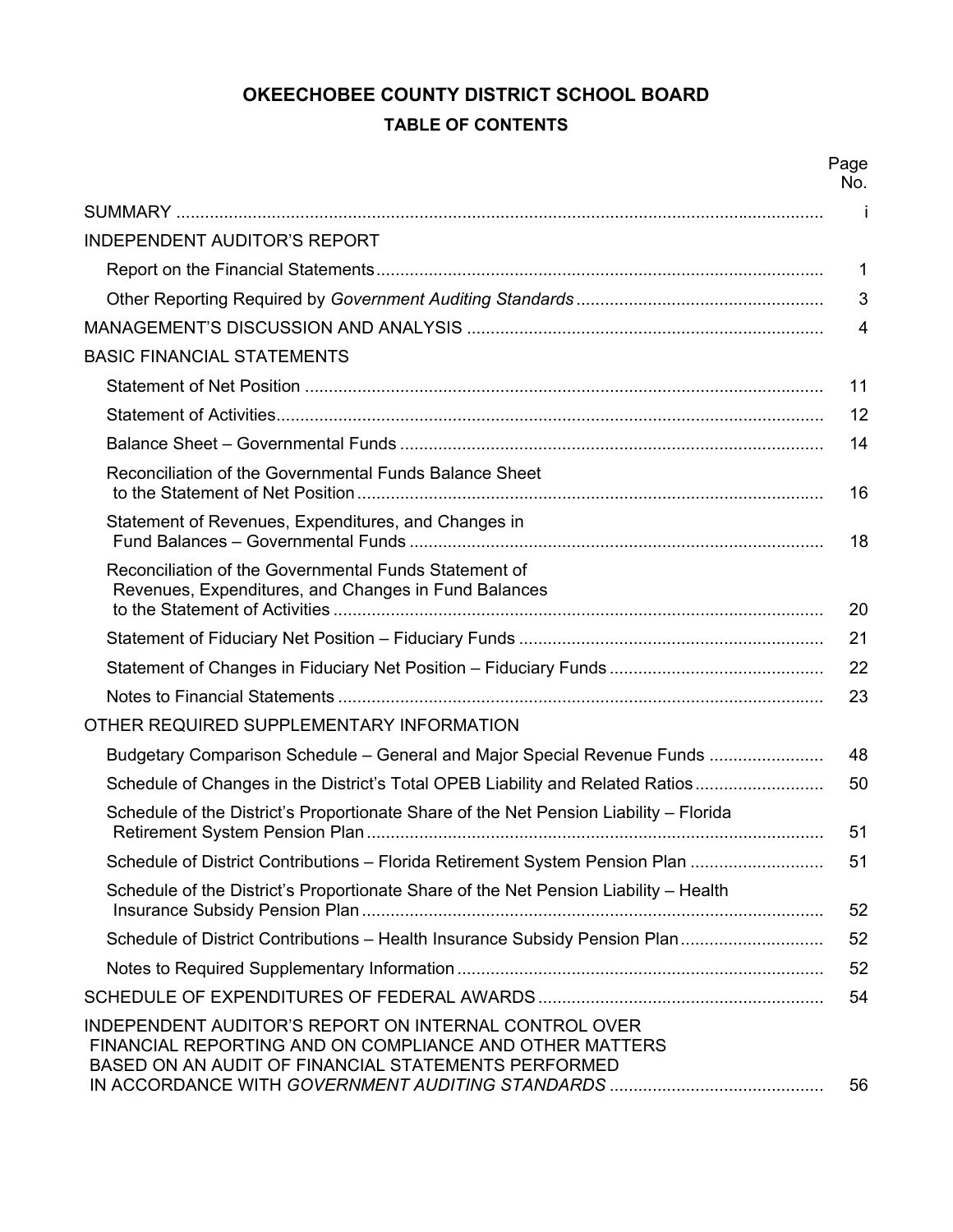# **OKEECHOBEE COUNTY DISTRICT SCHOOL BOARD**

#### **TABLE OF CONTENTS (CONTINUED)**

|                                                                                                                  | Page<br>No. |
|------------------------------------------------------------------------------------------------------------------|-------------|
| INDEPENDENT AUDITOR'S REPORT ON COMPLIANCE FOR EACH MAJOR<br>FEDERAL PROGRAM AND REPORT ON INTERNAL CONTROL OVER |             |
|                                                                                                                  | 58          |
|                                                                                                                  |             |
|                                                                                                                  | -62         |
|                                                                                                                  |             |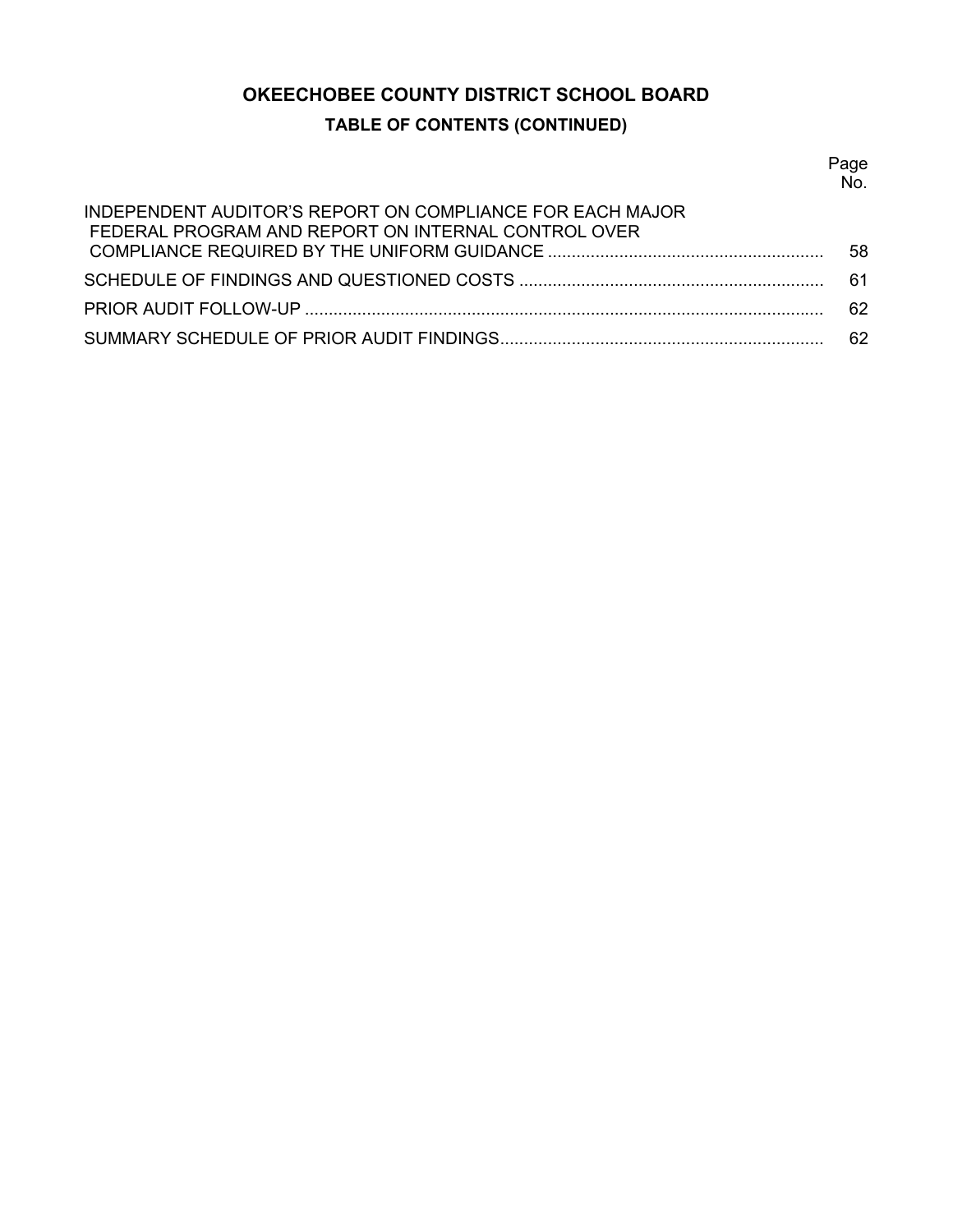#### SUMMARY OF REPORT ON FINANCIAL STATEMENTS

<span id="page-4-0"></span>Our audit disclosed that the basic financial statements of the Okeechobee County District School Board (District) were presented fairly, in all material respects, in accordance with prescribed financial reporting standards.

SUMMARY OF REPORT ON INTERNAL CONTROL AND COMPLIANCE

Our audit did not identify any deficiencies in internal control over financial reporting that we consider to be material weaknesses.

The results of our tests disclosed no instances of noncompliance or other matters that are required to be reported under *Government Auditing Standards* issued by the Comptroller General of the United States*.* 

SUMMARY OF REPORT ON FEDERAL AWARDS

We audited the District's compliance with applicable Federal awards requirements. The Title I program and Education Stabilization Fund were audited as major Federal programs. The results of our audit indicated that the District materially complied with the requirements that could have a direct and material effect on each of its major Federal programs.

#### AUDIT OBJECTIVES AND SCOPE

Our audit objectives were to determine whether the School Board and its officers with administrative and stewardship responsibilities for District operations:

- Presented the District's basic financial statements in accordance with generally accepted accounting principles;
- Established and implemented internal control over financial reporting and compliance with requirements that could have a direct and material effect on the financial statements or on the District's major Federal programs; and
- Complied with the various provisions of laws, rules, regulations, contracts, and grant agreements that are material to the financial statements, and those applicable to the District's major Federal programs.

The scope of this audit included an examination of the District's basic financial statements and the accompanying Schedule of Expenditures of Federal Awards, as of and for the fiscal year ended June 30, 2021. We obtained an understanding of the District's environment, including its internal control, and assessed the risk of material misstatement necessary to plan the audit of the basic financial statements and Federal awards. We also examined various transactions to determine whether they were executed, in both manner and substance, in accordance with governing provisions of laws, rules, regulations, contracts, and grant agreements.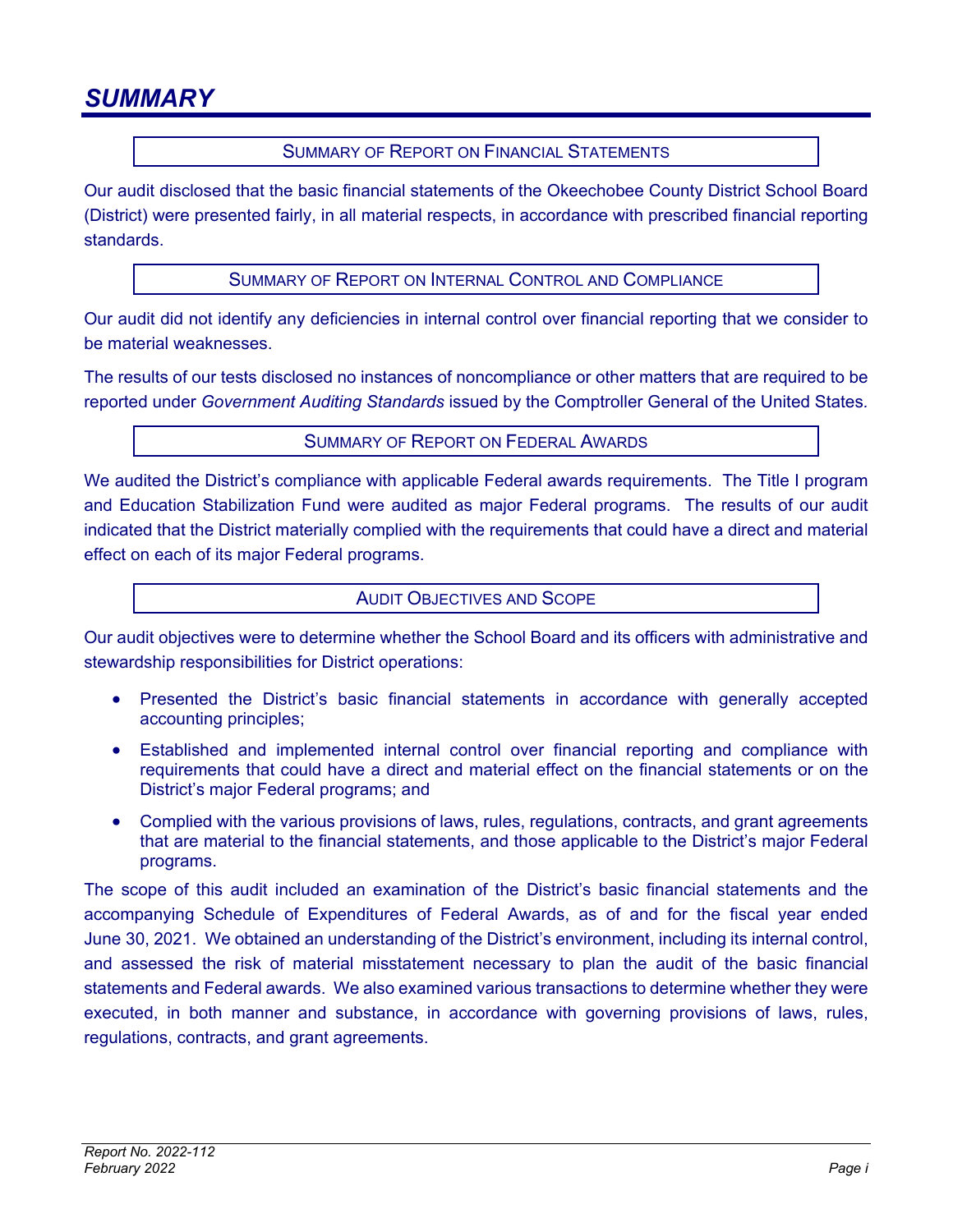#### AUDIT METHODOLOGY

We conducted our audit in accordance with auditing standards generally accepted in the United States of America; applicable standards contained in *Government Auditing Standards*, issued by the Comptroller General of the United States; and Title 2 U.S. *Code of Federal Regulations* Part 200, *Uniform Administrative Requirements, Cost Principles, and Audit Requirements for Federal Awards*.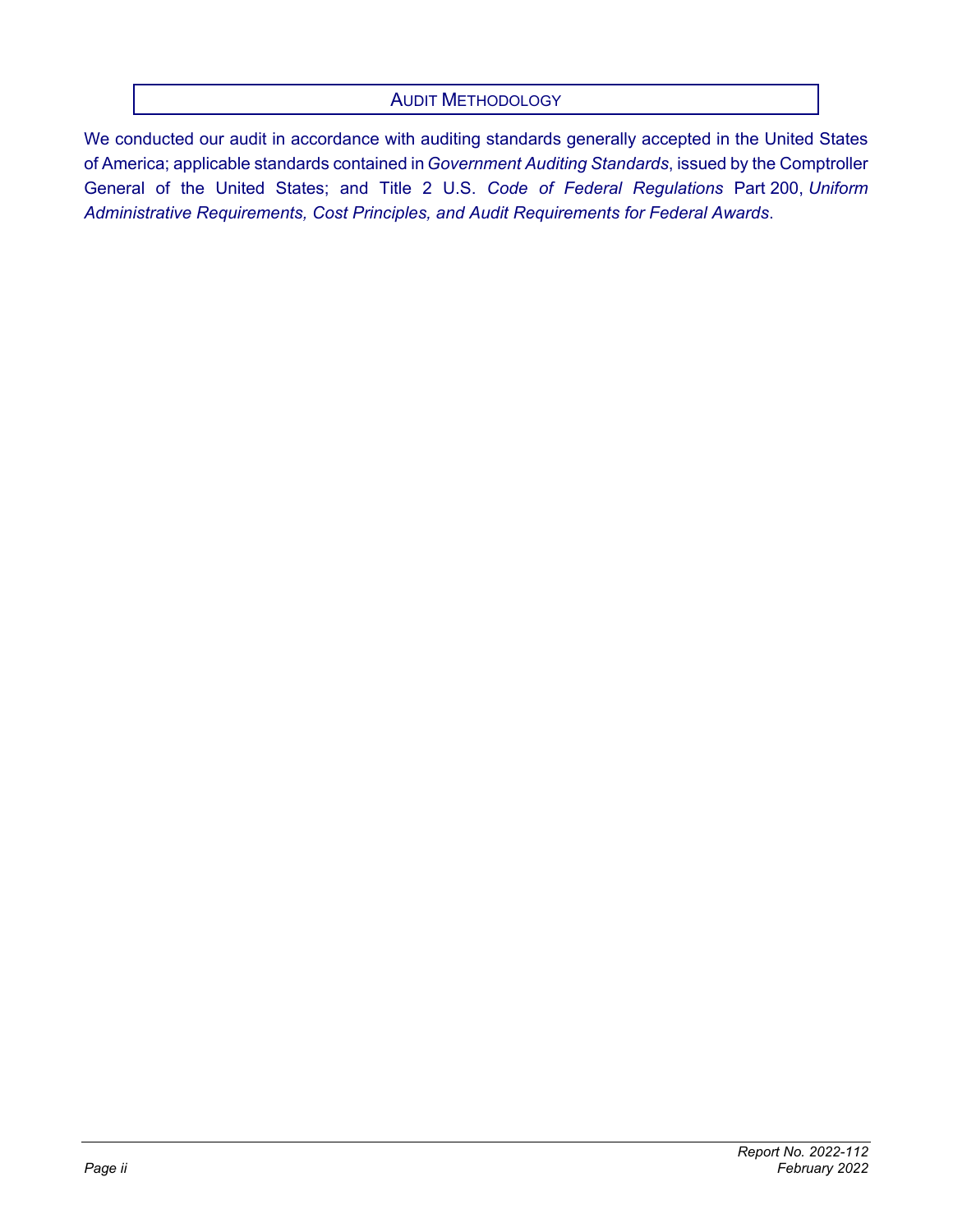<span id="page-6-0"></span>

Sherrill F. Norman, CPA Auditor General

# **AUDITOR GENERAL STATE OF FLORIDA**

Claude Denson Pepper Building, Suite G74 111 West Madison Street Tallahassee, Florida 32399-1450



Phone: (850) 412-2722 Fax: (850) 488-6975

The President of the Senate, the Speaker of the House of Representatives, and the Legislative Auditing Committee

#### **INDEPENDENT AUDITOR'S REPORT**

#### **Report on the Financial Statements**

We have audited the accompanying financial statements of the governmental activities, each major fund, and the aggregate remaining fund information of the Okeechobee County District School Board, as of and for the fiscal year ended June 30, 2021, and the related notes to the financial statements, which collectively comprise the District's basic financial statements as listed in the table of contents.

#### *Management's Responsibility for the Financial Statements*

Management is responsible for the preparation and fair presentation of these financial statements in accordance with accounting principles generally accepted in the United States of America; this includes the design, implementation, and maintenance of internal control relevant to the preparation and fair presentation of financial statements that are free from material misstatement, whether due to fraud or error.

#### *Auditor's Responsibility*

Our responsibility is to express opinions on these financial statements based on our audit. We did not audit the financial statements of the school internal funds, which represent 24 percent, 14 percent, 24 percent, 13 percent, and 13 percent, respectively, of the assets, liabilities, net position and fund balance, additions and revenues, and deductions and expenditures of the aggregate remaining fund information. Those statements, which were prepared on the cash basis, a special purpose framework, were audited by other auditors, whose report has been furnished to us. We have applied audit procedures on the conversion adjustments to the financial statements of the school internal funds, which conform those financial statements to accounting principles generally accepted in the United States of America. Our opinion, insofar as it relates to the amounts included for the school internal funds, prior to these conversion adjustments, is based solely on the report of the other auditors. We conducted our audit in accordance with auditing standards generally accepted in the United States of America and the standards applicable to financial audits contained in *Government Auditing Standards*, issued by the Comptroller General of the United States. Those standards require that we plan and perform the audit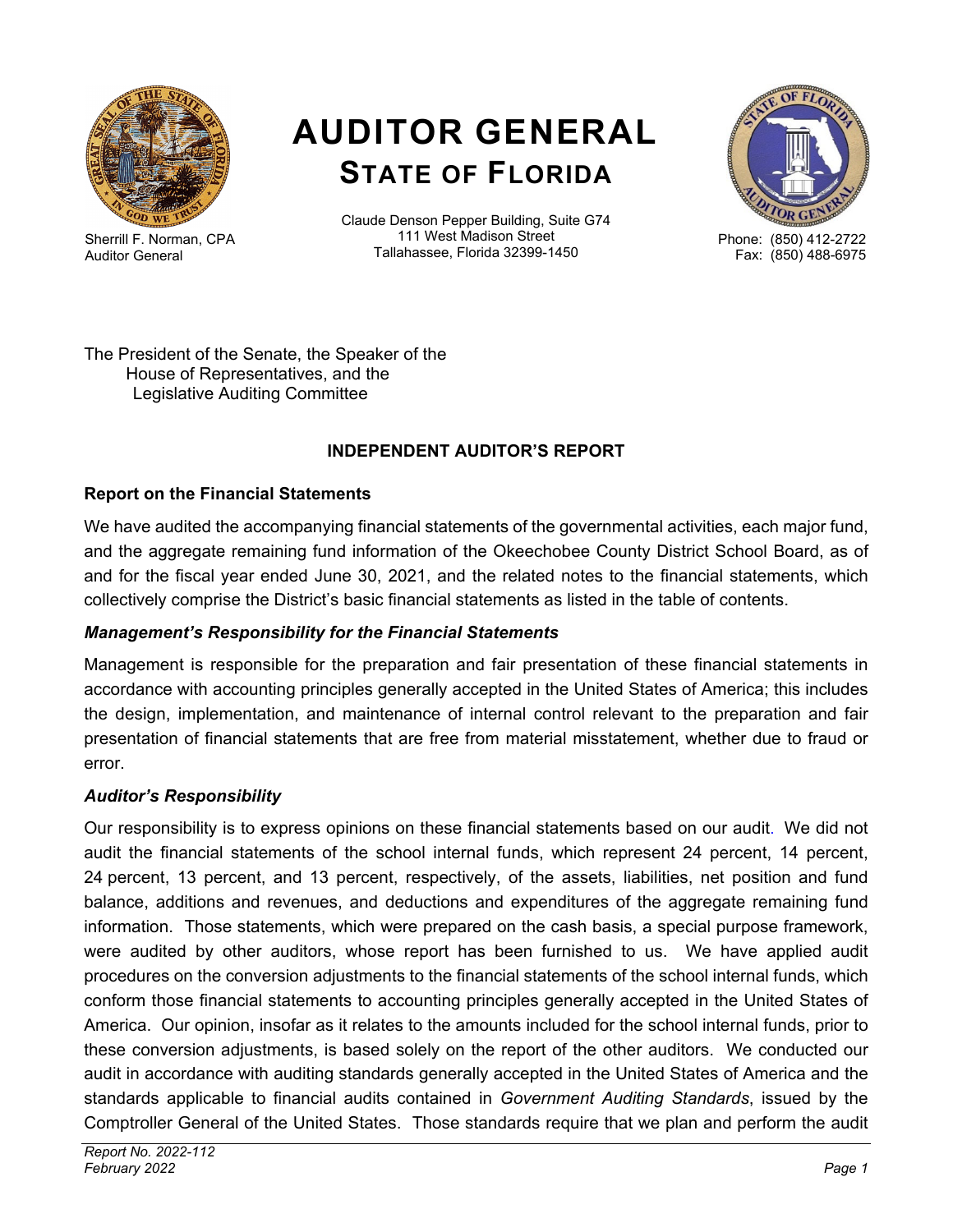to obtain reasonable assurance about whether the financial statements are free from material misstatement. The financial statements of the school internal funds were not audited in accordance with *Government Auditing Standards*.

An audit involves performing procedures to obtain audit evidence about the amounts and disclosures in the financial statements. The procedures selected depend on the auditor's judgment, including the assessment of the risks of material misstatement of the financial statements, whether due to fraud or error. In making those risk assessments, the auditor considers internal control relevant to the entity's preparation and fair presentation of the financial statements in order to design audit procedures that are appropriate in the circumstances, but not for the purpose of expressing an opinion on the effectiveness of the entity's internal control. Accordingly, we express no such opinion. An audit also includes evaluating the appropriateness of accounting policies used and the reasonableness of significant accounting estimates made by management, as well as evaluating the overall presentation of the financial statements.

We believe that the audit evidence we have obtained is sufficient and appropriate to provide a basis for our audit opinions.

#### *Opinions*

In our opinion, based on our audit and the report of other auditors, the financial statements referred to above present fairly, in all material respects, the respective financial position of the governmental activities, each major fund, and the aggregate remaining fund information of the Okeechobee County District School Board, as of June 30, 2021, and the respective changes in financial position thereof for the fiscal year then ended in accordance with accounting principles generally accepted in the United States of America.

#### *Emphasis of Matter*

As discussed in Note II. to the financial statements, the District implemented Governmental Accounting Standards Board Statement No. 84, *Fiduciary Activities*, which is a change in accounting principle that addresses accounting and financial reporting for fiduciary activities. This affects the comparability of amounts reported for the 2020-21 fiscal year with amounts reported for the 2019-20 fiscal year. Our opinion is not modified with respect to this matter.

#### *Other Matters*

#### *Required Supplementary Information*

Accounting principles generally accepted in the United States of America require that **MANAGEMENT'S DISCUSSION AND ANALYSIS**, the **Budgetary Comparison Schedule – General and Major Special Revenue Funds**, **Schedule of Changes in the District's Total OPEB Liability and Related Ratios**, **Schedule of the District's Proportionate Share of the Net Pension Liability – Florida Retirement System Pension Plan**, **Schedule of District Contributions – Florida Retirement System Pension Plan**, **Schedule of the District's Proportionate Share of the Net Pension Liability – Health Insurance Subsidy Pension Plan**, **Schedule of District Contributions – Health Insurance Subsidy Pension Plan**, and **Notes to Required Supplementary Information**, as listed in the table of contents, be presented to supplement the basic financial statements. Such information, although not a part of the basic financial statements, is required by the Governmental Accounting Standards Board who considers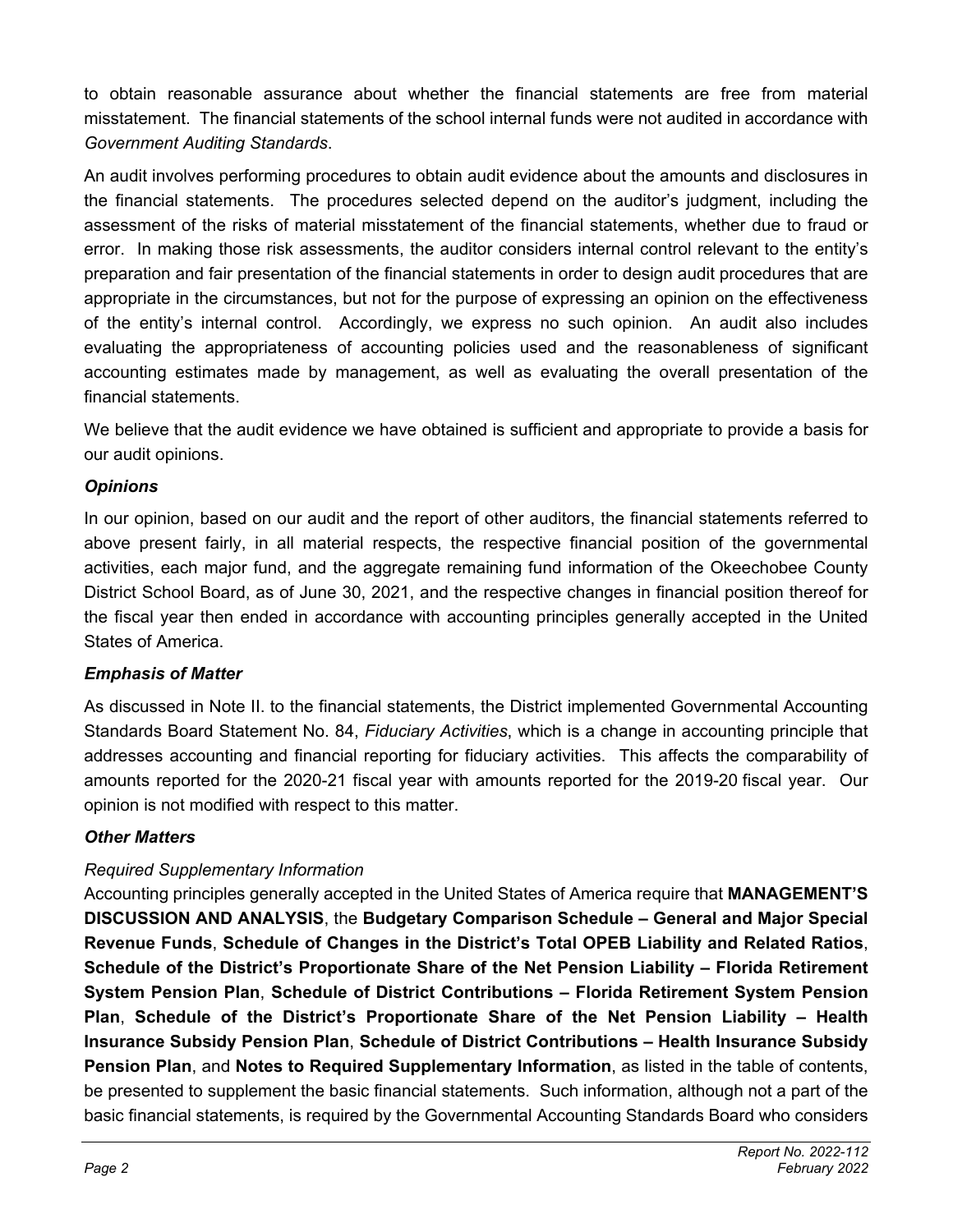<span id="page-8-0"></span>it to be an essential part of financial reporting for placing the basic financial statements in an appropriate operational, economic, or historical context. We have applied certain limited procedures to the required supplementary information in accordance with auditing standards generally accepted in the United States of America, which consisted of inquiries of management about the methods of preparing the information and comparing the information for consistency with management's responses to our inquiries, the basic financial statements, and other knowledge we obtained during our audit of the basic financial statements. We do not express an opinion or provide any assurance on the information because the limited procedures do not provide us with sufficient evidence to express an opinion or provide any assurance.

#### *Supplementary Information*

Our audit was conducted for the purpose of forming opinions on the financial statements that collectively comprise the District's basic financial statements. The accompanying **SCHEDULE OF EXPENDITURES OF FEDERAL AWARDS**, as required by Title 2 U.S. *Code of Federal Regulations* Part 200, *Uniform Administrative Requirements, Cost Principles, and Audit Requirements for Federal Awards*, is presented for purposes of additional analysis and is not a required part of the basic financial statements.

The accompanying **SCHEDULE OF EXPENDITURES OF FEDERAL AWARDS** is the responsibility of management and was derived from and relates directly to the underlying accounting and other records used to prepare the basic financial statements. Such information has been subjected to the auditing procedures applied in the audit of the basic financial statements and certain additional procedures, including comparing and reconciling such information directly to the underlying accounting and other records used to prepare the basic financial statements or to the basic financial statements themselves, and other additional procedures in accordance with auditing standards generally accepted in the United States of America. In our opinion, the accompanying **SCHEDULE OF EXPENDITURES OF FEDERAL AWARDS** is fairly stated, in all material respects, in relation to the basic financial statements as a whole.

#### **Other Reporting Required by** *Government Auditing Standards*

In accordance with *Government Auditing Standards*, we have also issued our report dated February 1, 2022, on our consideration of the District's internal control over financial reporting and on our tests of its compliance with certain provisions of laws, rules, regulations, contracts, and grant agreements and other matters included under the heading **INDEPENDENT AUDITOR'S REPORT ON INTERNAL CONTROL OVER FINANCIAL REPORTING AND ON COMPLIANCE AND OTHER MATTERS BASED ON AN AUDIT OF FINANCIAL STATEMENTS PERFORMED IN ACCORDANCE WITH**  *GOVERNMENT AUDITING STANDARDS*. The purpose of that report is solely to describe the scope of our testing of internal control over financial reporting and compliance and the results of that testing, and not to provide an opinion on the effectiveness of the District's internal control over financial reporting or on compliance. That report is an integral part of an audit performed in accordance with *Government Auditing Standards* in considering the District's internal control over financial reporting and compliance.

Respectfully submitted,

Corman

Sherrill F. Norman, CPA Tallahassee, Florida February 1, 2022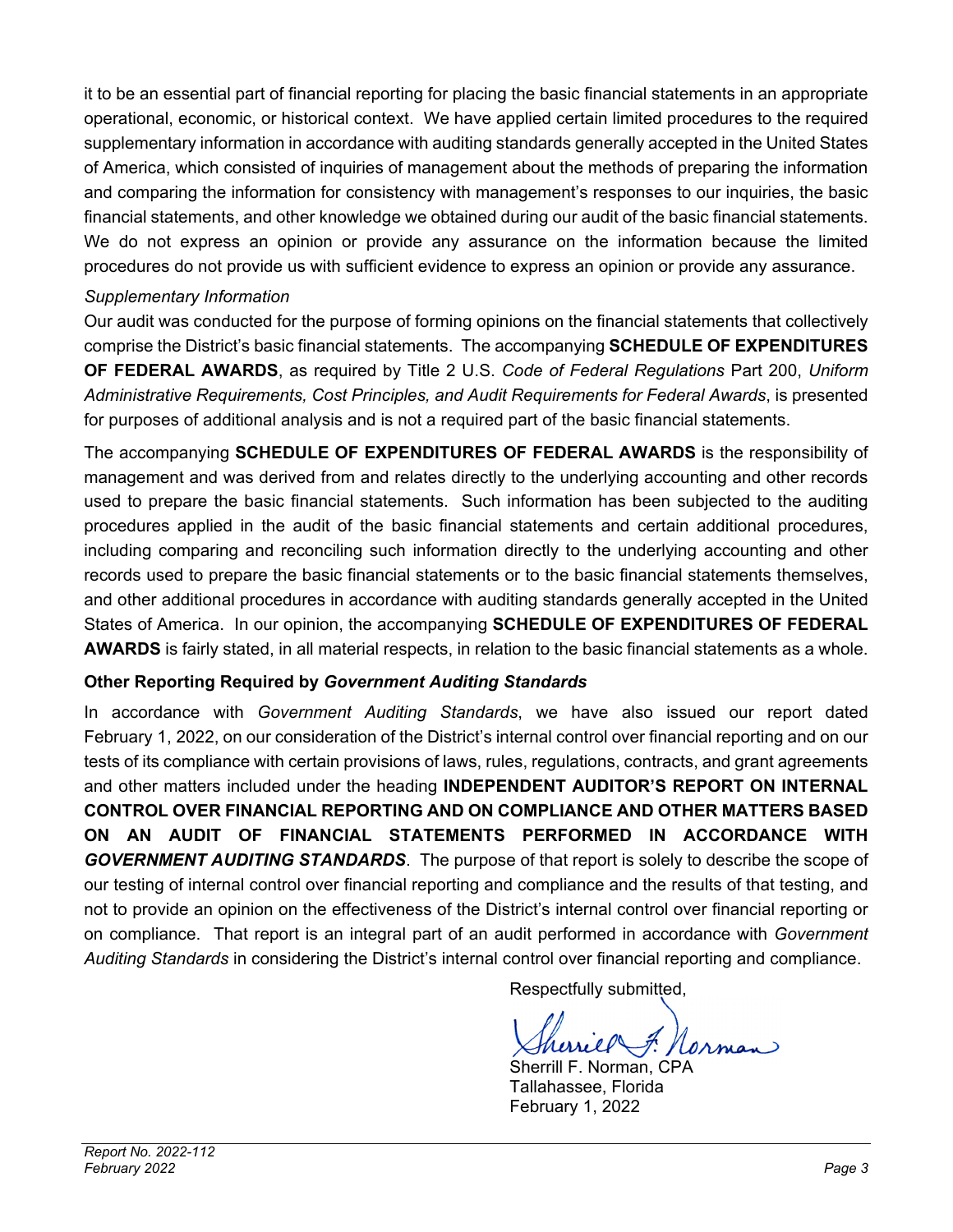# <span id="page-9-0"></span>*MANAGEMENT'S DISCUSSION AND ANALYSIS*

The management of the Okeechobee County District School Board has prepared the following discussion and analysis to provide an overview of the District's financial activities for the fiscal year ended June 30, 2021. The information contained in the Management's Discussion and Analysis (MD&A) is intended to highlight significant transactions, events, and conditions and should be considered in conjunction with the District's financial statements and notes to financial statements found immediately following the MD&A.

#### FINANCIAL HIGHLIGHTS

Key financial highlights for the 2020-21 fiscal year are as follows:

- As of June 30, 2021, the assets and deferred outflows of resources exceed the liabilities and deferred inflows of resources by \$40,157,073.82.
- In total, net position increased \$1,144,312.47, which represents a 2.9 percent increase over the 2019-20 fiscal year net position.
- General revenues total \$66,847,447.71, or 93.9 percent of all revenues. Program specific revenues in the form of charges for services, operating grants and contributions, and capital grants and contributions total \$4,354,453.76, or 6.1 percent of all revenues.
- Expenses total \$70,057,589. Only \$4,354,453.76 of these expenses was offset by program specific revenues, with the remainder paid from general revenues. Total revenues exceeded total expenses by \$1,144,312.47.
- At the end of the current fiscal year, the fund balance of the General Fund totals \$15,483,045.19, which is \$3,729,818.48 more than the prior fiscal year balance. The General Fund assigned and unassigned fund balance was \$14,682,122.72, or 27.3 percent of total General Fund revenues.

#### OVERVIEW OF FINANCIAL STATEMENTS

The basic financial statements consist of three components: (1) government-wide financial statements; (2) fund financial statements; and (3) notes to financial statements. This report also includes supplementary information intended to furnish additional details to support the basic financial statements.

#### **Government-Wide Financial Statements**

The government-wide financial statements provide both short-term and long-term information about the District's overall financial condition in a manner similar to those of a private-sector business. The statements include a statement of net position and a statement of activities that are designed to provide consolidated financial information about the governmental activities of the District presented on the accrual basis of accounting. The statement of net position provides information about the District's financial position, its assets, liabilities, and deferred inflows/outflows of resources, using an economic resources measurement focus. Assets plus deferred outflows of resources, less liabilities and deferred inflows of resources, equals net position, which is a measure of the District's financial health. The statement of activities presents information about the change in the District's net position, the results of operations, during the fiscal year. An increase or decrease in net position is an indication of whether the District's financial health is improving or deteriorating.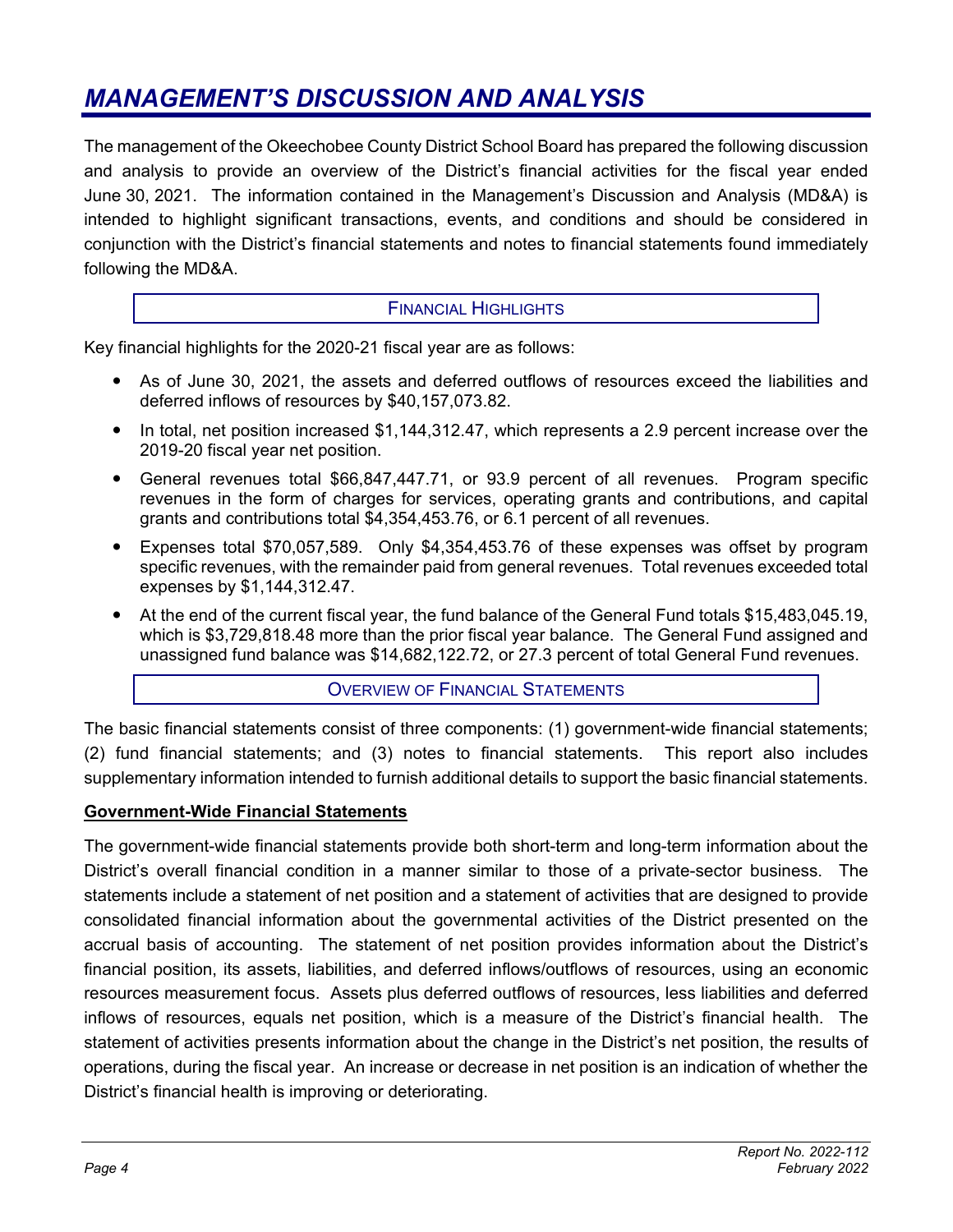All of the District's activities and services are reported in the government-wide financial statements as governmental activities. The District's governmental activities include instruction, student support services, instructional support services, administrative support services, facility maintenance, transportation, and food services. Property taxes and State revenues finance most of these activities. Additionally, all capital and debt financing activities are reported as governmental activities.

#### **Fund Financial Statements**

Fund financial statements are one of the components of the basic financial statements. A fund is a grouping of related accounts that is used to maintain control over resources that have been segregated for specific activities or objectives. The District uses fund accounting to ensure and demonstrate compliance with finance-related legal requirements and prudent fiscal management. Certain funds are established by law while others are created by legal agreements, such as bond covenants. Fund financial statements provide more detailed information about the District's financial activities, focusing on its most significant or "major" funds rather than fund types. This is in contrast to the entitywide perspective contained in the government-wide statements. All of the District's funds may be classified within one of the broad categories discussed below.

**Governmental Funds**: Governmental funds are used to account for essentially the same functions reported as governmental activities in the government-wide financial statements. However, unlike the government-wide financial statements, governmental fund financial statements focus on near-term inflows and outflows of spendable resources, as well as on balances of spendable resources available at the end of the fiscal year. Such information may be useful in assessing a government's near-term financing requirements.

Because the focus of governmental funds is narrower than that of the government-wide financial statements, it is useful to compare the information presented for governmental funds with similar information presented for governmental activities in the government-wide financial statements. By doing so, readers may better understand the long-term impact of the government's near-term financing decisions. Both the governmental funds balance sheet and the governmental funds statement of revenues, expenditures, and changes in fund balances provide a reconciliation to facilitate this comparison between governmental funds and governmental activities.

The governmental funds balance sheet and statement of revenues, expenditures, and changes in fund balances provide detailed information about the District's most significant funds. The District's major funds are the General Fund, Special Revenue – Other Fund, Special Revenue – Federal Education Stabilization Fund, and Capital Projects – Local Capital Improvement Fund. Data from the other governmental funds are combined into a single, aggregated presentation.

The District adopts an annual appropriated budget for its governmental funds. A budgetary comparison schedule has been provided for the General and major Special Revenue Funds to demonstrate compliance with the budget.

**Fiduciary Funds**: Fiduciary funds are used to report assets held in a trustee or fiduciary capacity for the benefit of external parties, such as student activity funds. Fiduciary funds are not reflected in the government-wide statements because the resources are not available to support the District's own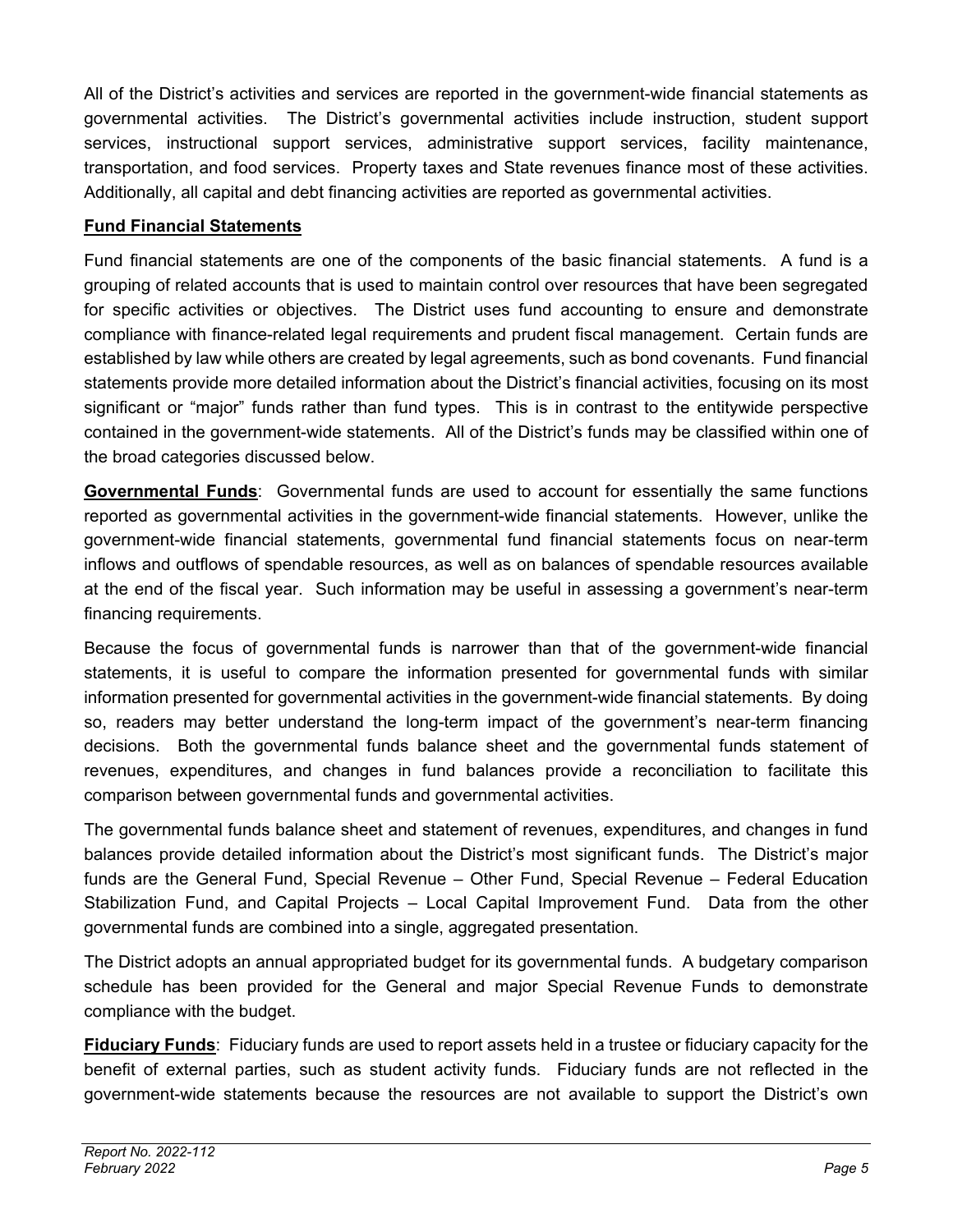programs. In its fiduciary capacity, the District is responsible for ensuring that the assets reported in these funds are used only for their intended purposes.

The District uses custodial funds to account for resources held for student activities and groups.

#### **Notes to Financial Statements**

The notes provide additional information that is essential for a full understanding of the data provided in the government-wide and fund financial statements.

#### **Other Information**

In addition to the basic financial statements and accompanying notes, this report also presents required supplementary information concerning the District's total other postemployment benefits (OPEB) and net pension liabilities.

GOVERNMENT-WIDE FINANCIAL ANALYSIS

As noted earlier, net position over time may serve as a useful indicator of a government's financial health. The following is a summary of the District's net position as of June 30, 2021, compared to net position as of June 30, 2020:

|                                                                                              | Governmental<br><b>Activities</b>                  |                                                    |
|----------------------------------------------------------------------------------------------|----------------------------------------------------|----------------------------------------------------|
|                                                                                              | 6-30-21                                            | 6-30-20                                            |
| <b>Current and Other Assets</b><br><b>Capital Assets</b>                                     | \$23,131,869.26<br>58,427,410.57                   | \$19,311,470.19<br>57,466,957.76                   |
| <b>Total Assets</b>                                                                          | 81,559,279.83                                      | 76,778,427.95                                      |
| <b>Deferred Outflows of Resources</b>                                                        | 13,817,894.00                                      | 12,176,976.00                                      |
| Long-Term Liabilities<br><b>Other Liabilities</b>                                            | 48,259,427.10<br>2,497,193.91                      | 41,374,428.33<br>1,998,601.27                      |
| <b>Total Liabilities</b>                                                                     | 50,756,621.01                                      | 43,373,029.60                                      |
| Deferred Inflows of Resources                                                                | 4,463,479.00                                       | 6,569,613.00                                       |
| Net Position:<br><b>Investment in Capital Assets</b><br>Restricted<br>Unrestricted (Deficit) | 58,427,410.57<br>5,747,742.56<br>(24, 018, 079.31) | 57,466,957.76<br>5,859,321.80<br>(24, 313, 518.21) |
| <b>Total Net Position</b>                                                                    | \$40,157,073.82                                    | \$39,012,761.35                                    |

#### **Net Position, End of Year**

The largest portion of the District's net position is investment in capital assets (e.g., land; buildings; furniture, fixtures, and equipment). The District uses these capital assets to provide services to students; consequently, these assets are not available for future spending.

The restricted portion of the District's net position represents resources that are subject to external restrictions on how they may be used. The deficit unrestricted net position was primarily the result of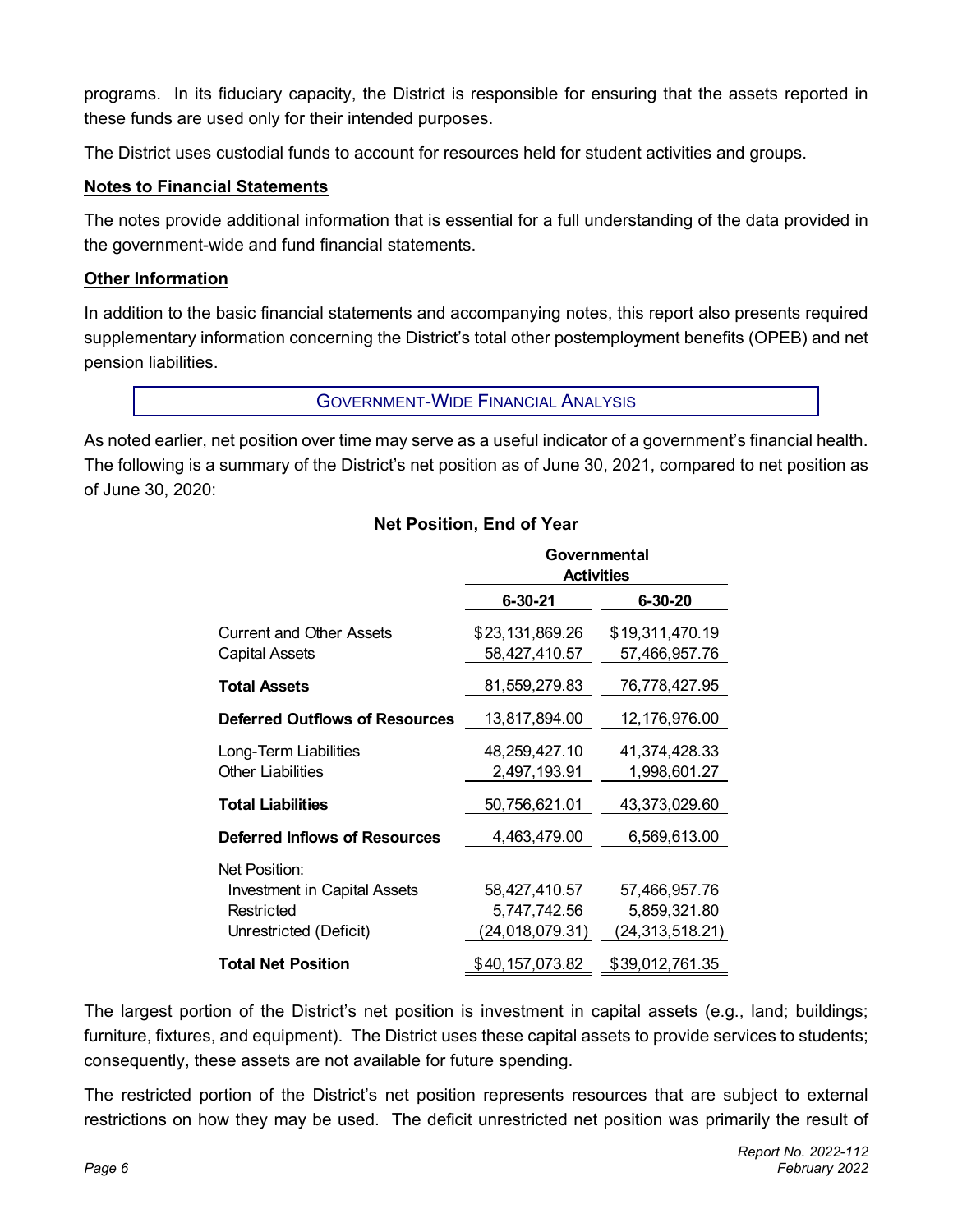accruing \$2,769,653.10 in compensated absences payable, \$4,484,401 in other postemployment benefit obligations, and \$41,005,373 in net pension liability.

The key elements of the changes in the District's net position for the fiscal years ended June 30, 2021, and June 30, 2020, are as follows:

|                                                                                               | Governmental     |                   |  |  |
|-----------------------------------------------------------------------------------------------|------------------|-------------------|--|--|
|                                                                                               |                  | <b>Activities</b> |  |  |
|                                                                                               | 6-30-21          | 6-30-20           |  |  |
| Program Revenues:                                                                             |                  |                   |  |  |
| <b>Charges for Services</b>                                                                   | \$<br>305,353.06 | \$<br>392,295.56  |  |  |
| <b>Operating Grants and Contributions</b>                                                     | 3,839,410.14     | 3,732,488.32      |  |  |
| <b>Capital Grants and Contributions</b>                                                       | 209,690.56       | 249,146.83        |  |  |
| <b>General Revenues:</b>                                                                      |                  |                   |  |  |
| Property Taxes, Levied for Operational Purposes                                               | 15,087,621.51    | 12,682,151.63     |  |  |
| Property Taxes, Levied for Capital Projects<br><b>Grants and Contributions Not Restricted</b> | 5,115,815.88     | 4,148,718.87      |  |  |
| to Specific Programs                                                                          | 45,631,630.62    | 46,496,869.23     |  |  |
| Unrestricted Investment Earnings                                                              | 210,829.00       | 427,559.29        |  |  |
| Miscellaneous                                                                                 | 801,550.70       | 807,972.51        |  |  |
| <b>Total Revenues</b>                                                                         | 71,201,901.47    | 68,937,202.24     |  |  |
| Functions/Program Expenses:                                                                   |                  |                   |  |  |
| Instruction                                                                                   | 36,532,714.82    | 35,399,905.02     |  |  |
| <b>Student Support Services</b>                                                               | 3,436,656.98     | 3,968,237.24      |  |  |
| <b>Instructional Media Services</b>                                                           | 449, 143. 27     | 488,794.29        |  |  |
| Instruction and Curriculum Development Services                                               | 1,785,430.13     | 1,660,400.78      |  |  |
| <b>Instructional Staff Training Services</b>                                                  | 1,493,014.40     | 1,493,394.13      |  |  |
| Instruction-Related Technology                                                                | 1,143,056.45     | 817,681.72        |  |  |
| <b>Board</b>                                                                                  | 471,606.48       | 398,458.37        |  |  |
| <b>General Administration</b>                                                                 | 760,206.75       | 1,247,410.43      |  |  |
| <b>School Administration</b>                                                                  | 3,598,544.04     | 3,626,388.02      |  |  |
| <b>Facilities Acquisition and Construction</b>                                                | 2,102,412.93     | 886,455.51        |  |  |
| <b>Fiscal Services</b>                                                                        | 488,184.37       | 473,746.72        |  |  |
| <b>Food Services</b>                                                                          | 3,918,117.39     | 3,985,596.05      |  |  |
| <b>Central Services</b>                                                                       | 764,324.11       | 756,201.85        |  |  |
| <b>Student Transportation Services</b>                                                        | 3,356,343.33     | 3,530,250.04      |  |  |
| Operation of Plant                                                                            | 5,504,847.45     | 3,930,995.07      |  |  |
| Maintenance of Plant                                                                          | 1,235,833.09     | 1,237,452.83      |  |  |
| Administrative Technology Services                                                            | 124,449.01       | 123,268.48        |  |  |
| <b>Community Services</b>                                                                     | 297,612.26       | 322,802.12        |  |  |
| Unallocated Interest on Long-Term Debt                                                        | 228.16           | 713.28            |  |  |
| <b>Unallocated Depreciation Expense</b>                                                       | 2,594,863.58     | 2,452,235.90      |  |  |
| <b>Total Functions/Program Expenses</b>                                                       | 70,057,589.00    | 66,800,387.85     |  |  |
| <b>Change in Net Position</b>                                                                 | 1,144,312.47     | 2,136,814.39      |  |  |
| Net Position - Beginning                                                                      | 39,012,761.35    | 36,875,946.96     |  |  |
| <b>Net Position - Ending</b>                                                                  | \$40,157,073.82  | \$39,012,761.35   |  |  |

#### **Operating Results for the Fiscal Year Ended**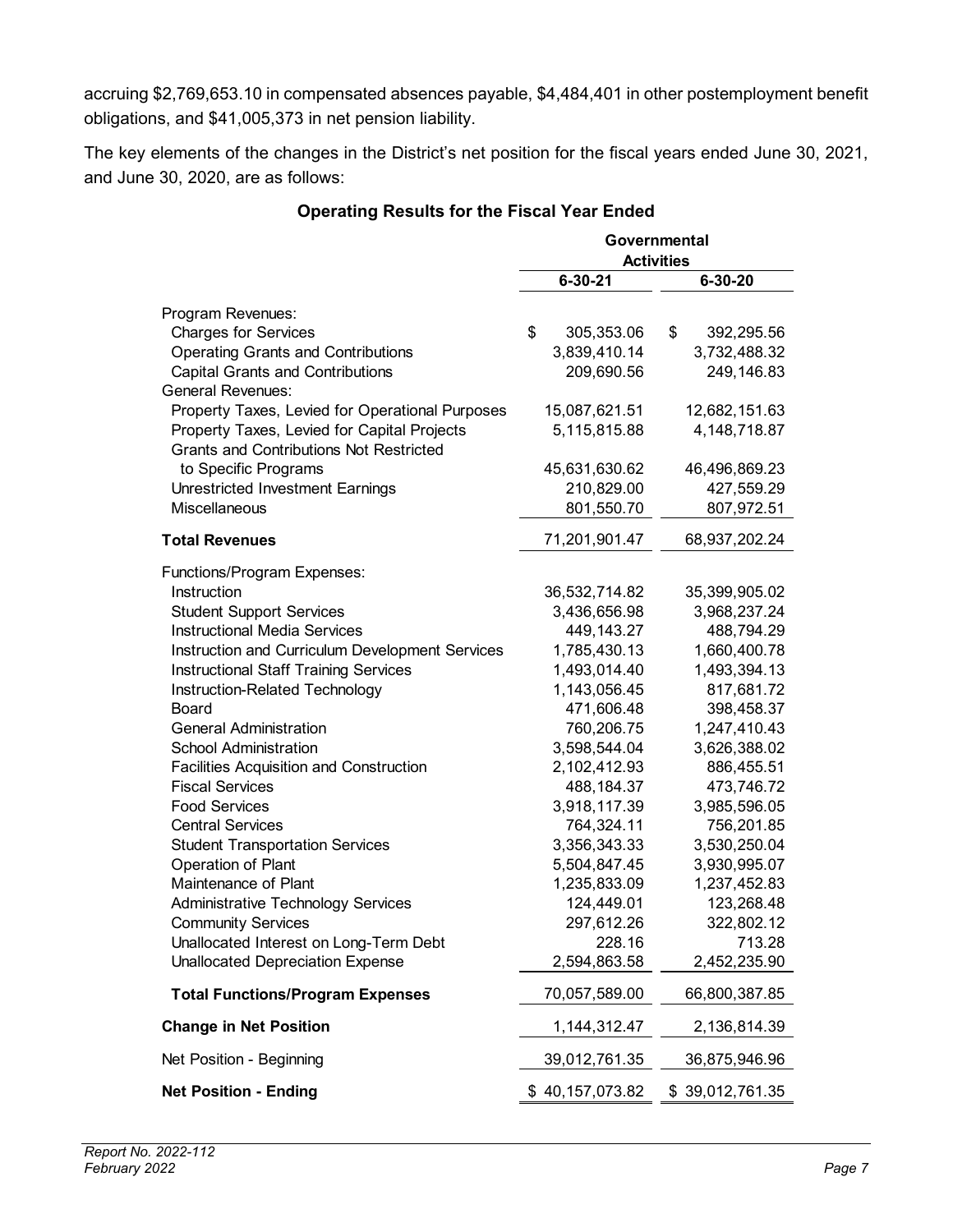The largest revenue source is the State of Florida (52.5 percent). Revenues from State sources for current operations are primarily received through the Florida Education Finance Program (FEFP) funding formula. The FEFP funding formula utilizes student enrollment data and is designed to maintain equity in funding across all Florida school districts, taking into consideration the District's funding ability based on the local property tax base.

Property tax revenues increased by \$3,372,566.89, or 20 percent, as a result of an increase in taxable assessed values.

Expenses increased by \$3,257,201.15 primarily due to an increase in pension expense, as well as increases in pay and benefits costs, property insurance, and facilities acquisition and construction expenses.

FINANCIAL ANALYSIS OF THE DISTRICT'S FUNDS

#### **Governmental Funds**

The focus of the District's governmental funds is to provide information on near-term inflows, outflows, and balances of spendable resources. Such information is useful in assessing the District's financing requirements. Specifically, unassigned fund balance may serve as a useful measure of a government's net resources available for discretionary use as it represents the portion of fund balance that has not been limited to a particular purpose by an external party, the District, or a group or individual delegated authority by the Board to assign resources for particular purposes.

The total fund balances of governmental funds increased by \$3,321,806.43 during the fiscal year to \$20,634,675.35 at June 30, 2021. Of the total fund balance, \$9,367,903.61, or 45.4 percent, is unassigned fund balance, which is available for spending at the District's discretion; \$253,582.77 is nonspendable; \$5,698,969.86 is restricted; and \$5,314,219.11 is assigned.

#### **Major Governmental Funds**

The General Fund is the District's chief operating fund. At the end of the current fiscal year, unassigned fund balance is \$9,367,903.61 while the total fund balance is \$15,483,045.19. As a measure of the General Fund's liquidity, it may be useful to compare the total assigned and unassigned fund balances to General Fund total revenues. The total assigned and unassigned fund balance is 27.3 percent of the total General Fund revenues. Total fund balance increased by \$3,729,818.48 during the fiscal year due primarily to an increase in property tax revenues, as discussed above.

The Special Revenue – Other Fund is used to account for certain Federal grant program activities including revenues and expenditures totaling \$5,808,048.14 each. Because grant revenues are not recognized until expenditures are incurred, this fund generally does not accumulate a fund balance.

The Special Revenue – Federal Education Stabilization Fund is used to account for certain Federal resources provided to address the impact of the COVID-19 pandemic on elementary and secondary schools, including revenues totaling \$1,805,925.39 and expenditures totaling \$1,805,811.59.

The Capital Projects – Local Capital Improvement Fund, which is used to account for revenues produced by an ad valorem (property) tax levy authorized by the Board to support capital improvements, has a total fund balance of \$3,117,852.23 compared to \$3,843,897.62 in the preceding fiscal year. Fund balance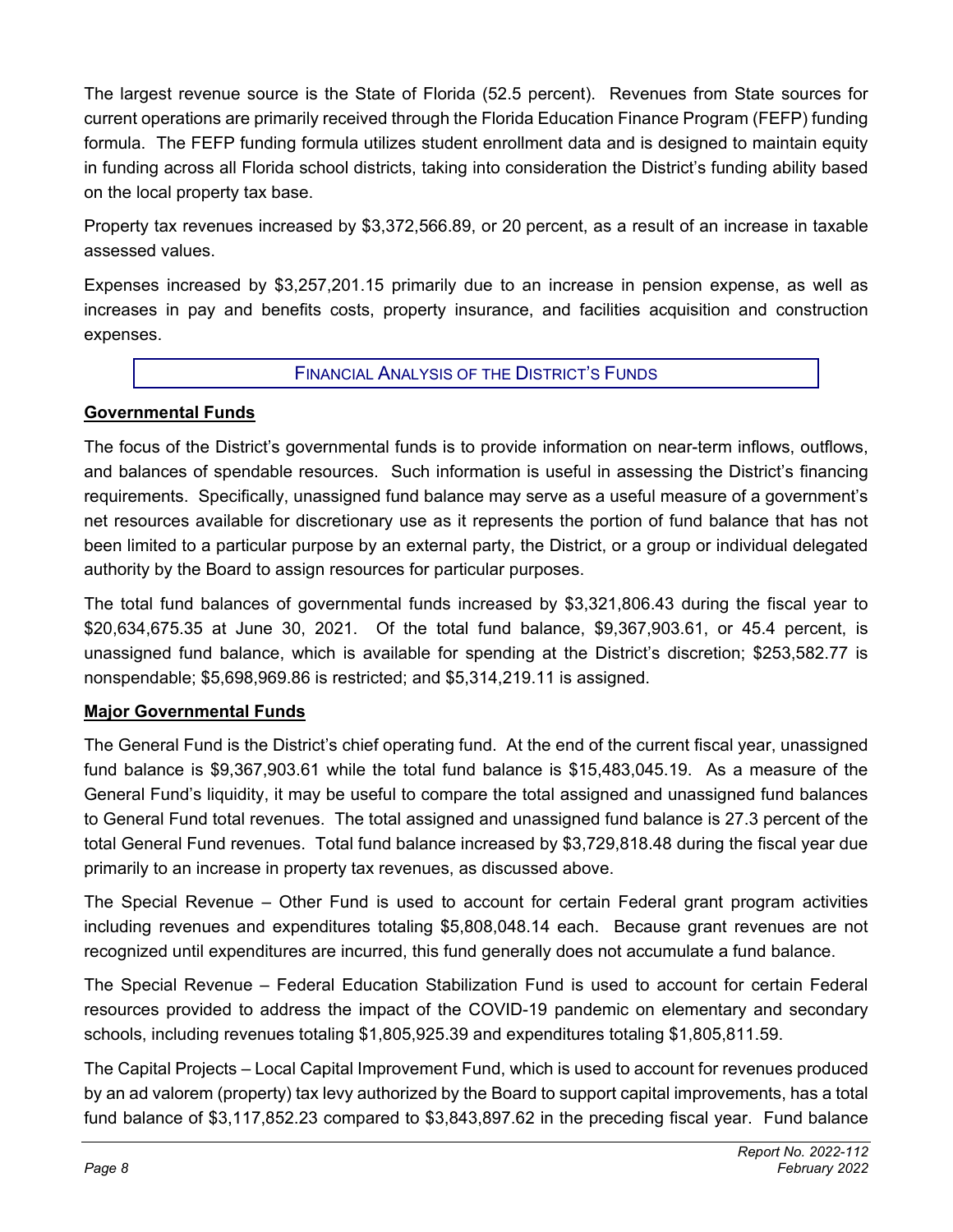decreased \$726,045.39 primarily due to increased investments in capital projects, including the Central Elementary School main office renovations and Districtwide roof repair and window and door replacements projects. It should be noted that \$2,846,420.46 of fund balance has been encumbered for specific projects.

#### GENERAL FUND BUDGETARY HIGHLIGHTS

During the 2020-21 fiscal year, the District amended its General Fund budget several times, which resulted in a decrease in total budgeted revenues of \$706,581, or 1.3 percent. At the same time, final appropriations are less than the original budgeted amounts by \$23,575. Budget revisions occurred primarily from changes in estimated State funding levels and corresponding adjustments to planned expenditures to ensure maintenance of an adequate fund balance.

Actual revenues received were \$617,421.22, or 1.2 percent, more than final budgeted amounts while actual expenditures were \$5,944,856.35, or 10.5 percent, less that final budgeted amounts. The decrease in expenditures was primarily due to budgeted positions that were not filled or were filled for only a portion of the year and health insurance rates being less than anticipated. The actual ending fund balance exceeded the estimated fund balance contained in the final amended budget by \$6,712,048.77.

#### CAPITAL ASSETS AND LONG-TERM DEBT

#### **Capital Assets**

The District's investment in capital assets for its governmental activities as of June 30, 2021, is \$58,427,410.57 (net of accumulated depreciation). This investment in capital assets includes land; land improvements; construction in progress; improvements other than buildings; buildings and fixed equipment; furniture, fixtures, and equipment; motor vehicles; and audio visual materials and computer software.

Capital asset events included security and single point of entry projects, roofing projects at multiple locations, administration building repairs, Yearling Middle School and Central Elementary School interior renovations, Seminole Elementary School bus parking lot, school bus purchases, and equipment purchases.

Additional information on the District's capital assets can be found in Notes I.F.4. and III.C. to the financial statements.

#### **Long-Term Debt**

At June 30, 2021, the District had no long-term debt.

#### REQUESTS FOR INFORMATION

This report is designed to provide a general overview of the District's finances for all those with an interest in the District's finances. Questions concerning information provided in the MD&A or other required supplementary information, and financial statements and notes thereto, or requests for additional financial information should be addressed to Corey Wheeler, Director of Finance, Okeechobee County School Board, 700 SW 2nd Avenue, Okeechobee, Florida 34974.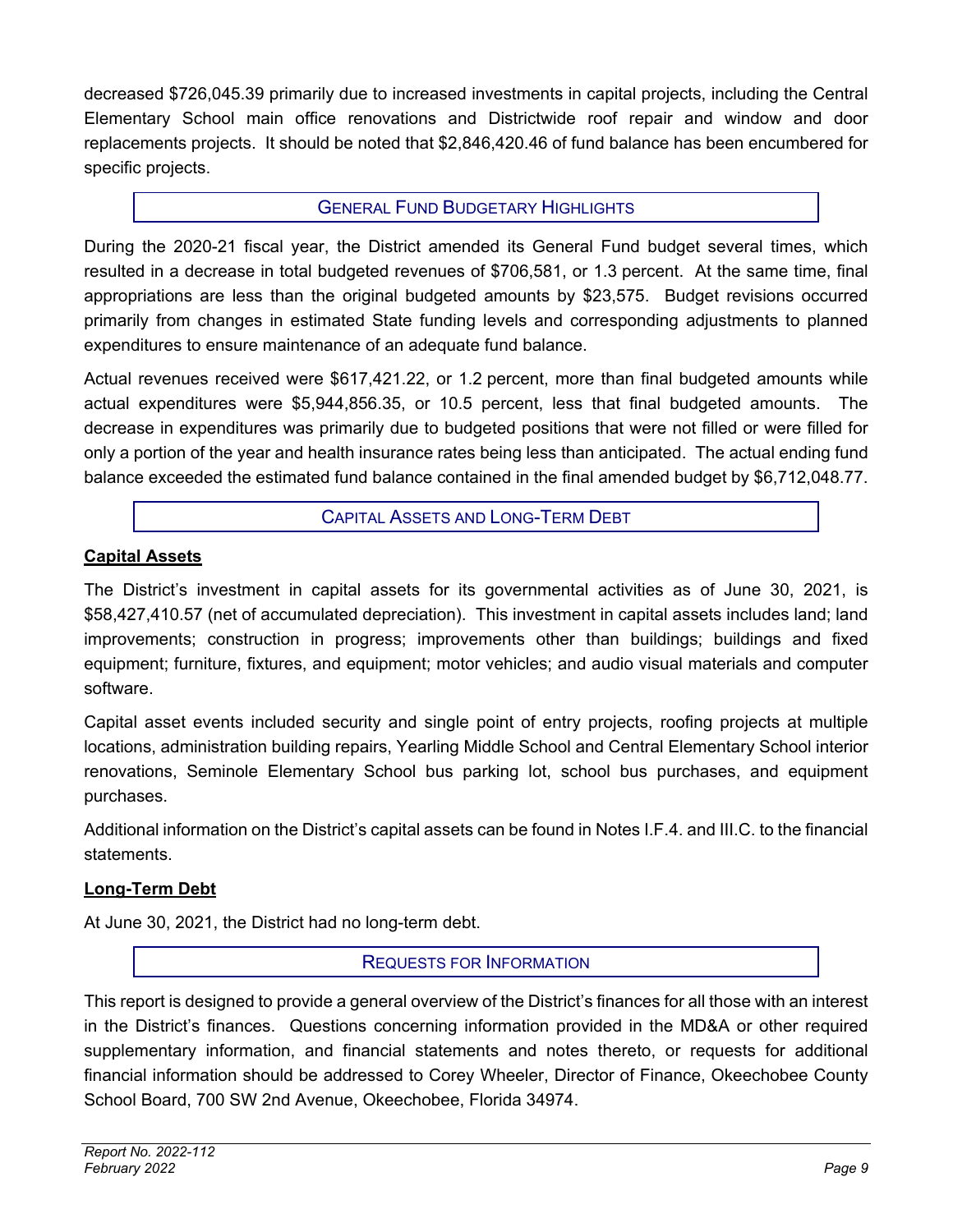THIS PAGE INTENTIONALLY LEFT BLANK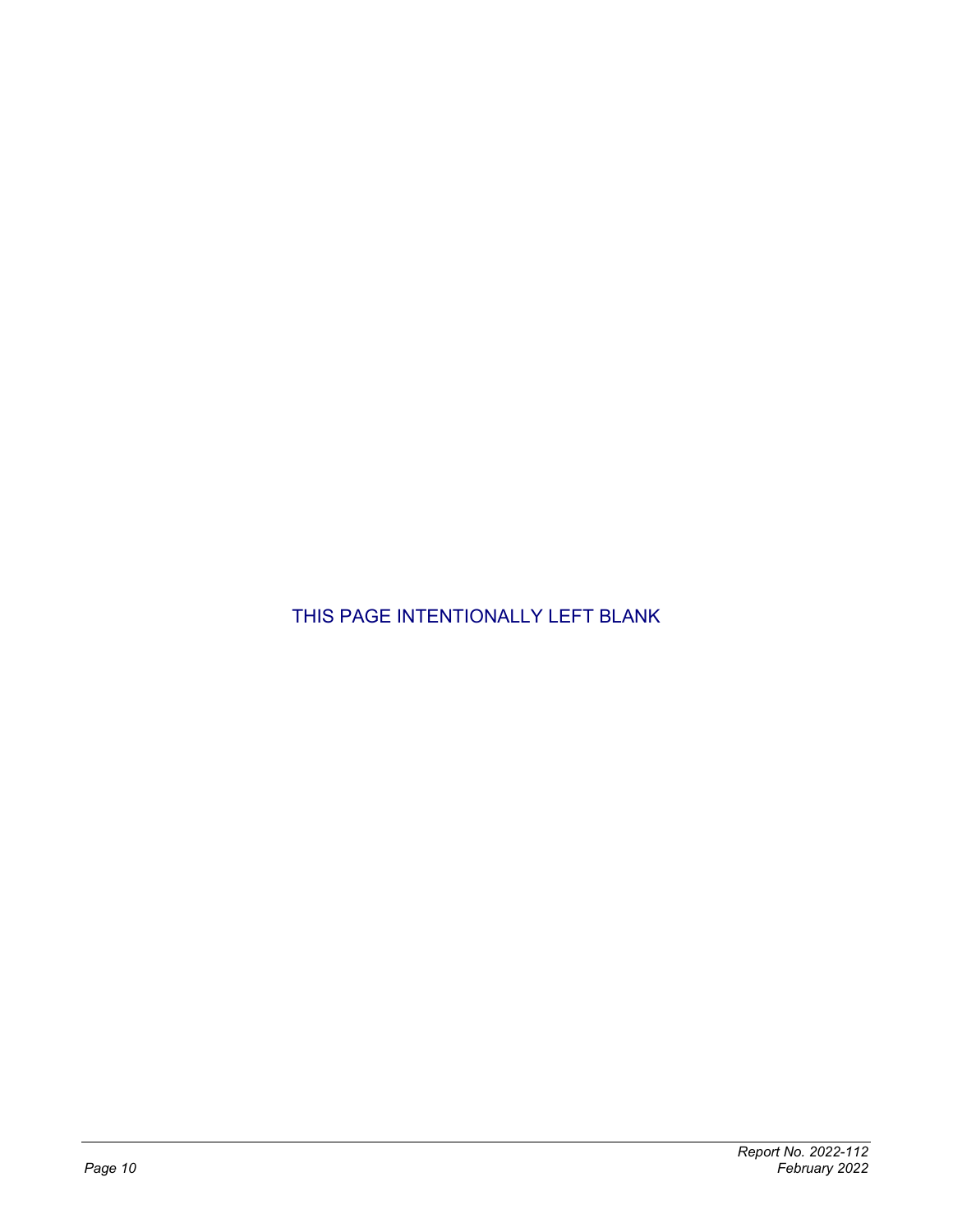# <span id="page-16-0"></span>*BASIC FINANCIAL STATEMENTS*

#### **Okeechobee County District School Board Statement of Net Position June 30, 2021**

|                                                                                                                                                                                                           | Governmental<br><b>Activities</b>                                                              |
|-----------------------------------------------------------------------------------------------------------------------------------------------------------------------------------------------------------|------------------------------------------------------------------------------------------------|
| <b>ASSETS</b><br>Cash and Cash Equivalents<br><b>Accounts Receivable</b><br>Due from Other Agencies<br>Inventories<br>Capital Assets:<br>Nondepreciable Capital Assets<br>Depreciable Capital Assets, Net | \$<br>21,211,297.60<br>3,080.00<br>1,663,908.89<br>253,582.77<br>6,728,276.36<br>51,699,134.21 |
| <b>TOTAL ASSETS</b>                                                                                                                                                                                       | 81,559,279.83                                                                                  |
| DEFERRED OUTFLOWS OF RESOURCES<br>Pensions<br><b>OPEB</b>                                                                                                                                                 | 13,381,260.00<br>436,634.00                                                                    |
| <b>TOTAL DEFERRED OUTFLOWS OF RESOURCES</b>                                                                                                                                                               | 13,817,894.00                                                                                  |
| <b>LIABILITIES</b>                                                                                                                                                                                        |                                                                                                |
| <b>Accrued Salaries and Benefits</b><br>Payroll Deductions and Withholdings<br><b>Accounts Payable</b><br>Long-Term Liabilities:<br>Portion Due Within 1 Year<br>Portion Due After 1 Year                 | 1, 147, 119.53<br>443,645.31<br>906,429.07<br>672,384.75<br>47,587,042.35                      |
| <b>TOTAL LIABILITIES</b>                                                                                                                                                                                  | 50,756,621.01                                                                                  |
| DEFERRED INFLOWS OF RESOURCES<br>Pensions<br><b>OPEB</b>                                                                                                                                                  | 2,692,114.00<br>1,771,365.00                                                                   |
| TOTAL DEFERRED INFLOWS OF RESOURCES                                                                                                                                                                       | 4,463,479.00                                                                                   |
| <b>NET POSITION</b>                                                                                                                                                                                       |                                                                                                |
| <b>Investment in Capital Assets</b><br>Restricted for:                                                                                                                                                    | 58,427,410.57                                                                                  |
| <b>State Required Carryover Programs</b><br><b>Capital Projects</b><br><b>Food Service</b><br><b>Other Purposes</b><br>Unrestricted                                                                       | 596, 112.40<br>3,481,098.75<br>1,670,417.61<br>113.80<br>(24, 018, 079.31)                     |
| <b>TOTAL NET POSITION</b>                                                                                                                                                                                 | \$<br>40, 157, 073.82                                                                          |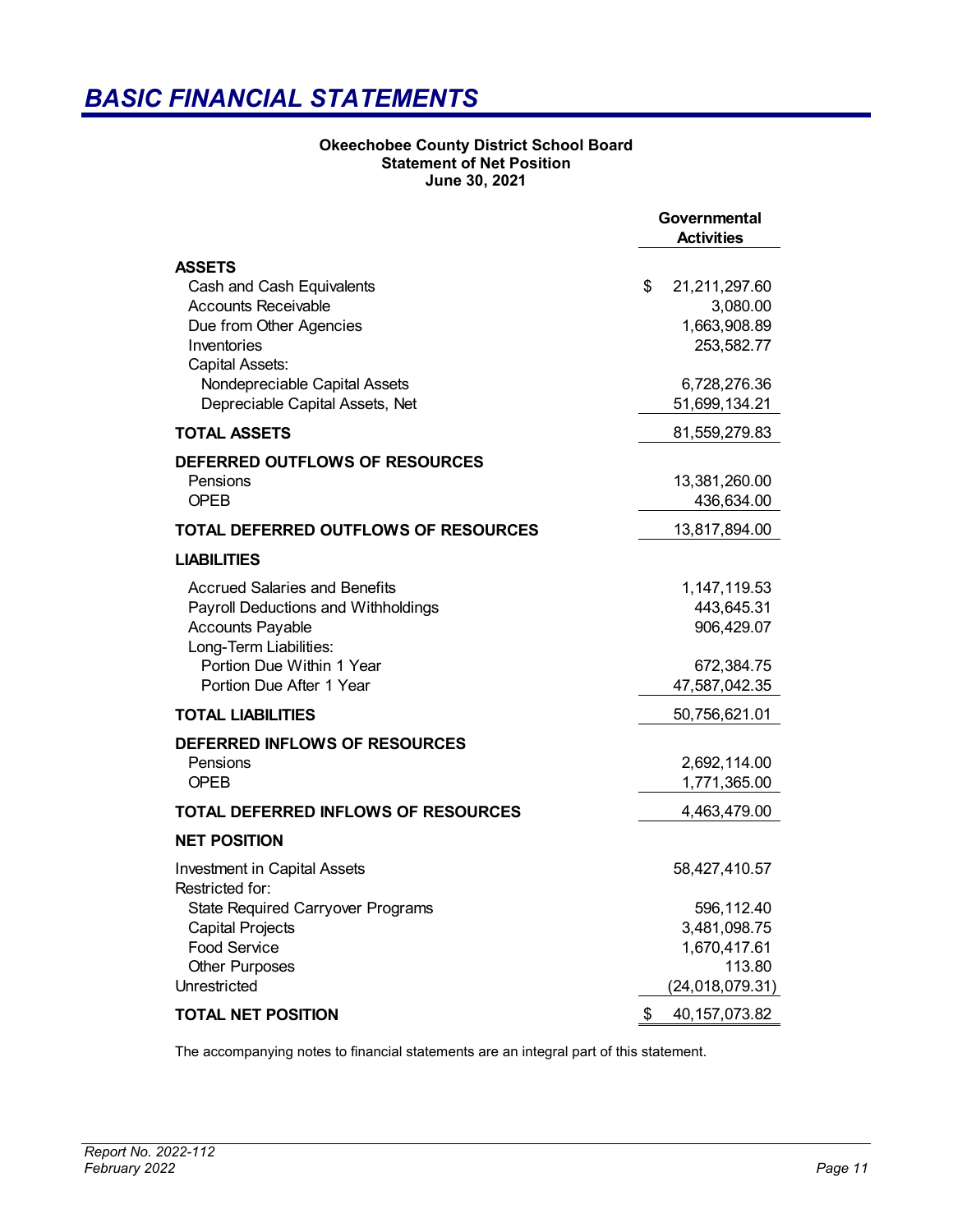#### **Okeechobee County District School Board Statement of Activities For the Fiscal Year Ended June 30, 2021**

<span id="page-17-0"></span>

|                                                 |    |                 |                                          |                                                        | <b>Program Revenues</b> |
|-------------------------------------------------|----|-----------------|------------------------------------------|--------------------------------------------------------|-------------------------|
|                                                 |    | <b>Expenses</b> | <b>Charges</b><br>for<br><b>Services</b> | Operating<br><b>Grants and</b><br><b>Contributions</b> |                         |
| <b>Functions/Programs</b>                       |    |                 |                                          |                                                        |                         |
| <b>Governmental Activities:</b>                 |    |                 |                                          |                                                        |                         |
| Instruction                                     | \$ | 36,532,714.82   | \$<br>97,720.00                          | \$                                                     |                         |
| <b>Student Support Services</b>                 |    | 3,436,656.98    |                                          |                                                        |                         |
| <b>Instructional Media Services</b>             |    | 449, 143. 27    |                                          |                                                        |                         |
| Instruction and Curriculum Development Services |    | 1,785,430.13    |                                          |                                                        |                         |
| <b>Instructional Staff Training Services</b>    |    | 1.493.014.40    |                                          |                                                        |                         |
| Instruction-Related Technology                  |    | 1,143,056.45    |                                          |                                                        |                         |
| Board                                           |    | 471,606.48      |                                          |                                                        |                         |
| <b>General Administration</b>                   |    | 760,206.75      |                                          |                                                        |                         |
| <b>School Administration</b>                    |    | 3,598,544.04    |                                          |                                                        |                         |
| Facilities Acquisition and Construction         |    | 2,102,412.93    |                                          |                                                        |                         |
| <b>Fiscal Services</b>                          |    | 488,184.37      |                                          |                                                        |                         |
| <b>Food Services</b>                            |    | 3,918,117.39    | 50,829.36                                |                                                        | 3,839,410.14            |
| <b>Central Services</b>                         |    | 764,324.11      |                                          |                                                        |                         |
| <b>Student Transportation Services</b>          |    | 3,356,343.33    | 2,902.00                                 |                                                        |                         |
| Operation of Plant                              |    | 5,504,847.45    |                                          |                                                        |                         |
| Maintenance of Plant                            |    | 1,235,833.09    |                                          |                                                        |                         |
| Administrative Technology Services              |    | 124,449.01      |                                          |                                                        |                         |
| <b>Community Services</b>                       |    | 297,612.26      | 153,901.70                               |                                                        |                         |
| Unallocated Interest on Long-Term Debt          |    | 228.16          |                                          |                                                        |                         |
| Unallocated Depreciation Expense*               |    | 2,594,863.58    |                                          |                                                        |                         |
| <b>Total Governmental Activities</b>            | \$ | 70,057,589.00   | \$<br>305,353.06                         | \$                                                     | 3,839,410.14            |

General Revenues:

Taxes:

 Property Taxes, Levied for Operational Purposes Property Taxes, Levied for Capital Projects Grants and Contributions Not Restricted to Specific Programs Unrestricted Investment Earnings Miscellaneous

#### **Total General Revenues**

#### **Change in Net Position**

Net Position - Beginning

#### **Net Position - Ending**

\* This amount excludes the depreciation that is included in the direct expenses of the various functions.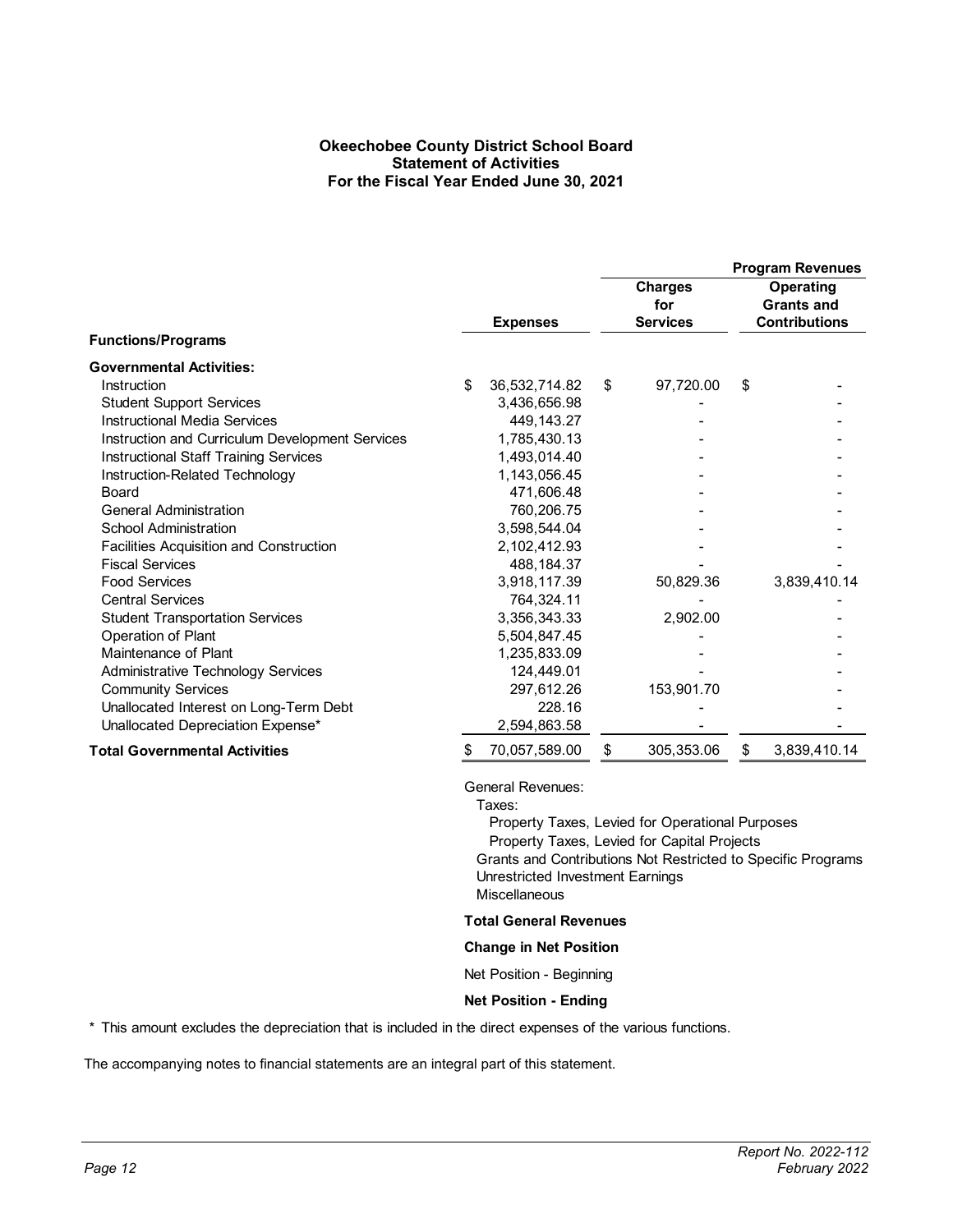|                      | Net (Expense)     |                       |  |  |  |
|----------------------|-------------------|-----------------------|--|--|--|
|                      |                   | Revenue and           |  |  |  |
|                      |                   | <b>Changes in Net</b> |  |  |  |
|                      |                   | <b>Position</b>       |  |  |  |
| <b>Capital</b>       |                   |                       |  |  |  |
| <b>Grants and</b>    | Governmental      |                       |  |  |  |
| <b>Contributions</b> | <b>Activities</b> |                       |  |  |  |
|                      |                   |                       |  |  |  |
| \$                   | \$                | (36, 434, 994.82)     |  |  |  |
|                      |                   | (3,436,656.98)        |  |  |  |
|                      |                   | (449, 143.27)         |  |  |  |
|                      |                   | (1,785,430.13)        |  |  |  |
|                      |                   | (1,493,014.40)        |  |  |  |
|                      | (1, 143, 056.45)  |                       |  |  |  |
|                      | (471, 606.48)     |                       |  |  |  |
|                      | (760, 206.75)     |                       |  |  |  |
|                      |                   | (3,598,544.04)        |  |  |  |
| 209,690.56           |                   | (1,892,722.37)        |  |  |  |
|                      |                   | (488, 184.37)         |  |  |  |
|                      |                   | (27, 877.89)          |  |  |  |
|                      |                   | (764, 324.11)         |  |  |  |
|                      |                   | (3,353,441.33)        |  |  |  |
|                      |                   | (5,504,847.45)        |  |  |  |
|                      |                   | (1, 235, 833.09)      |  |  |  |
|                      |                   | (124, 449.01)         |  |  |  |
|                      |                   | (143, 710.56)         |  |  |  |
|                      |                   | (228.16)              |  |  |  |
|                      |                   | (2,594,863.58)        |  |  |  |
| \$<br>209,690.56     |                   | (65,703,135.24)       |  |  |  |

|   | 15.087.621.51   |
|---|-----------------|
|   | 5.115.815.88    |
|   | 45,631,630.62   |
|   | 210.829.00      |
|   | 801,550.70      |
|   | 66,847,447.71   |
|   | 1.144,312.47    |
|   | 39,012,761.35   |
| ዳ | 40, 157, 073.82 |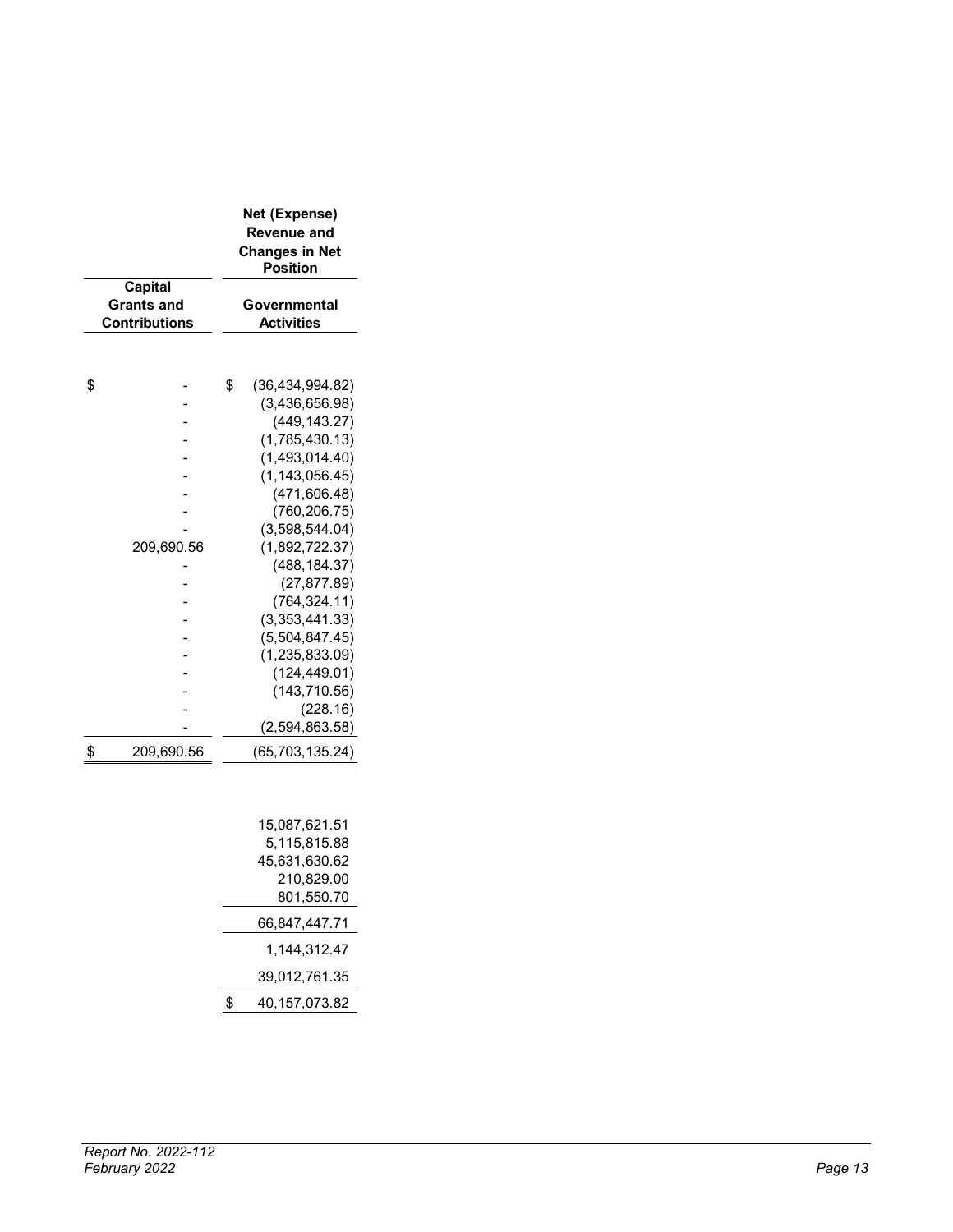#### **Okeechobee County District School Board Balance Sheet – Governmental Funds June 30, 2021**

<span id="page-19-0"></span>

|                                                                                                                                                                                      |    | <b>General</b><br><b>Fund</b>                                         | <b>Special Revenue -</b><br><b>Other Fund</b> | <b>Special Revenue -</b><br><b>Federal Education</b><br><b>Stabilization Fund</b> |                                            |  |
|--------------------------------------------------------------------------------------------------------------------------------------------------------------------------------------|----|-----------------------------------------------------------------------|-----------------------------------------------|-----------------------------------------------------------------------------------|--------------------------------------------|--|
| <b>ASSETS</b><br>Cash and Cash Equivalents<br><b>Accounts Receivable</b><br>Due from Other Funds<br>Due from Other Agencies<br>Inventories                                           | \$ | 15,655,176.51<br>1,650.00<br>1,321,642.92<br>151,604.80<br>204,810.07 | \$<br>811,428.59                              | \$                                                                                | 15,234.34<br>589,727.27                    |  |
| <b>TOTAL ASSETS</b>                                                                                                                                                                  | S. | 17,334,884.30                                                         | \$<br>811,428.59                              | \$                                                                                | 604,961.61                                 |  |
| <b>LIABILITIES AND FUND BALANCES</b><br>Liabilities:<br><b>Accrued Salaries and Benefits</b><br>Payroll Deductions and Withholdings<br><b>Accounts Payable</b><br>Due to Other Funds | \$ | 1, 147, 119.53<br>443,645.31<br>123,089.28<br>137,984.99              | \$<br>59,192.70<br>752,235.89                 | \$                                                                                | 36,870.78<br>567,977.03                    |  |
| <b>Total Liabilities</b>                                                                                                                                                             |    | 1,851,839.11                                                          | 811,428.59                                    |                                                                                   | 604,847.81                                 |  |
| Fund Balances:<br>Nonspendable:<br>Inventories<br>Restricted for:                                                                                                                    |    | 204,810.07                                                            |                                               |                                                                                   |                                            |  |
| State Required Carryover Programs<br><b>Capital Projects</b><br><b>Food Service</b><br><b>Other Purposes</b>                                                                         |    | 596,112.40                                                            |                                               |                                                                                   | 113.80                                     |  |
| <b>Total Restricted Fund Balance</b>                                                                                                                                                 |    | 596,112.40                                                            |                                               |                                                                                   | 113.80                                     |  |
| Assigned for:<br>Local Project Carryforward<br><b>Other Purposes</b><br><b>Total Assigned Fund Balance</b><br>Unassigned Fund Balance                                                |    | 393,252.11<br>4,920,967.00<br>5,314,219.11<br>9,367,903.61            | $\blacksquare$                                |                                                                                   | $\overline{\phantom{a}}$<br>$\blacksquare$ |  |
| <b>Total Fund Balances</b>                                                                                                                                                           |    | 15,483,045.19                                                         |                                               |                                                                                   | 113.80                                     |  |
| TOTAL LIABILITIES AND FUND BALANCES                                                                                                                                                  | \$ | 17,334,884.30                                                         | \$<br>811,428.59                              | \$                                                                                | 604,961.61                                 |  |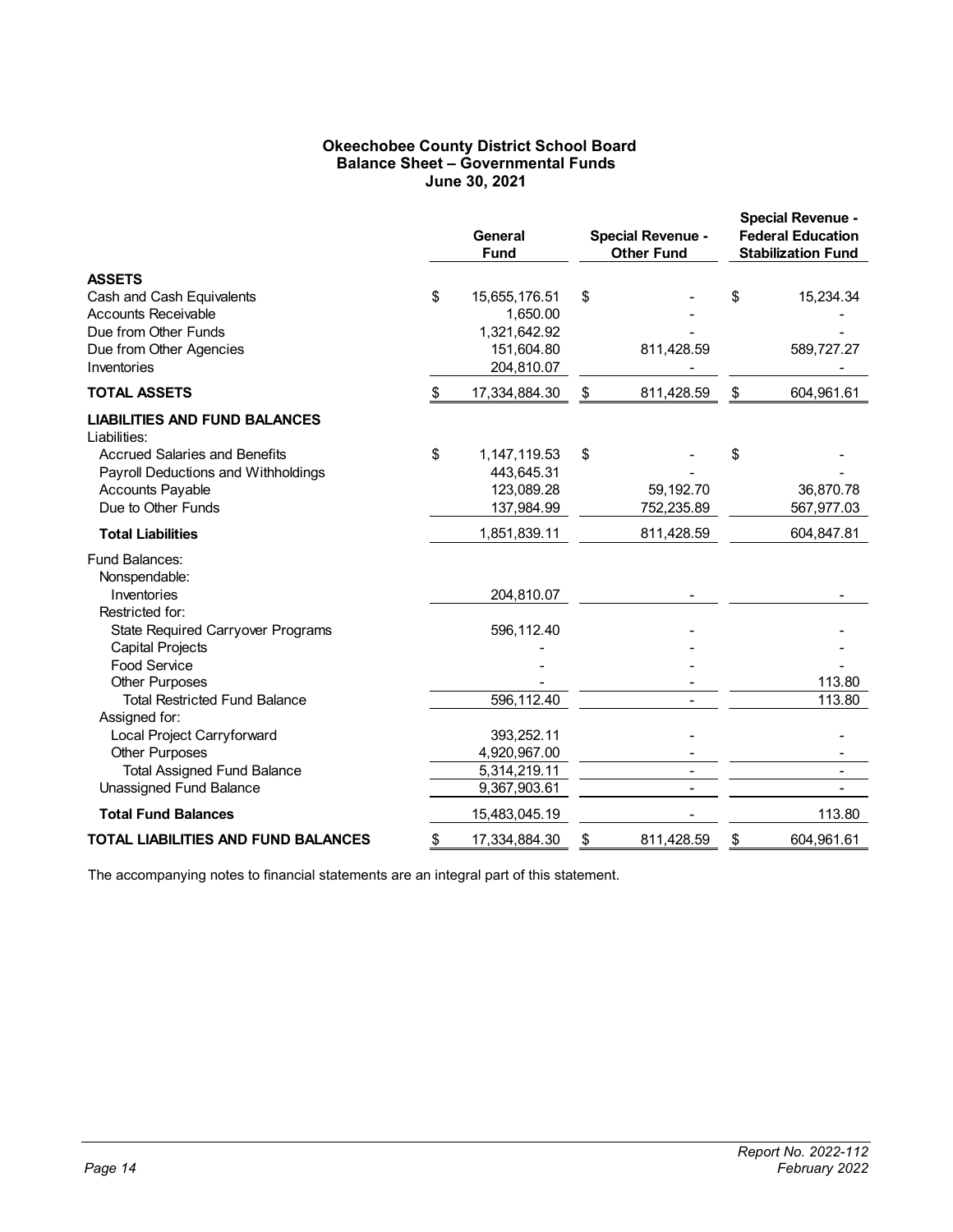| <b>Capital Projects -</b><br><b>Local Capital</b><br><b>Improvement Fund</b> |    | Other<br>Governmental<br><b>Funds</b> |                            | <b>Total</b><br>Governmental<br><b>Funds</b> |  |
|------------------------------------------------------------------------------|----|---------------------------------------|----------------------------|----------------------------------------------|--|
| \$<br>3,655,119.09                                                           | \$ | 1,885,767.66                          | \$                         | 21,211,297.60                                |  |
|                                                                              |    |                                       |                            | 1,650.00                                     |  |
| 137,984.99                                                                   |    |                                       |                            | 1,459,627.91                                 |  |
| 3,307.85                                                                     |    | 107.840.38                            |                            | 1,663,908.89                                 |  |
|                                                                              |    | 48,772.70                             |                            | 253,582.77                                   |  |
| \$<br>3,796,411.93                                                           | \$ | 2,042,380.74                          | \$                         | 24,590,067.17                                |  |
|                                                                              |    |                                       |                            |                                              |  |
| \$                                                                           | \$ |                                       | \$                         | 1,147,119.53                                 |  |
|                                                                              |    |                                       |                            | 443,645.31                                   |  |
| 678,559.70                                                                   |    | 8,716.61                              | 906,429.07<br>1,458,197.91 |                                              |  |
| 678,559.70                                                                   |    | 8,716.61                              | 3,955,391.82               |                                              |  |
|                                                                              |    | 48,772.70                             |                            | 253,582.77                                   |  |
|                                                                              |    |                                       |                            |                                              |  |
|                                                                              |    |                                       |                            | 596,112.40                                   |  |
| 3,117,852.23                                                                 |    | 363,246.52<br>1,621,644.91            |                            | 3,481,098.75<br>1,621,644.91                 |  |
|                                                                              |    |                                       |                            | 113.80                                       |  |
| 3,117,852.23                                                                 |    | 1,984,891.43                          |                            | 5,698,969.86                                 |  |
|                                                                              |    |                                       |                            |                                              |  |
|                                                                              |    |                                       |                            | 393,252.11                                   |  |
|                                                                              |    |                                       |                            | 4,920,967.00                                 |  |
|                                                                              |    |                                       |                            | 5,314,219.11                                 |  |
|                                                                              |    |                                       |                            | 9,367,903.61                                 |  |
| 3,117,852.23                                                                 |    | 2,033,664.13                          |                            | 20,634,675.35                                |  |
| \$<br>3,796,411.93                                                           | \$ | 2,042,380.74                          | \$                         | 24,590,067.17                                |  |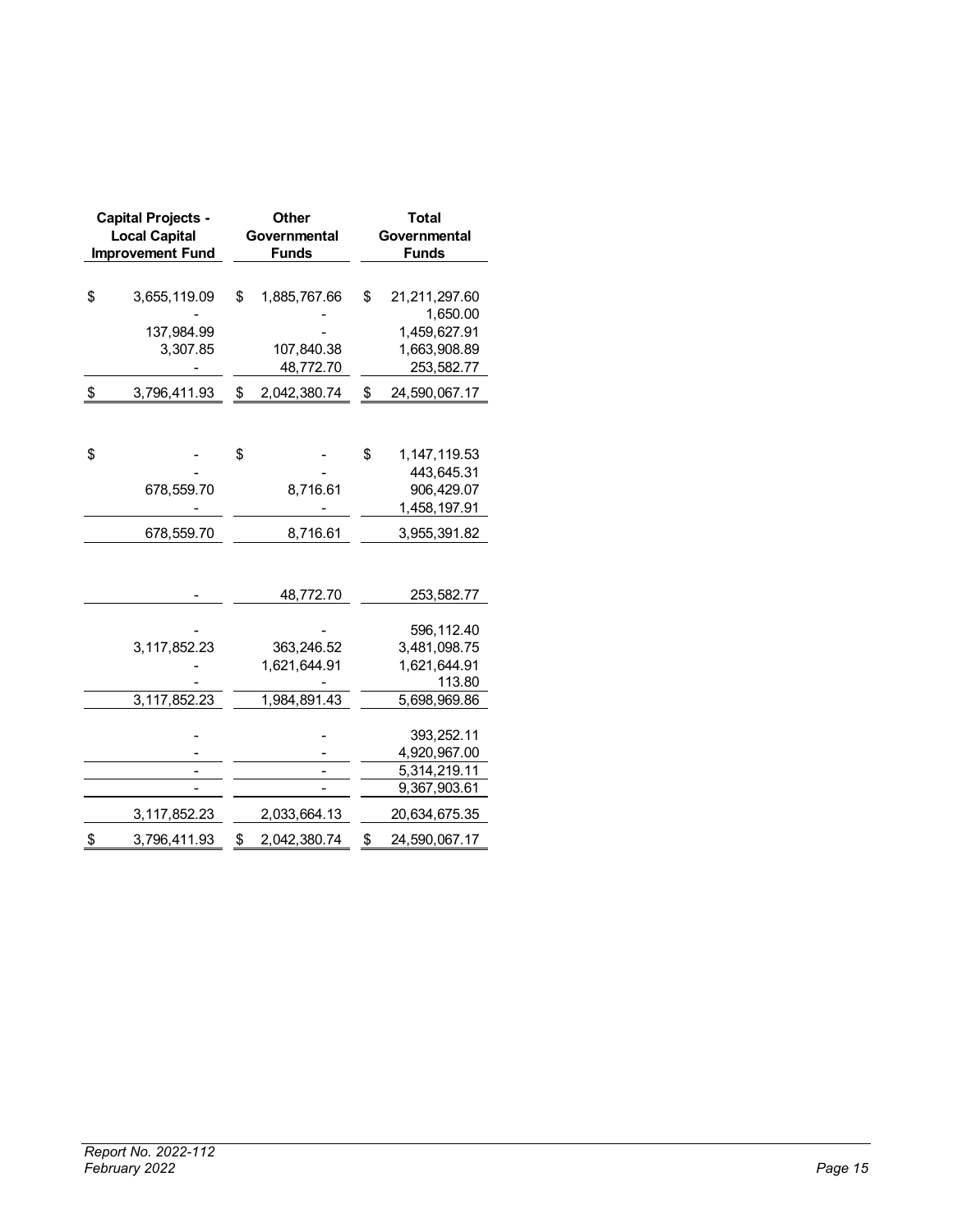#### **Okeechobee County District School Board Reconciliation of the Governmental Funds Balance Sheet to the Statement of Net Position June 30, 2021**

<span id="page-21-0"></span>

| Total Fund Balances - Governmental Funds | \$                                                                                                                                                                                                                                   | 20,634,675.35                                                         |   |                 |
|------------------------------------------|--------------------------------------------------------------------------------------------------------------------------------------------------------------------------------------------------------------------------------------|-----------------------------------------------------------------------|---|-----------------|
| because:                                 | Amounts reported for governmental activities in the statement of net position are different                                                                                                                                          |                                                                       |   |                 |
|                                          | Capital assets, net of accumulated depreciation, used in governmental activities are not<br>financial resources and, therefore, are not reported as assets in the governmental funds.                                                |                                                                       |   | 58,427,410.57   |
|                                          | The deferred outflows of resources and deferred inflows of resources related to pensions and<br>other postemployment benefits (OPEB) are applicable to future periods and, therefore, are not<br>reported in the governmental funds. |                                                                       |   |                 |
|                                          | Deferred Outflows Related to Pensions<br>Deferred Outflows Related to OPEB<br>Deferred Inflows Related to Pensions<br>Deferred Inflows Related to OPEB                                                                               | \$<br>13,381,260.00<br>436,634.00<br>(2,692,114.00)<br>(1,771,365.00) |   | 9,354,415.00    |
|                                          | Long-term liabilities are not due and payable in the fiscal year and, therefore, are not reported<br>as liabilities in the governmental funds. Long-term liabilities at year end consist of:                                         |                                                                       |   |                 |
|                                          | <b>Compensated Absences Payable</b><br>Net Pension Liability<br>Other Postemployment Benefits Payable                                                                                                                                | \$<br>(2,769,653.10)<br>(41,005,373.00)<br>(4,484,401.00)             |   | (48,259,427.10) |
|                                          | <b>Net Position - Governmental Activities</b>                                                                                                                                                                                        |                                                                       | S | 40, 157, 073.82 |
|                                          |                                                                                                                                                                                                                                      |                                                                       |   |                 |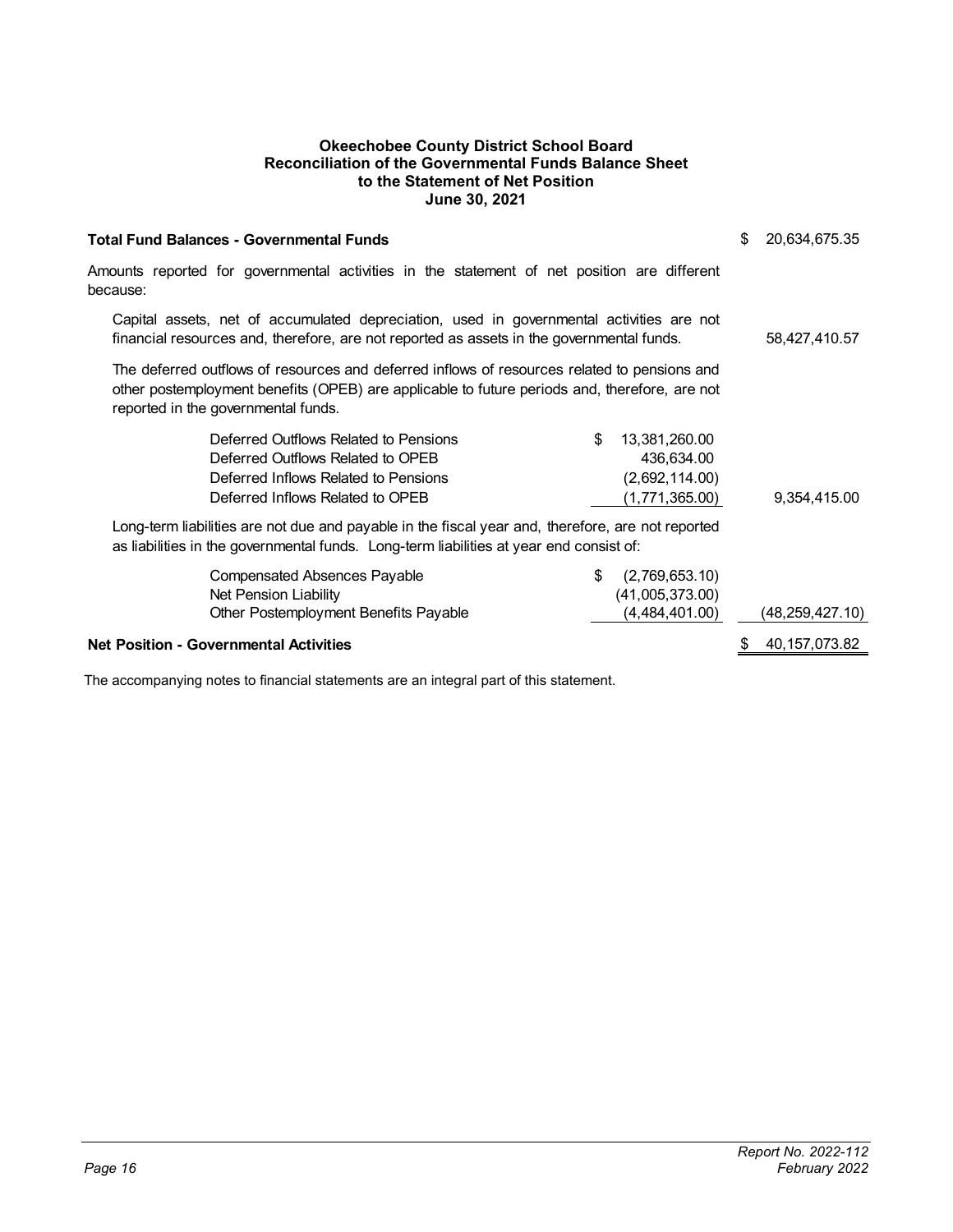THIS PAGE INTENTIONALLY LEFT BLANK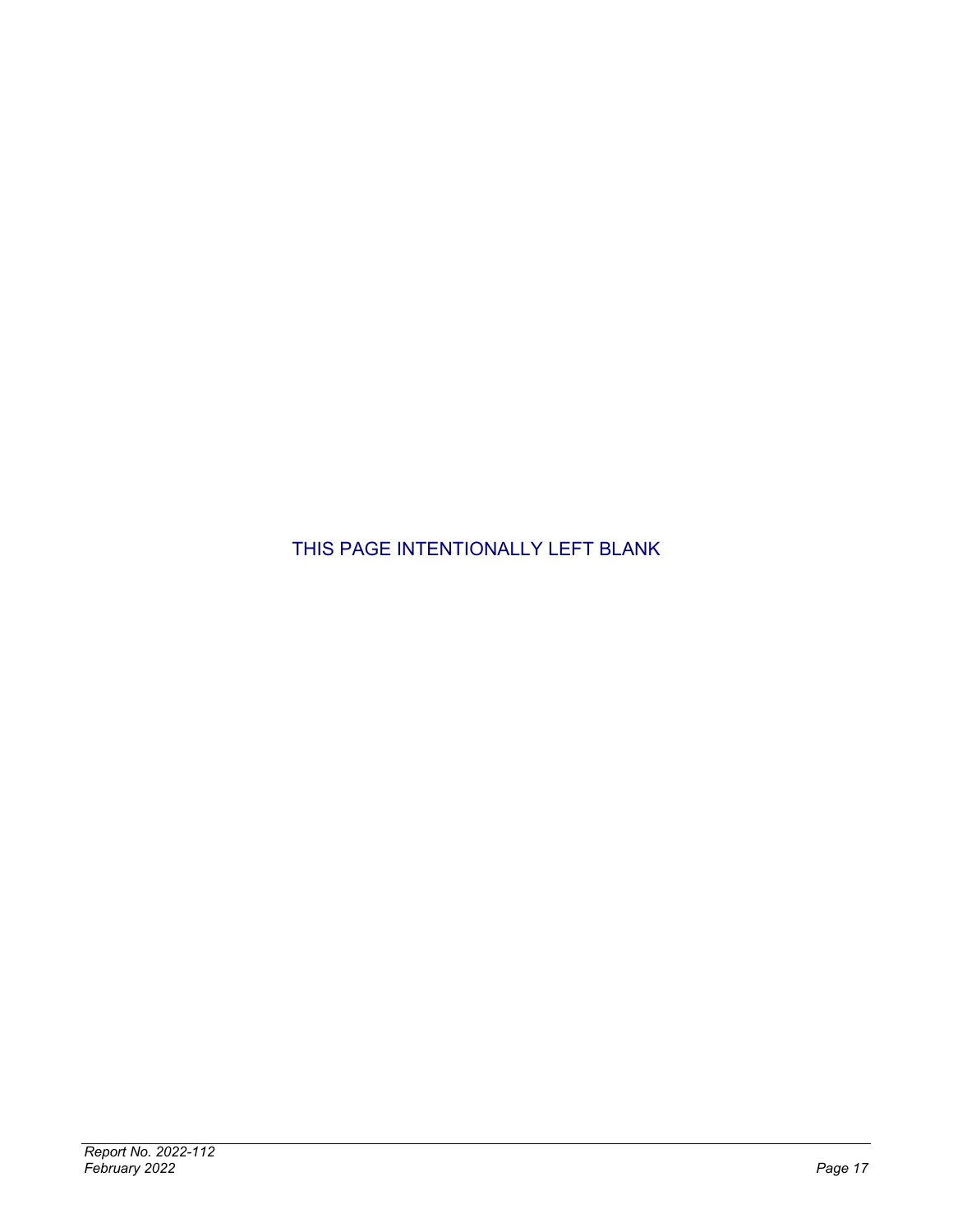#### **Okeechobee County District School Board Statement of Revenues, Expenditures, and Changes in Fund Balances – Governmental Funds For the Fiscal Year Ended June 30, 2021**

<span id="page-23-0"></span>

|                                                                                |    | General<br><b>Fund</b>        | <b>Special Revenue -</b><br><b>Other Fund</b> | <b>Special Revenue -</b><br><b>Federal Education</b><br><b>Stabilization Fund</b> |                           |
|--------------------------------------------------------------------------------|----|-------------------------------|-----------------------------------------------|-----------------------------------------------------------------------------------|---------------------------|
| <b>Revenues</b>                                                                |    |                               |                                               |                                                                                   |                           |
| Intergovernmental:<br><b>Federal Direct</b><br>Federal Through State and Local | \$ | 80,696.50<br>469,242.45       | \$<br>5,808,048.14                            | \$                                                                                | 13,880.76<br>1,791,930.83 |
| State<br>Local:                                                                |    | 37,037,304.98                 |                                               |                                                                                   |                           |
| <b>Property Taxes</b><br>Charges for Services - Food Service                   |    | 15,087,621.51                 |                                               |                                                                                   |                           |
| Miscellaneous                                                                  |    | 1,106,700.78                  |                                               |                                                                                   | 113.80                    |
| <b>Total Local Revenues</b>                                                    |    | 16, 194, 322. 29              |                                               |                                                                                   | 113.80                    |
| <b>Total Revenues</b>                                                          |    | 53,781,566.22                 | 5,808,048.14                                  |                                                                                   | 1,805,925.39              |
| <b>Expenditures</b>                                                            |    |                               |                                               |                                                                                   |                           |
| Current - Education:                                                           |    |                               |                                               |                                                                                   |                           |
| Instruction                                                                    |    | 31,702,389.54                 | 2,055,887.90                                  |                                                                                   | 1,160,588.72              |
| <b>Student Support Services</b>                                                |    | 2,361,080.40                  | 829,660.38                                    |                                                                                   | 28,187.90                 |
| <b>Instructional Media Services</b>                                            |    | 429,059.71                    |                                               |                                                                                   | 1,553.50                  |
| Instruction and Curriculum Development Services                                |    | 538,342.18                    | 1,154,863.78                                  |                                                                                   | 4,206.35                  |
| <b>Instructional Staff Training Services</b>                                   |    | 250,926.90                    | 1,189,815.51                                  |                                                                                   | 1,314.30                  |
| Instruction-Related Technology                                                 |    | 954,626.76                    | 122,422.23                                    |                                                                                   | 5,784.74                  |
| Board                                                                          |    | 448,443.89                    |                                               |                                                                                   |                           |
| <b>General Administration</b>                                                  |    | 494,837.37                    | 184,384.76                                    |                                                                                   | 62,454.56                 |
| School Administration                                                          |    | 3,358,986.19                  | 6,000.00                                      |                                                                                   | 15,829.55                 |
| <b>Facilities Acquisition and Construction</b>                                 |    |                               |                                               |                                                                                   |                           |
| <b>Fiscal Services</b>                                                         |    | 457,584.70                    |                                               |                                                                                   | 2,804.57                  |
| <b>Food Services</b>                                                           |    |                               |                                               |                                                                                   | 20,722.87                 |
| <b>Central Services</b>                                                        |    | 731,633.76                    | 224.66                                        |                                                                                   | 9,303.10                  |
| <b>Student Transportation Services</b>                                         |    | 2,444,588.97                  | 164,442.31                                    |                                                                                   | 52,291.66                 |
| Operation of Plant                                                             |    | 4,954,316.37                  |                                               |                                                                                   | 328,170.26                |
| Maintenance of Plant                                                           |    | 1,177,747.14                  |                                               |                                                                                   | 2,495.74                  |
| Administrative Technology Services                                             |    | 119,816.49                    |                                               |                                                                                   |                           |
| <b>Community Services</b>                                                      |    | 297,612.26                    |                                               |                                                                                   |                           |
| Fixed Capital Outlay:                                                          |    |                               |                                               |                                                                                   |                           |
| Facilities Acquisition and Construction                                        |    |                               |                                               |                                                                                   |                           |
| <b>Other Capital Outlay</b>                                                    |    | 79,526.31                     | 100,346.61                                    |                                                                                   | 110,103.77                |
| Debt Service:<br>Interest and Fiscal Charges                                   |    |                               |                                               |                                                                                   |                           |
| <b>Total Expenditures</b>                                                      |    | 50,801,518.94                 | 5,808,048.14                                  |                                                                                   | 1,805,811.59              |
| <b>Excess of Revenues Over Expenditures</b>                                    |    | 2,980,047.28                  |                                               |                                                                                   | 113.80                    |
| <b>Other Financing Sources (Uses)</b>                                          |    |                               |                                               |                                                                                   |                           |
| Transfers In                                                                   |    | 673,191.50                    |                                               |                                                                                   |                           |
| Sale of Capital Assets                                                         |    | 72,000.00                     |                                               |                                                                                   |                           |
| Loss Recoveries                                                                |    | 4,579.70                      |                                               |                                                                                   |                           |
| <b>Transfers Out</b>                                                           |    |                               |                                               |                                                                                   |                           |
| <b>Total Other Financing Sources (Uses)</b>                                    |    | 749,771.20                    |                                               |                                                                                   |                           |
| <b>Net Change in Fund Balances</b><br>Fund Balances, Beginning                 |    | 3,729,818.48<br>11,753,226.71 |                                               |                                                                                   | 113.80                    |
| <b>Fund Balances, Ending</b>                                                   | \$ | 15,483,045.19                 | \$<br>0.00                                    | \$                                                                                | 113.80                    |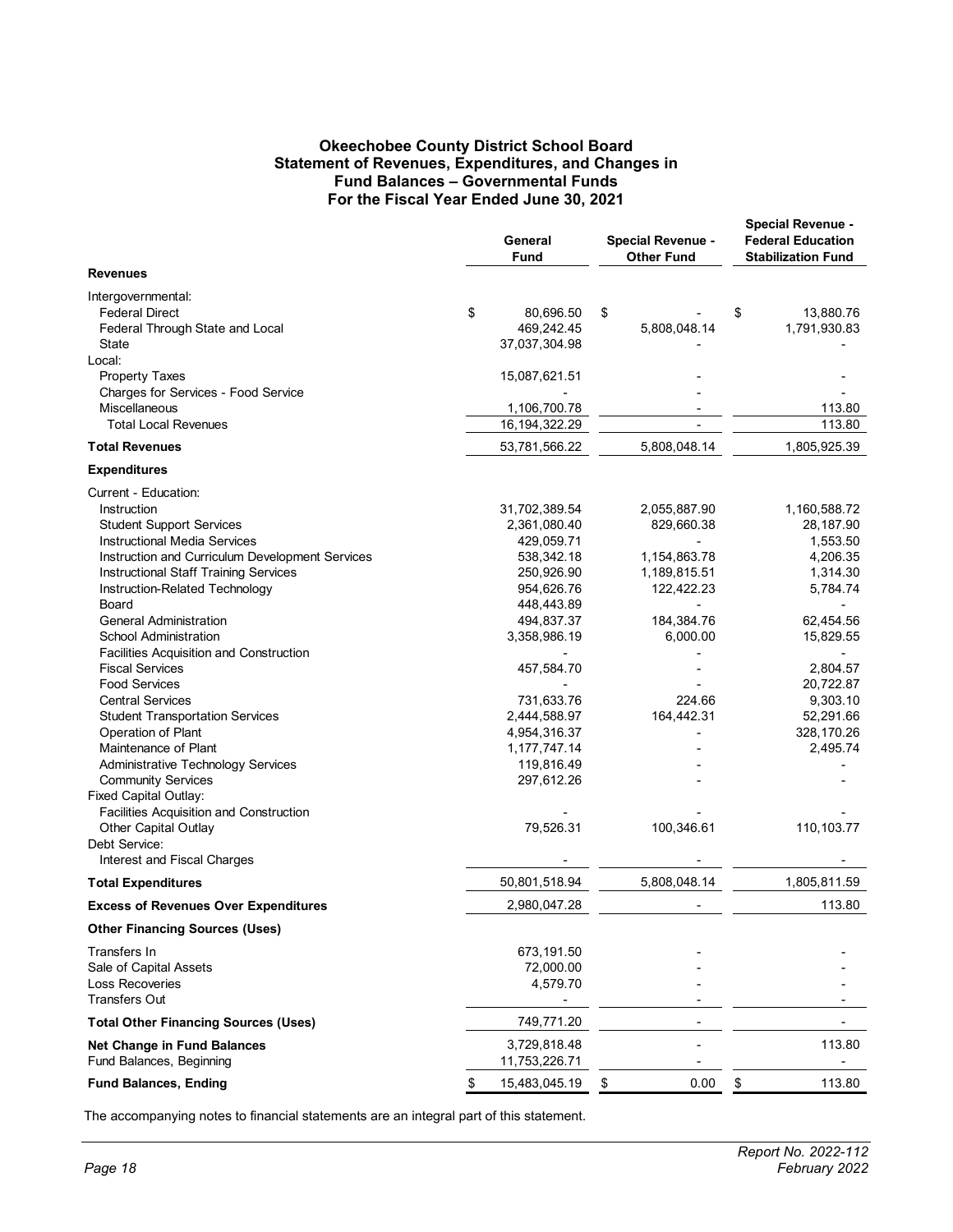| <b>Capital Projects -</b><br><b>Local Capital</b><br><b>Improvement Fund</b> | Other<br>Governmental<br><b>Funds</b> | Total<br>Governmental<br><b>Funds</b> |                            |
|------------------------------------------------------------------------------|---------------------------------------|---------------------------------------|----------------------------|
|                                                                              |                                       |                                       |                            |
|                                                                              |                                       |                                       |                            |
| \$                                                                           | \$                                    | \$                                    | 94,577.26                  |
|                                                                              | 4,113,614.31                          |                                       | 12, 182, 835. 73           |
|                                                                              | 366,013.35                            |                                       | 37,403,318.33              |
| 5,115,815.88                                                                 |                                       |                                       | 20,203,437.39              |
|                                                                              | 50,829.36                             |                                       | 50,829.36                  |
| 43,855.88                                                                    | 142,040.10                            |                                       | 1,292,710.56               |
| 5,159,671.76                                                                 | 192,869.46                            |                                       | 21,546,977.31              |
| 5,159,671.76                                                                 | 4,672,497.12                          |                                       | 71,227,708.63              |
|                                                                              |                                       |                                       |                            |
|                                                                              |                                       |                                       | 34,918,866.16              |
|                                                                              |                                       |                                       | 3,218,928.68               |
|                                                                              |                                       |                                       | 430,613.21                 |
|                                                                              |                                       |                                       | 1,697,412.31               |
|                                                                              |                                       |                                       | 1,442,056.71               |
|                                                                              |                                       |                                       | 1,082,833.73               |
|                                                                              |                                       |                                       | 448,443.89                 |
|                                                                              |                                       |                                       | 741,676.69<br>3,380,815.74 |
| 2,102,412.93                                                                 |                                       |                                       | 2,102,412.93               |
|                                                                              |                                       |                                       | 460,389.27                 |
|                                                                              | 3,647,238.59                          |                                       | 3,667,961.46               |
|                                                                              |                                       |                                       | 741,161.52                 |
|                                                                              |                                       |                                       | 2,661,322.94               |
|                                                                              |                                       |                                       | 5,282,486.63               |
|                                                                              |                                       |                                       | 1,180,242.88               |
|                                                                              |                                       |                                       | 119,816.49                 |
|                                                                              |                                       |                                       | 297,612.26                 |
| 2,124,098.57                                                                 | 690,845.32                            |                                       | 2,814,943.89               |
| 986,014.15                                                                   | 16,265.51                             |                                       | 1,292,256.35               |
|                                                                              |                                       |                                       |                            |
|                                                                              | 228.16                                |                                       | 228.16                     |
| 5,212,525.65                                                                 | 4,354,577.58                          |                                       | 67,982,481.90              |
| (52, 853.89)                                                                 | 317,919.54                            |                                       | 3,245,226.73               |
|                                                                              |                                       |                                       |                            |
|                                                                              |                                       |                                       | 673,191.50                 |
|                                                                              |                                       |                                       | 72,000.00                  |
|                                                                              |                                       |                                       | 4,579.70                   |
| (673,191.50)                                                                 |                                       |                                       | (673, 191.50)              |
| (673, 191.50)                                                                |                                       |                                       | 76,579.70                  |
| (726,045.39)                                                                 | 317,919.54                            |                                       | 3,321,806.43               |
| 3,843,897.62                                                                 | 1,715,744.59                          |                                       | 17,312,868.92              |
| \$<br>3,117,852.23                                                           | \$<br>2,033,664.13                    | \$                                    | 20,634,675.35              |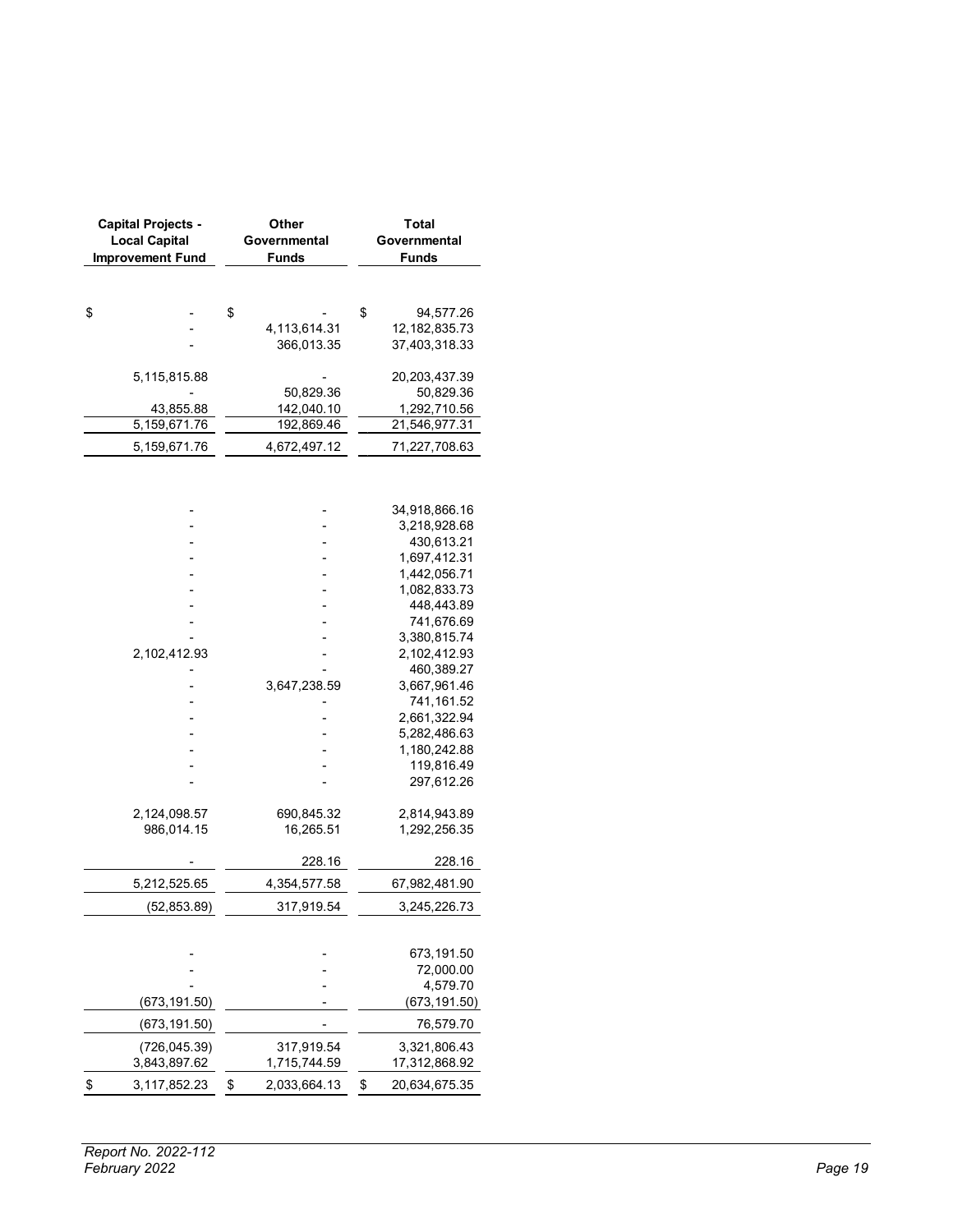#### <span id="page-25-0"></span>**Okeechobee County District School Board Reconciliation of the Governmental Funds Statement of Revenues, Expenditures, and Changes in Fund Balances to the Statement of Activities For the Fiscal Year Ended June 30, 2021**

| Net Change in Fund Balances - Governmental Funds                                                                                                                                                                                                                                                                                                                             | \$<br>3,321,806.43 |
|------------------------------------------------------------------------------------------------------------------------------------------------------------------------------------------------------------------------------------------------------------------------------------------------------------------------------------------------------------------------------|--------------------|
| Amounts reported for governmental activities in the statement of activities are different because:                                                                                                                                                                                                                                                                           |                    |
| Capital outlays are reported in the governmental funds as expenditures. However, in the statement of<br>activities, the cost of those assets is allocated over their estimated useful lives as depreciation expense.<br>This is the amount of capital outlays in excess of depreciation expense in the current fiscal year.                                                  | 1,062,839.67       |
| Capital assets donated to the District increases net position in the government-wide financial<br>statements but are not financial resources, and therefore, are not reported in the governmental funds.                                                                                                                                                                     | 15,923.50          |
| The loss on the disposal of capital assets during the current fiscal year is reported in the statement of<br>activities. In the governmental funds, the cost of these assets was recognized as an expenditure in the<br>fiscal year purchased. Thus, the change in net position differs from the change in fund balance by the<br>undepreciated cost of the disposed assets. | (118, 310.36)      |
| In the statement of activities, the cost of compensated absences is measured by the amounts earned<br>during the year, while in the governmental funds, expenditures are recognized based on the amounts<br>actually paid for compensated absences. This is the net amount of compensated absences earned in<br>excess of the amount used in the current fiscal year.        | (146, 554.77)      |
| Governmental funds report District OPEB contributions as expenditures. However, in the statement of<br>activities, the cost of OPEB benefits earned net of employee contributions, as determined through an<br>actuarial valuation, is reported as an OPEB expense.                                                                                                          |                    |
| \$<br>Increase in Total OPEB Liability<br>(171, 172.00)<br>Increase in Deferred Outflows of Resources - OPEB<br>33,079.00<br>Decrease in Deferred Inflows of Resources - OPEB<br>177,406.00                                                                                                                                                                                  | 39,313.00          |
| Governmental funds report District pension contributions as expenditures. However, in the statement of<br>activities, the cost of pension benefits earned net of employee contributions is reported as a pension<br>expense.                                                                                                                                                 |                    |
| <b>FRS Pension Contribution</b><br>\$<br>2,817,489.00<br><b>HIS Pension Contribution</b><br>579,519.00<br>(5,641,526.00)<br>FRS Pension Expense<br><b>HIS Pension Expense</b><br>(786, 187.00)                                                                                                                                                                               | (3,030,705.00)     |
| <b>Change in Net Position - Governmental Activities</b>                                                                                                                                                                                                                                                                                                                      | \$<br>1,144,312.47 |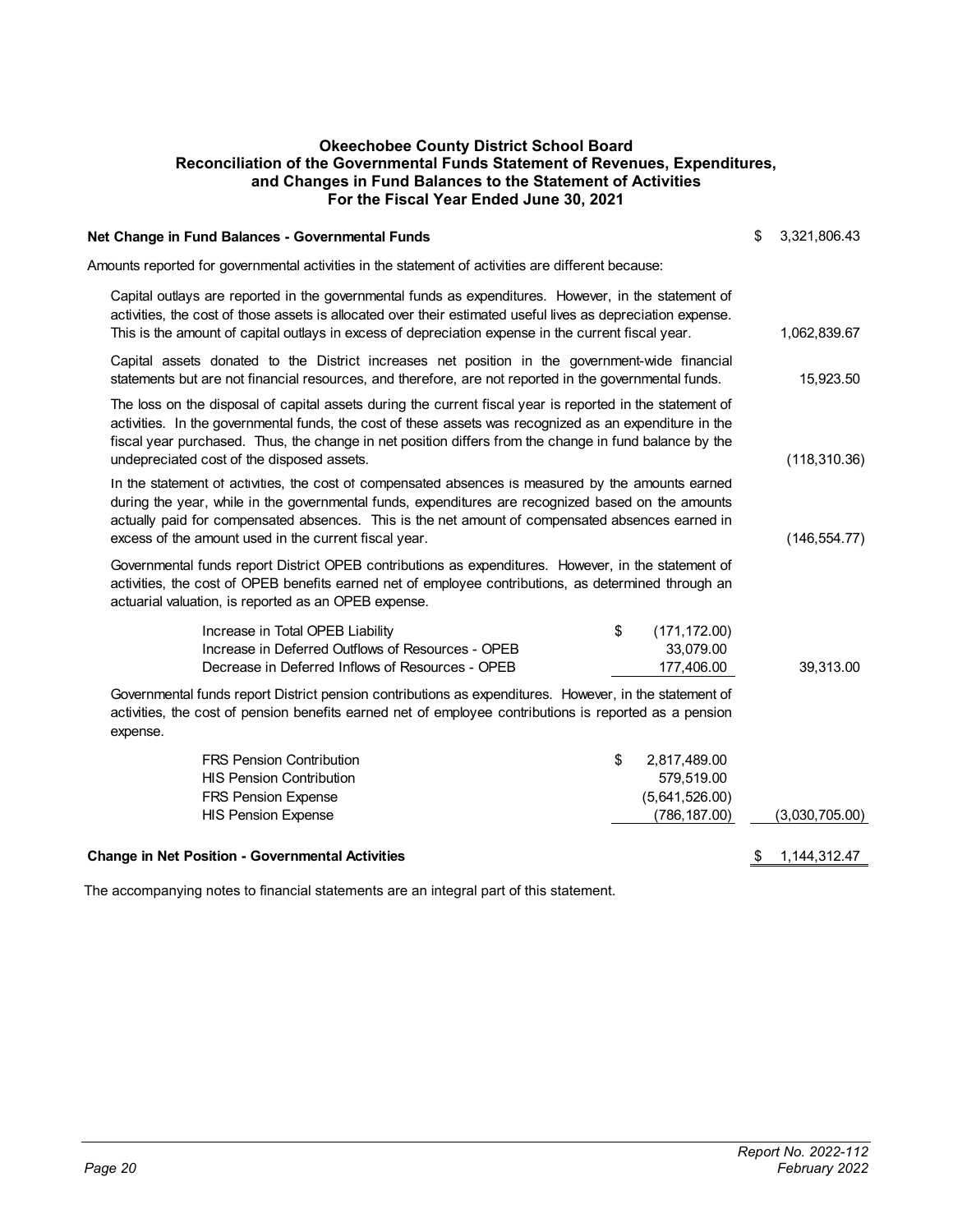#### <span id="page-26-0"></span>**Okeechobee County District School Board Statement of Fiduciary Net Position – Fiduciary Funds June 30, 2021**

|                                      | <b>Custodial</b><br><b>Funds</b> |  |  |  |
|--------------------------------------|----------------------------------|--|--|--|
| <b>ASSETS</b>                        |                                  |  |  |  |
| Cash                                 | \$<br>631,085                    |  |  |  |
| <b>LIABILITIES</b>                   |                                  |  |  |  |
| Due to Other Funds                   | 1,430                            |  |  |  |
| <b>NET POSITION</b>                  |                                  |  |  |  |
| <b>Restricted for Student Groups</b> | \$<br>629,655                    |  |  |  |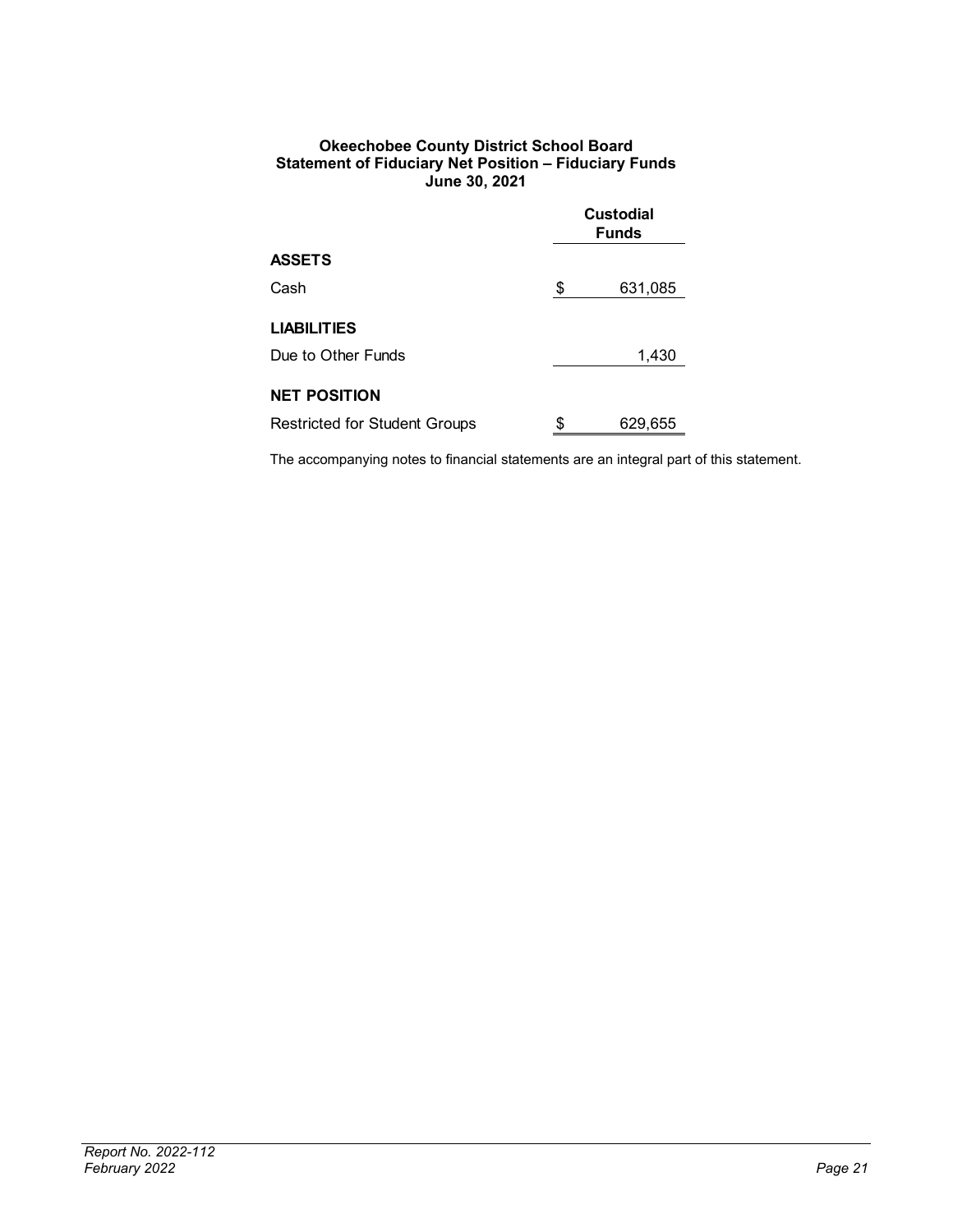#### <span id="page-27-0"></span>**Okeechobee County District School Board Statement of Changes in Fiduciary Net Position – Fiduciary Funds For the Fiscal Year Ended June 30, 2021**

|                                                                  | <b>Custodial</b><br><b>Funds</b> |  |  |  |
|------------------------------------------------------------------|----------------------------------|--|--|--|
| <b>ADDITIONS</b>                                                 |                                  |  |  |  |
| <b>Student Group Collections</b>                                 | \$<br>721,074                    |  |  |  |
| <b>DEDUCTIONS</b>                                                |                                  |  |  |  |
| <b>Student Group Disbursements</b>                               | 673,637                          |  |  |  |
| <b>Change in Net Position</b>                                    | 47,437                           |  |  |  |
| Net Position - Beginning<br>Adjustment to Beginning Net Position | 582,218                          |  |  |  |
| Net Position - Beginning, as Restated                            | 582,218                          |  |  |  |
| <b>Net Position - Ending</b>                                     | \$<br>629.655                    |  |  |  |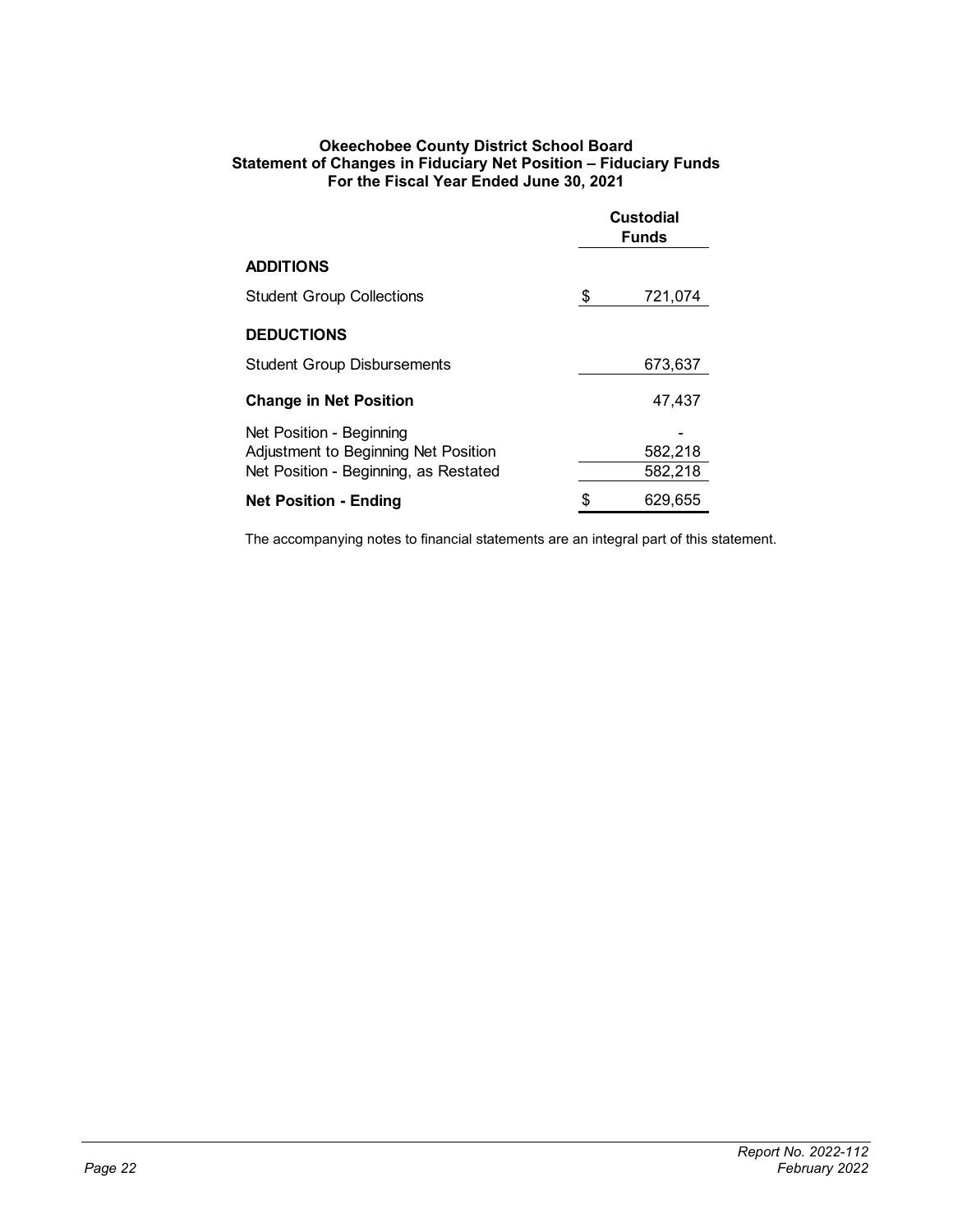#### <span id="page-28-0"></span> **SUMMARY OF SIGNIFICANT ACCOUNTING POLICIES**

#### **A. Description of Government-Wide Financial Statements**

The government-wide financial statements (i.e., the statement of net position and the statement of activities) report information on all of the nonfiduciary activities of the Okeechobee County School District (District). All fiduciary activities are reported only in the fund financial statements. Governmental activities are normally supported by taxes, intergovernmental revenues, and other nonexchange transactions.

The statement of activities presents a comparison between direct expenses and program revenues for each function or program of the District's governmental activities. Direct expenses are those that are specifically associated with a service, program, or department and are thereby clearly identifiable to a particular function. Depreciation expense associated with the District's transportation department is allocated to the student transportation services functions, while remaining depreciation expense is not readily associated with a particular function and is reported as unallocated.

#### **B. Reporting Entity**

The Okeechobee County District School Board (Board) has direct responsibility for operation, control, and supervision of District schools and is considered a primary government for financial reporting. The District is considered part of the Florida system of public education, operates under the general direction of the Florida Department of Education (FDOE), and is governed by State law and State Board of Education (SBE) rules. The governing body of the District is the Board, which is composed of five elected members. The appointed Superintendent of Schools is the executive officer of the Board. Geographic boundaries of the District correspond with those of Okeechobee County.

Criteria for determining if other entities are potential component units that should be reported within the District's basic financial statements are identified and described in the Governmental Accounting Standards Board's (GASB) *Codification of Governmental Accounting and Financial Reporting Standards*, Sections 2100 and 2600. The application of these criteria provides for identification of any legally separate entities for which the Board is financially accountable and other organizations for which the nature and significance of their relationship with the Board are such that exclusion would cause the District's basic financial statements to be misleading. Based on these criteria, no component units are included within the District's reporting entity.

#### **C. Basis of Presentation: Government-Wide Financial Statements**

While separate government-wide and fund financial statements are presented, they are interrelated. The governmental activities column incorporates data from governmental funds. Separate financial statements are provided for governmental funds and fiduciary funds, even though the latter are excluded from the government-wide financial statements.

The effects of interfund activity have been eliminated from the government-wide financial statements except for interfund services provided and used.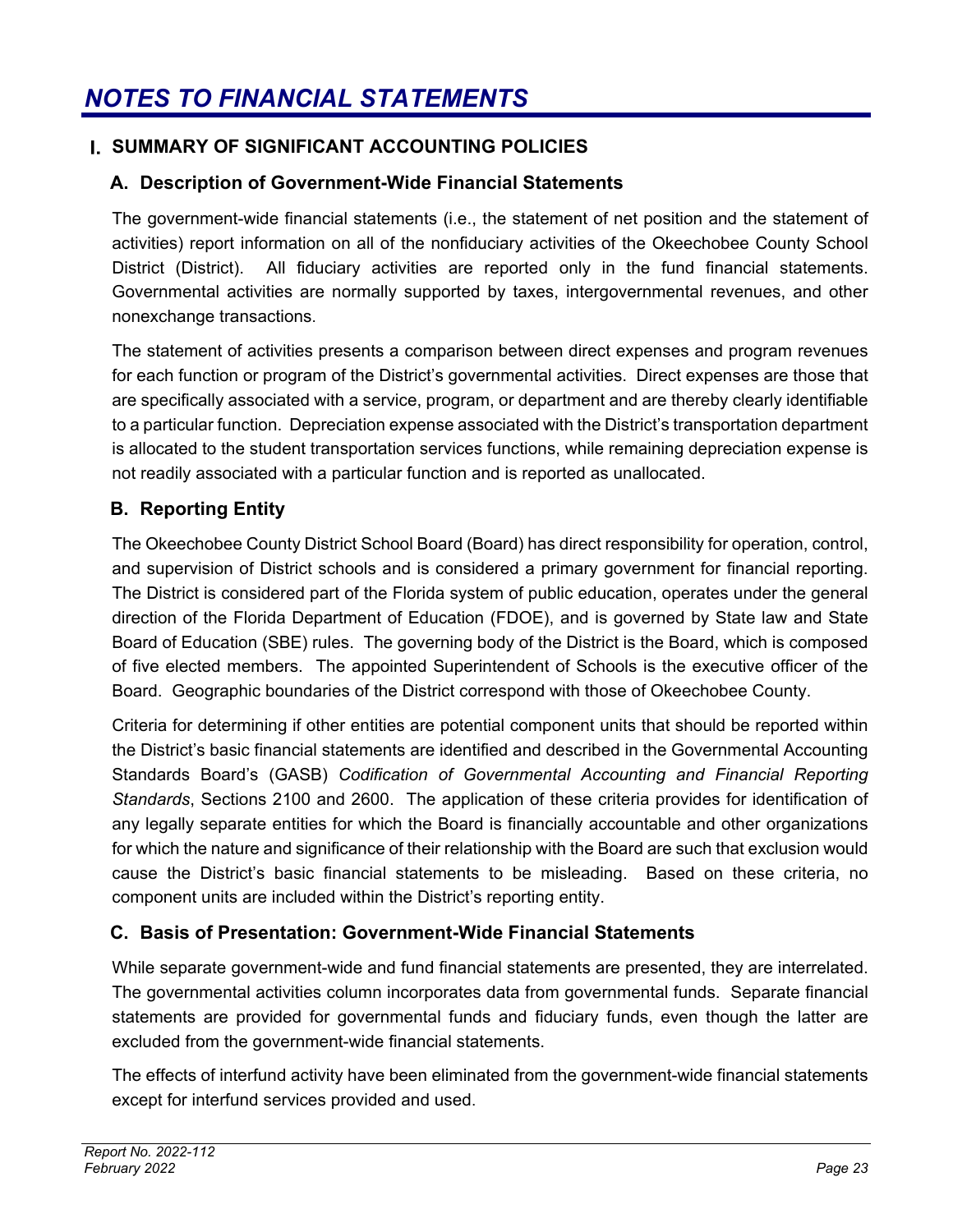### **D. Basis of Presentation: Fund Financial Statements**

The fund financial statements provide information about the District's funds, including the fiduciary funds. Separate statements for each fund category – governmental and fiduciary – are presented. The emphasis of fund financial statements is on major governmental funds, each displayed in a separate column. All remaining governmental are aggregated and reported as nonmajor funds.

The District reports the following major governmental funds:

- General Fund to account for all financial resources not required to be accounted for in another fund and for certain revenues from the State that are legally restricted to be expended for specific current operating purposes.
- Special Revenue Other Fund to account for certain Federal grant program resources.
- Special Revenue Federal Education Stabilization Fund to account for Federal Coronavirus Aid, Relief, and Economic Security (CARES) Act funding provided through the State as emergency relief to address the impact of COVID-19 on elementary and secondary schools.
- Capital Projects Local Capital Improvement Fund to account for the financial resources generated by the local capital improvement tax levy to be used for educational capital outlay needs, including maintenance, renovation and repair projects, new and replacement equipment, motor vehicle purchases, and payments for property and casualty insurance premiums.

Additionally, the District reports the following fiduciary fund type:

 Custodial Funds – to account for resources of the school internal funds, which are used to administer moneys collected at several schools in connection with school, student athletic, class, and club activities.

During the course of operations, the District has activity between funds for various purposes. Any residual balances outstanding at fiscal year end are reported as due from/to other funds. While these balances are reported in fund financial statements, certain eliminations are made in the preparation of the government-wide financial statements. Further, certain activity occurs during the year involving transfers of resources between funds. In fund financial statements, these amounts are reported at gross amounts as transfers in and out. While reported in fund financial statements, transfers between the funds included in governmental activities are eliminated in the preparation of the government-wide financial statements.

#### **E. Measurement Focus and Basis of Accounting**

The accounting and financial reporting treatment is determined by the applicable measurement focus and basis of accounting. Measurement focus indicates the type of resources being measured such as current financial resources or economic resources. The basis of accounting indicates the timing of transactions or events for recognition in the financial statements.

The government-wide financial statements are reported using the economic resources measurement focus and the accrual basis of accounting. Revenues are recognized when earned and expenses are recognized when a liability is incurred, regardless of the timing of the related cash flows. Property taxes are recognized in the year for which they are levied. Revenues from grants, entitlements, and donations are recognized as soon as all eligibility requirements imposed by the provider have been met.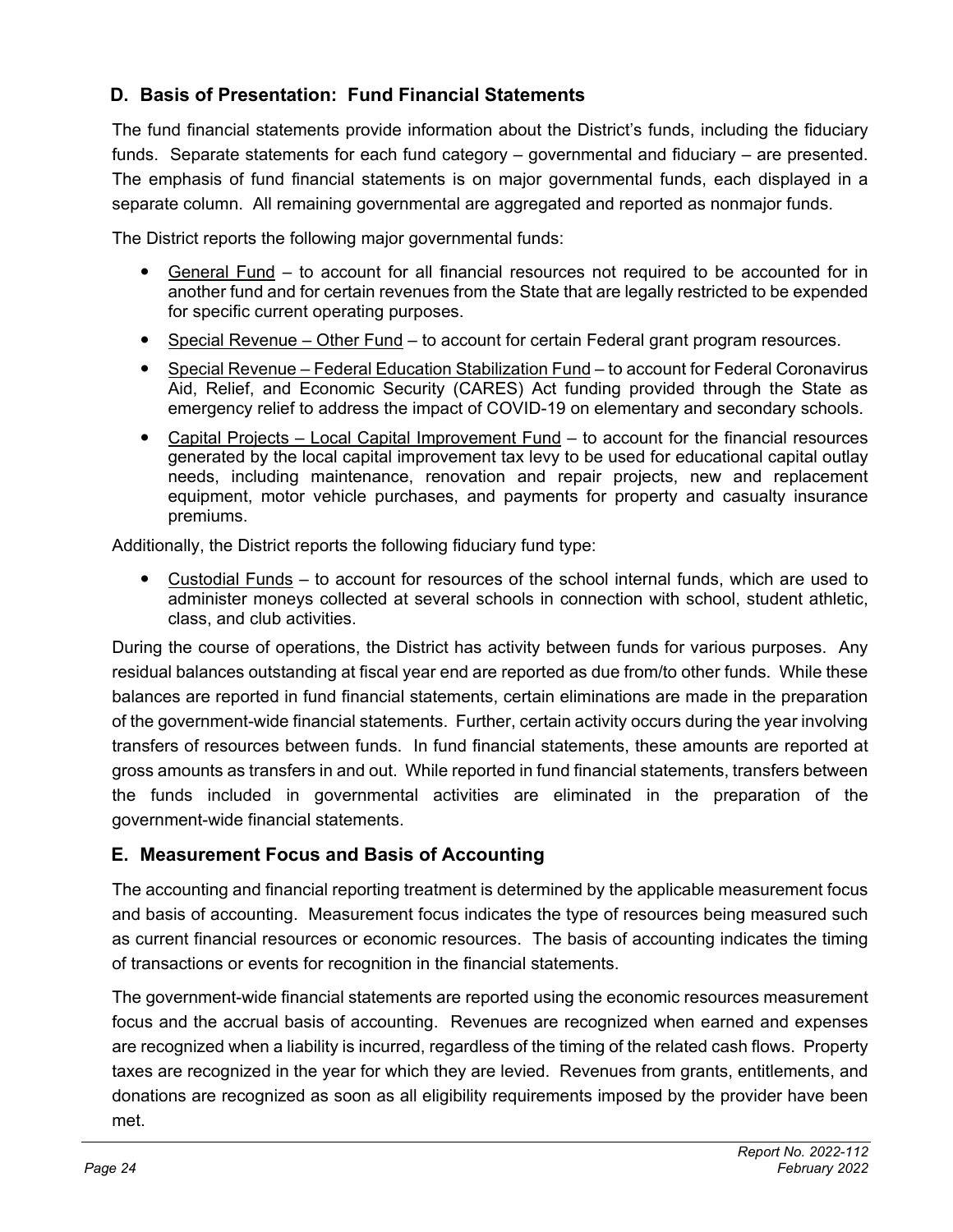The governmental fund financial statements are reported using the current financial resources measurement focus and the modified accrual basis of accounting. Revenues, except for certain grant revenues, are recognized as soon as they are both measurable and available. Revenues are considered to be available when they are collectible within the current period or soon enough thereafter to pay liabilities of the current period. For this purpose, the District considers revenues to be available if they are collected within 30 days of the end of the current fiscal year. When grant terms provide that the expenditure of resources is the prime factor for determining eligibility for Federal, State, and other grant resources, revenue is recognized at the time the expenditure is made. Entitlements are recorded as revenues when all eligibility requirements are met, including any time requirements, and the amount is received during the period or within the availability period for this revenue source (within 30 days of year end). Expenditures are generally recognized when the related fund liability is incurred, as under accrual accounting. However, debt service expenditures, claims and judgments, pension benefits, other postemployment benefits, and compensated absences, are only recorded when payment is due. General capital asset acquisitions are reported as expenditures in governmental funds. Issuance of long-term debt and acquisitions under capital leases are reported as other financing sources. Allocations of cost, such as depreciation, are not recognized in governmental funds.

The fiduciary funds are reported using the economic resources measurement focus and the accrual basis of accounting.

# **F. Assets, Liabilities, Deferred Outflows/Inflows of Resources, and Net Position/Fund Balance**

# **Cash and Cash Equivalents**

The District's cash and cash equivalents are considered to be cash on hand, demand deposits, and short-term liquid investments with original maturities of 3 months or less from the date of acquisition. Investments classified as cash equivalents include amounts placed with the State Board of Administration (SBA) in Florida PRIME.

Cash deposits are held by banks qualified as public depositories under Florida law. All deposits are insured by Federal depository insurance, up to specified limits, or collateralized with securities held in Florida's multiple financial institution collateral pool as required by Chapter 280, Florida Statutes.

## **Investments**

Investments consist of amounts placed with the SBA for participation in the Florida PRIME investment pool created by Section 218.405, Florida Statutes. The investment pool operates under investment guidelines established by Section 215.47, Florida Statutes.

The District's investment in Florida PRIME, which the SBA indicates is a Securities and Exchange Commission Rule 2a7-like external investment pool, are similar to money market funds in which shares are owned in the fund rather than the underlying investments. This investment is reported at fair value, which is amortized cost.

Types and amounts of investments held at fiscal year end are described in a subsequent note.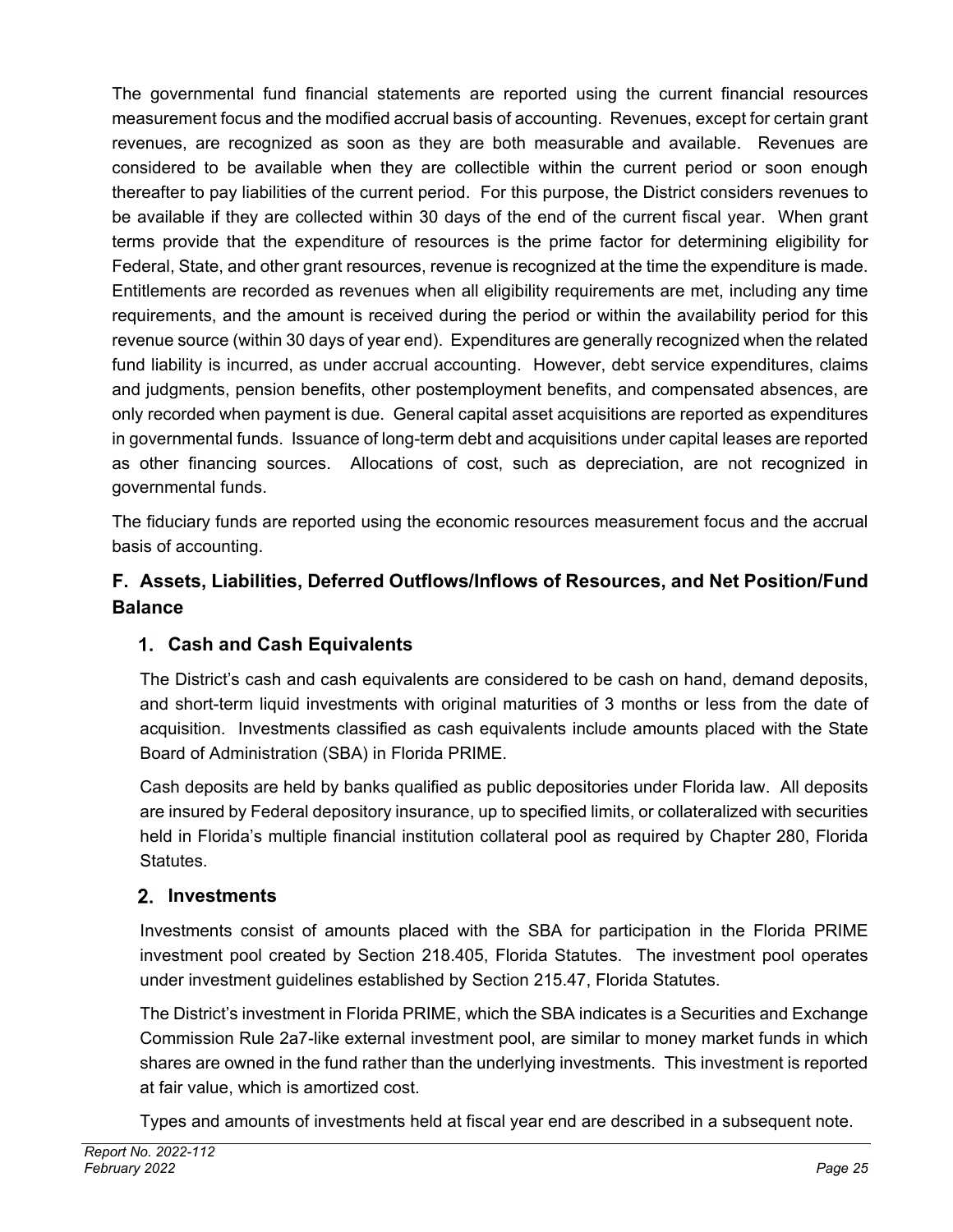#### **Inventories**

Inventories consist of expendable supplies held for consumption in the course of District operations. General Fund supply inventories are stated at cost on the first-in, first-out basis. General Fund transportation parts inventories are stated at cost based upon the last invoice price, which approximates the first-in, first-out basis. Special Revenue – Food Service Fund inventories are stated at cost, which approximates the first-in, first-out basis, except that United States Department of Agriculture donated foods are stated at their fair value as determined at the time of donation to the District's food service program by the Florida Department of Agriculture and Consumer Services, Bureau of Food Distribution. The cost of supply inventories is recorded as expenditures when used rather than purchased. Transportation and food service inventories are recorded as expenditures when purchased and are adjusted at fiscal year end based on physical counts of the inventories.

#### **Capital Assets**

Expenditures for capital assets acquired or constructed for general District purposes are reported in the governmental fund that financed the acquisition or construction. The capital assets so acquired are reported at cost in the government-wide statement of net position but are not reported in the governmental fund financial statements. Capital assets are defined by the District as those costing more than \$750. Such assets are recorded at historical cost or estimated historical cost if purchased or constructed. Donated assets are recorded at acquisition value at the date of donation.

Capital assets are depreciated using the straight-line method over the following estimated useful lives:

| <b>Description</b>                           | <b>Estimated Useful Lives</b> |
|----------------------------------------------|-------------------------------|
| Improvements Other Than Buildings            | 10 - 15 years                 |
| <b>Buildings and Fixed Equipment</b>         | 10 - 50 years                 |
| Furniture, Fixtures, and Equipment           | 5 - 15 years                  |
| <b>Motor Vehicles</b>                        | 10 - 15 years                 |
| Audio Visual Materials and Computer Software | $3 - 5$ years                 |

Current year information relative to changes in capital assets is described in a subsequent note.

#### **Pensions**

In the government-wide statement of net position, liabilities are recognized for the District's proportionate share of each pension plan's net pension liability. For purposes of measuring the net pension liability, deferred outflows of resources and deferred inflows of resources related to pensions, and pension expense, information about the fiduciary net position of the Florida Retirement System (FRS) defined benefit plan and the Health Insurance Subsidy (HIS) defined benefit plan and additions to/deductions from the FRS and the HIS fiduciary net position have been determined on the same basis as they are reported by the FRS and the HIS plans. For this purpose, benefit payments (including refunds of employee contributions) are recognized when due and payable in accordance with benefit terms. Investments are reported at fair value.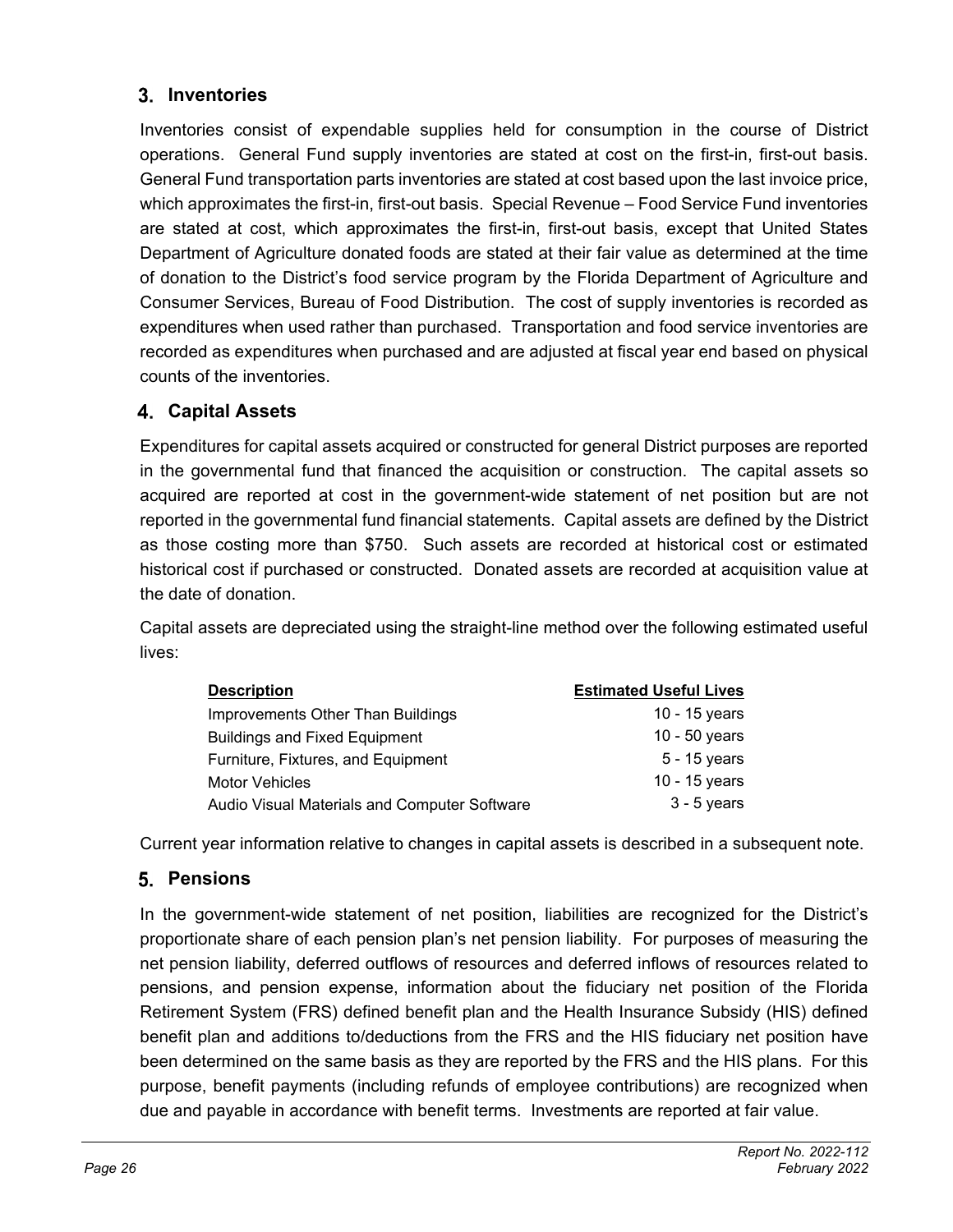The District's retirement plans and related amounts are described in a subsequent note.

# **Long-Term Liabilities**

Long-term obligations that will be financed from resources to be received in the future by governmental funds are reported as liabilities in the government-wide statement of net position.

In the governmental fund financial statements, bonds and other long-term obligations are not recognized as liabilities until due.

Changes in long-term liabilities for the current year are reported in a subsequent note.

# **Deferred Outflows/Inflows of Resources**

In addition to assets, the statement of net position reports a separate section for deferred outflows of resources. This separate financial statement element, *deferred outflows of resources*, represents a consumption of net position that applies to future periods and so will not be recognized as an outflow of resources (expense) until then. The District has two items that qualify for reporting in this category. The deferred outflows of resources related to pensions and other postemployment benefits (OPEB) are discussed in subsequent notes.

In addition to liabilities, the statement of net position reports a separate section for deferred inflows of resources. This separate financial statement element, *deferred inflows of resources*, represents an acquisition of net position that applies to future periods and so will not be recognized as an inflow of resources (revenue) until that time. The District has two items that qualify for reporting in this category. The deferred inflows of resources related to pensions and OPEB are discussed in subsequent notes.

# **Net Position Flow Assumption**

The District occasionally funds outlays for a particular purpose from both restricted (e.g., restricted bond or grant proceeds) and unrestricted resources. To calculate the amounts to report as restricted net position and unrestricted net position in the government-wide financial statements, a flow assumption must be made about the order in which the resources are considered to be applied. Consequently, it is the District's policy to consider restricted net position to have been depleted before unrestricted net position is applied.

# **Fund Balance Flow Assumptions**

The District may fund outlays for a particular purpose from both restricted and unrestricted resources (the total of committed, assigned, and unassigned fund balance). To calculate the amounts to report as restricted, committed, assigned, and unassigned fund balance in the governmental fund financial statements, a flow assumption must be made about the order in which the resources are considered to be applied. It is the District's policy to consider restricted fund balance to have been depleted before using any of the components of unrestricted fund balance. Further, when components of unrestricted fund balance can be used for the same purpose, committed fund balance is depleted first, followed by assigned fund balance. Unassigned fund balance is applied last.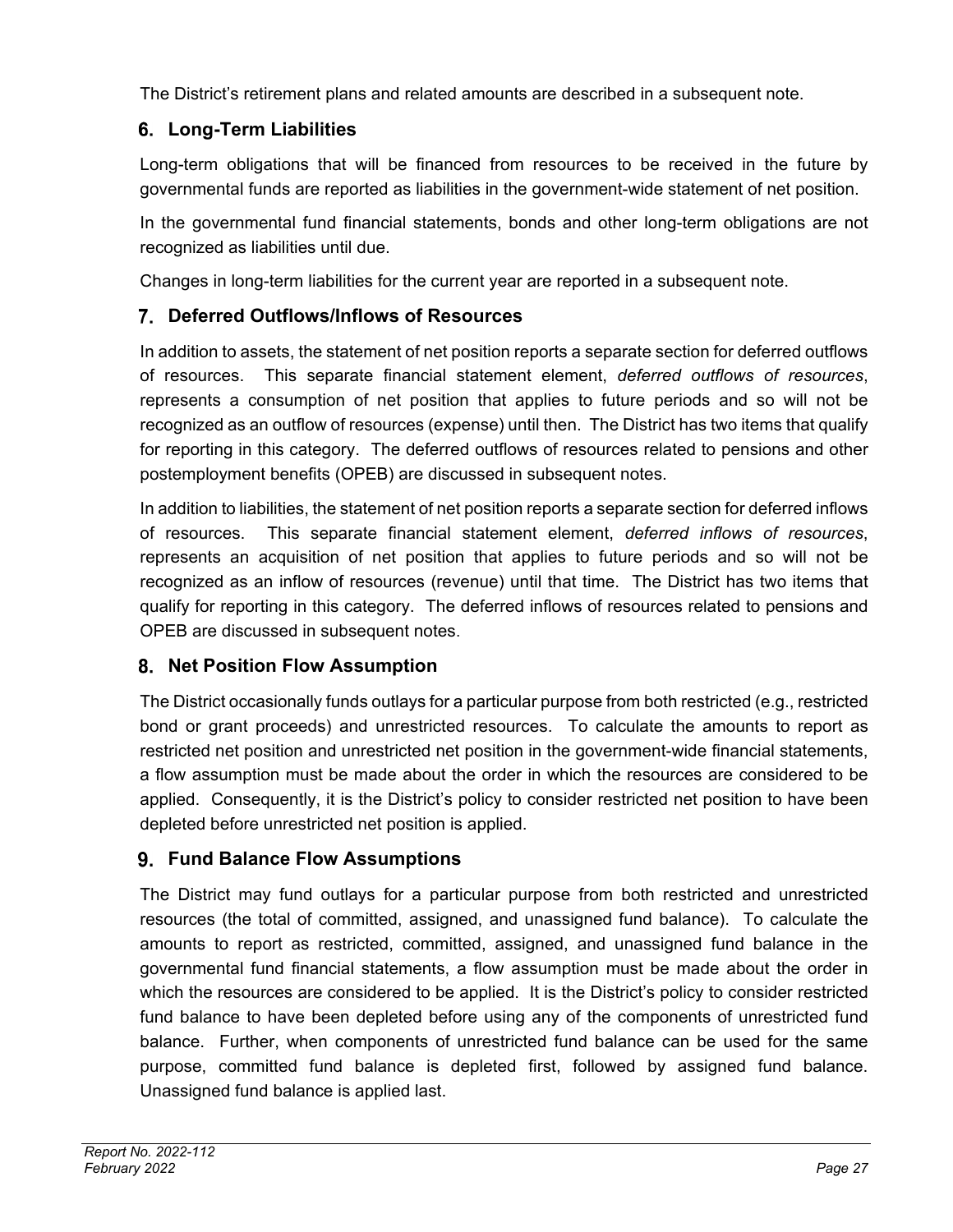# **Fund Balance Policies**

Fund balance of governmental funds is reported in various categories based on the nature of any limitations requiring the use of resources for specific purposes. The District itself can establish limitations on the use of resources through either a commitment (committed fund balance) or an assignment (assigned fund balance).

The committed fund balance classification includes amounts that can be used only for the specific purposes determined by a formal action of the District's highest level of decision-making authority. The Board is the highest level of decision-making authority for the District that can, by adoption of a resolution prior to the end of the fiscal year, commit fund balance. Once adopted, the limitation imposed by the resolution remains in place until a similar action is taken (the adoption of another resolution) to remove or revise the limitation. The District reported no committed fund balances at June 30, 2021.

Amounts in the assigned fund balance classification are intended to be used by the District for specific purposes but do not meet the criteria to be classified as committed. The Board has, by adoption of Board Policy 7.101, authorized the Superintendent and Finance Director to assign fund balance. The Board may also assign fund balance as it does when appropriating fund balance to cover a gap between estimated revenue and appropriations in the subsequent year's appropriated budget. Unlike commitments, assignments generally only exist temporarily. In other words, an additional action does not normally have to be taken for the removal of an assignment. Conversely, as discussed above, an additional action is essential to either remove or revise a commitment.

In addition, the District has adopted Board Policy 7.10 which provides at least 5 percent of the current year's annual estimated General Fund revenues to be reserved for contingency purposes, including unforeseen events, revenue shortfalls, and student enrollment under projections.

## **G. Revenues and Expenditures/Expenses**

#### **Program Revenues**

Amounts reported as program revenues include charges paid by the recipient of the goods or services offered by the program and grants and contributions that are restricted to meeting the operational or capital requirements of a particular program. All taxes, including those dedicated for specific purposes, and other internally dedicated resources are reported as general revenues rather than program revenues. Revenues that are not classified as program revenues are presented as general revenues. The comparison of direct expenses with program revenues identifies the extent to which each governmental function is self-financing or draws from the general revenues of the District.

## **State Revenue Sources**

Significant revenues from State sources for current operations include the Florida Education Finance Program administered by the FDOE under the provisions of Section 1011.62, Florida Statutes. In accordance with this law, the District determines and reports the number of full-time equivalent (FTE) students and related data to the FDOE. The FDOE performs certain edit checks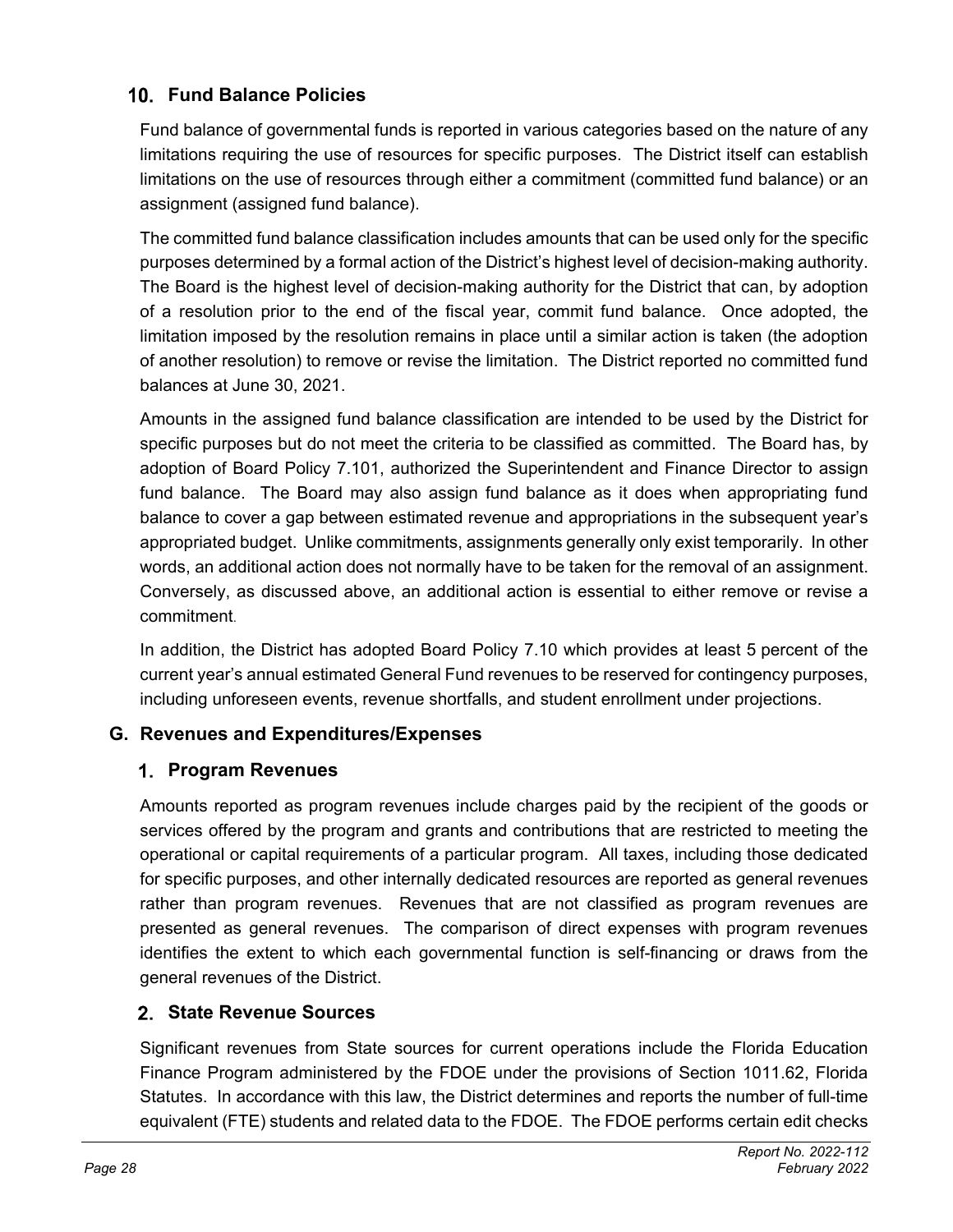on the reported number of FTE and related data and calculates the allocation of funds to the District. The District is permitted to amend its original reporting during specified time periods following the date of the original reporting. The FDOE may also adjust subsequent fiscal period allocations based upon an audit of the District's compliance in determining and reporting FTE and related data. Normally, such adjustments are treated as reductions or additions of revenue in the fiscal year when the adjustments are made.

The State provides financial assistance to administer certain educational programs. SBE rules require that revenue earmarked for certain programs be expended only for the program for which the money is provided, and require that the money not expended as of the close of the fiscal year be carried forward into the following fiscal year to be expended for the same educational programs. The FDOE generally requires that these educational program revenues be accounted for in the General Fund. A portion of the fund balance of the General Fund is restricted in the governmental fund financial statements for the balance of categorical and earmarked educational program resources.

The District received an allocation from the State under the Educational Facilities Security Grant program. The District is authorized to expend these funds only upon applying for and receiving an encumbrance authorization from the FDOE.

A schedule of revenue from State sources for the current year is presented in a subsequent note.

# **District Property Taxes**

The Board is authorized by State law to levy property taxes for district school operations, capital improvements, and debt service.

Property taxes consist of ad valorem taxes on real and personal property within the District. Property values are determined by the Okeechobee County Property Appraiser, and property taxes are collected by the Okeechobee County Tax Collector.

The Board adopted the 2020 tax levy on September 8, 2020. Tax bills are mailed in October and taxes are payable between November 1 of the year assessed and March 31 of the following year at discounts of up to 4 percent for early payment.

Taxes become a lien on the property on January 1 and are delinquent on April 1 of the year following the year of assessment. State law provides for enforcement of collection of personal property taxes by seizure of the property to satisfy unpaid taxes and for enforcement of collection of real property taxes by the sale of interest-bearing tax certificates to satisfy unpaid taxes. The procedures result in the collection of essentially all taxes prior to June 30 of the year following the year of assessment.

Property tax revenues are recognized in the government-wide financial statements when the Board adopts the tax levy. Property tax revenues are recognized in the governmental fund financial statements when taxes are received by the District, except that revenue is accrued for taxes collected by the Okeechobee County Tax Collector at fiscal year end but not yet remitted to the District.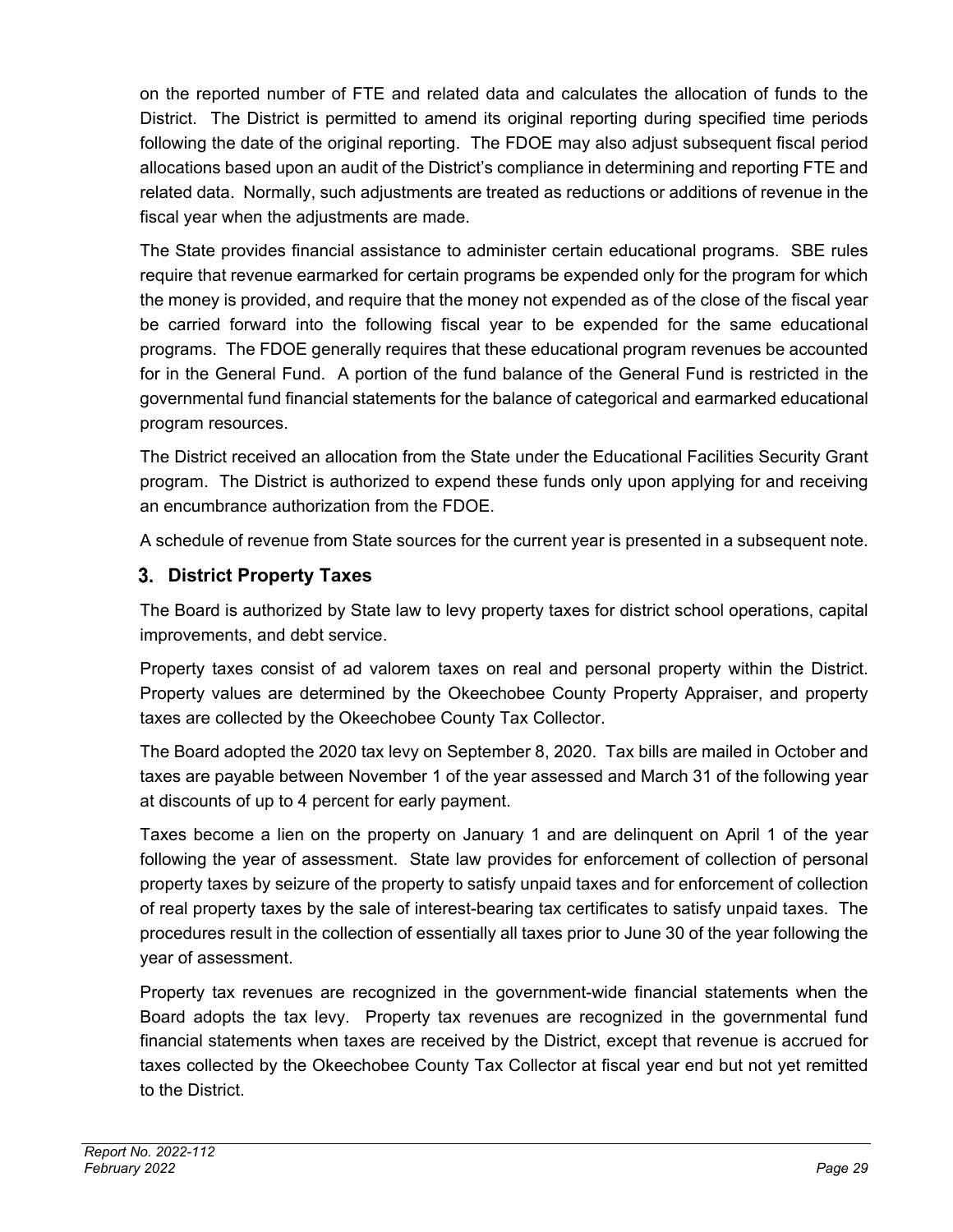Millages and taxes levied for the current year are presented in a subsequent note.

#### **Federal Revenue Sources**

The District receives Federal awards for the enhancement of various educational programs. Federal awards are generally received based on applications submitted to, and approved by, various granting agencies. For Federal awards in which a claim to these grant proceeds is based on incurring eligible expenditures, revenue is recognized to the extent that eligible expenditures have been incurred. The FDOE may require adjustments to subsequent fiscal period expenditures and related revenues based upon an audit of the District's compliance with applicable Federal awards requirements. Normally, such adjustments are treated as reductions of expenditures and related revenues in the fiscal year when the adjustments are made.

#### **Compensated Absences**

In the government-wide financial statements, compensated absences (i.e., paid absences for employee vacation leave and sick leave) are accrued as liabilities to the extent that it is probable that the benefits will result in termination payments. A liability for these amounts is reported in the governmental fund financial statements only if it has matured, such as for occurrences of employee resignations and retirements. The liability for compensated absences includes salary-related benefits, where applicable.

#### **II. ACCOUNTING CHANGE**

The District implemented GASB Statement No. 84, *Fiduciary Activities*, which establishes criteria for identifying and reporting fiduciary activities of all state and local governments. The focus of the criteria generally is on (1) whether a government is controlling the assets of the fiduciary activity and (2) the beneficiaries with whom a fiduciary relationship exists. Governments with activities meeting the criteria should present a statement of fiduciary net position and a statement of changes in fiduciary net position. The District considers the school internal funds to meet the criteria for reporting as fiduciary activities in the custodial funds. As such, the beginning net position of the custodial funds was increased by \$582,218.

#### **DETAILED NOTES ON ALL ACTIVITIES AND FUNDS**

#### **A. Cash Deposits with Financial Institutions**

**Custodial Credit Risk**. In the case of deposits, this is the risk that, in the event of the failure of a depository financial institution, the District will not be able to recover deposits or will not be able to recover collateral securities that are in the possession of an outside party. The District does not have a policy for custodial credit risk. All bank balances of the District are fully insured or collateralized as required by Chapter 280, Florida Statutes.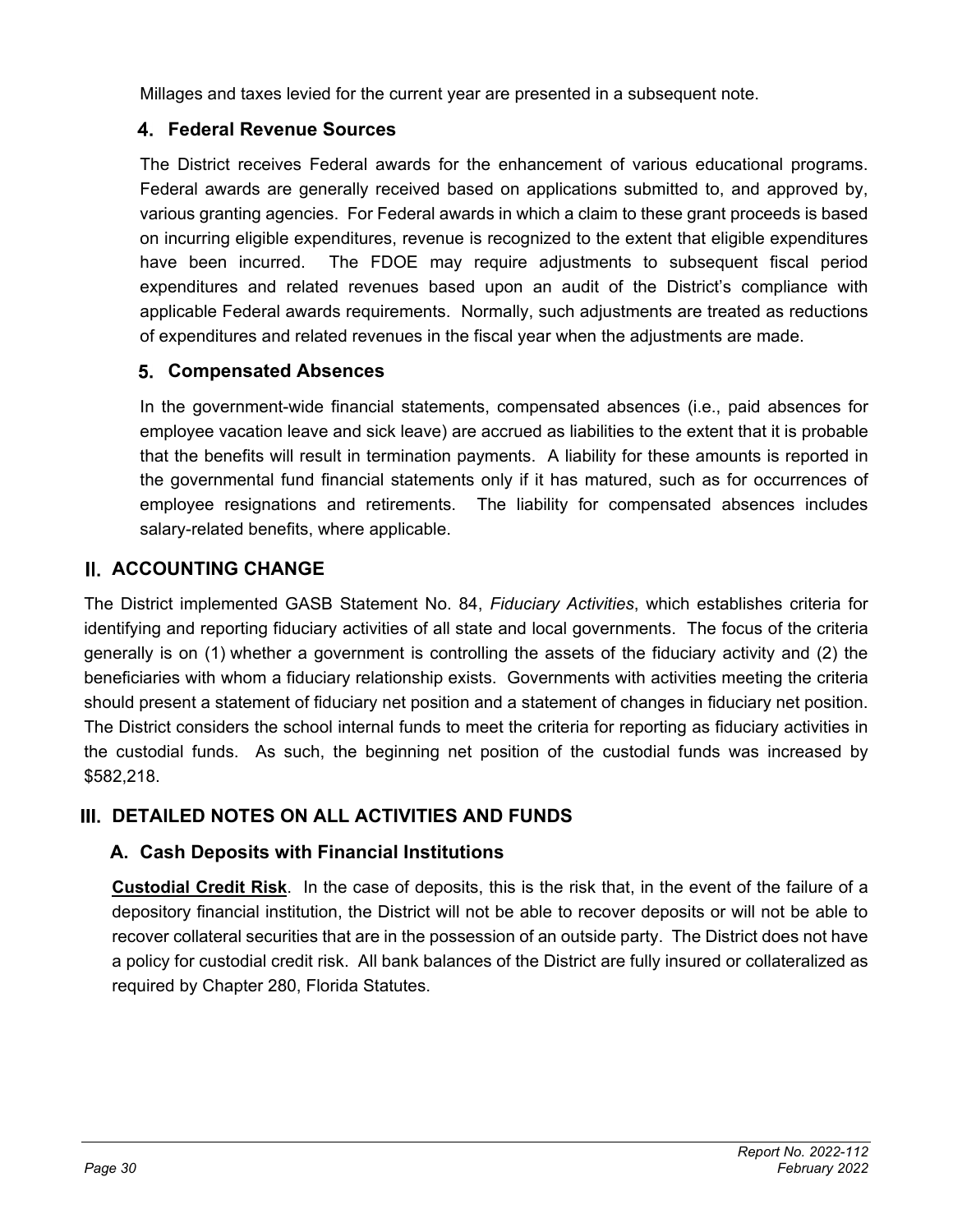#### **B. Investment**

The District's investment at June 30, 2021, are reported as follows:

| <b>Investment</b> | <b>Maturities</b> | <b>Fair Value</b> |
|-------------------|-------------------|-------------------|
| SBA:              |                   |                   |
| Florida PRIME (1) | 50 Days           | \$ 1,765,902.61   |

(1) This investment is reported as a cash equivalent for financial statement reporting purposes.

#### **Interest Rate Risk**

Interest rate risk is the risk that changes in interest rates will adversely affect the fair value of an investment. The District does not have a formal investment policy that limits investment maturities as a means of managing its exposure to fair value losses from increasing interest rates.

Florida PRIME uses a weighted average days to maturity (WAM). A portfolio's WAM reflects the average maturity in days based on final maturity or reset date, in the case of floating rate instruments. WAM measures the sensitivity of the portfolio to interest rate changes.

For Florida PRIME, with regard to redemption gates, Section 218.409(8)(a), Florida Statutes, states, "The principal, and any part thereof, of each account constituting the trust fund is subject to payment at any time from the moneys in the trust fund. However, the executive director may, in good faith, on the occurrence of an event that has a material impact on liquidity or operations of the trust fund, for 48 hours limit contributions to or withdrawals from the trust fund to ensure that the board [State Board of Administration] can invest moneys entrusted to it in exercising its fiduciary responsibility. Such action must be immediately disclosed to all participants, the trustees, the Joint Legislative Auditing Committee and the Investment Advisory Council. The trustees shall convene an emergency meeting as soon as practicable from the time the executive director has instituted such measures and review the necessity of those measures. If the trustees are unable to convene an emergency meeting before the expiration of the 48-hour moratorium on contributions and withdrawals, the moratorium may be extended by the executive director until the trustees are able to meet to review the necessity for the moratorium. If the trustees agree with such measures, the trustees shall vote to continue the measures for up to an additional 15 days. The trustees must convene and vote to continue any such measures before the expiration of the time limit set, but in no case may the time limit set by the trustees exceed 15 days." As of June 30, 2021, there were no redemption fees, maximum transaction amounts, or any other requirements that serve to limit a participant's daily access to 100 percent of their account value.

#### **Credit Risk**

Credit risk is the risk that an issuer or other counterparty to an investment will not fulfill its obligations. Section 218.415(17), Florida Statutes, limits investments to the Local Government Surplus Funds Trust Fund [Florida PRIME], or any intergovernmental investment pool authorized pursuant to the Florida Interlocal Cooperation Act as provided in Section 163.01, Florida Statutes; Securities and Exchange Commission registered money market funds with the highest credit quality rating from a nationally recognized rating agency; interest-bearing time deposits or savings accounts in qualified public depositories, as defined in Section 280.02, Florida Statutes; and direct obligations of the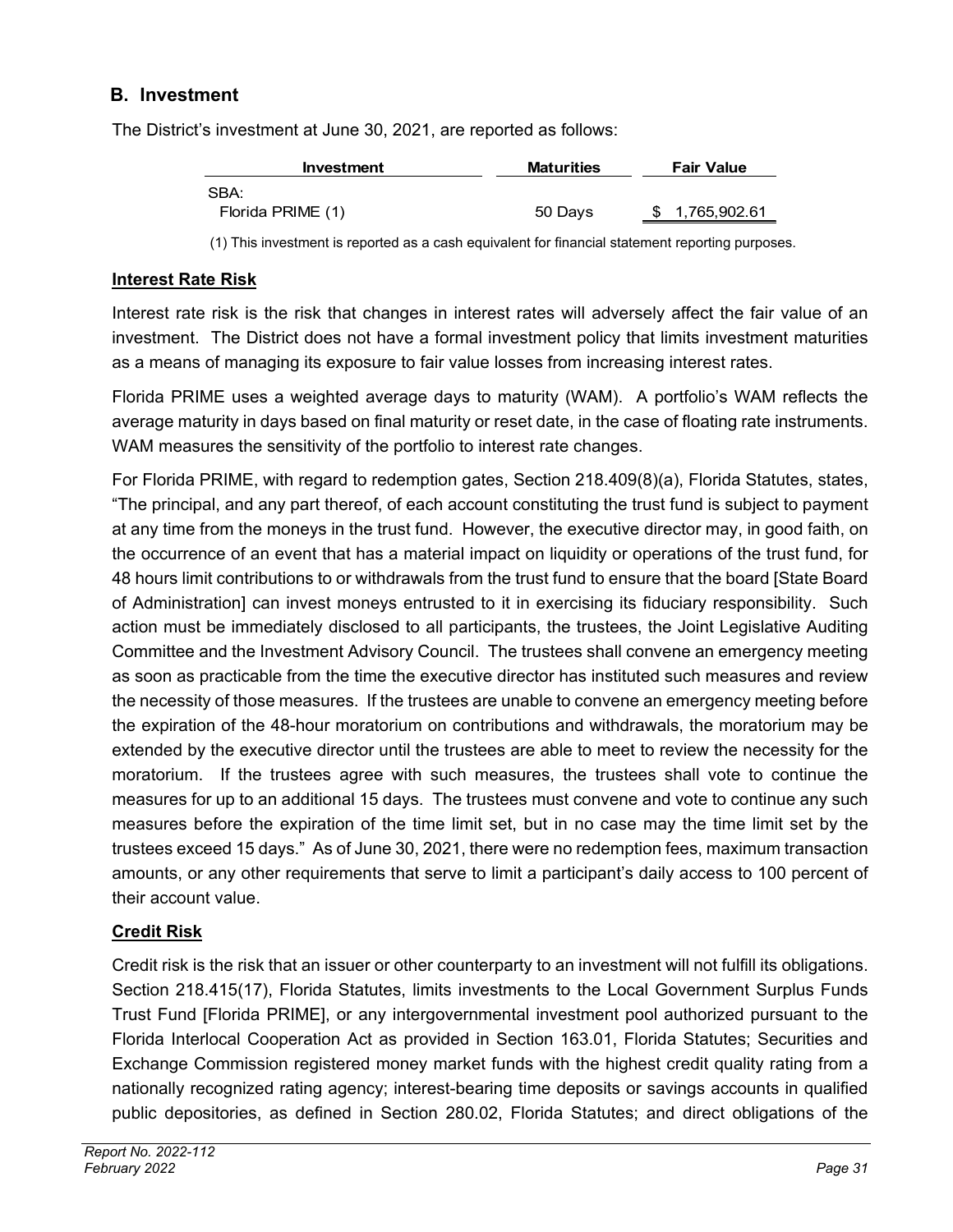United States Treasury. The District does not have a formal investment policy that further limits its investment choices.

The District's investment in Florida PRIME is rated AAAm by Standard & Poor's.

#### **C. Changes in Capital Assets**

Changes in capital assets are presented in the following table:

|                                                   | <b>Beginning</b><br><b>Balance</b> | <b>Additions</b> | <b>Deletions</b>   | <b>Ending</b><br><b>Balance</b> |
|---------------------------------------------------|------------------------------------|------------------|--------------------|---------------------------------|
| <b>GOVERNMENTAL ACTIVITIES</b>                    |                                    |                  |                    |                                 |
| Capital Assets Not Being Depreciated:             |                                    |                  |                    |                                 |
| Land                                              | \$<br>3,825,229.21                 | \$               | \$                 | \$<br>3,825,229.21              |
| Land Improvements                                 | 1,783,366.41                       |                  |                    | 1,783,366.41                    |
| <b>Construction in Progress</b>                   | 91,445.43                          | 2,845,845.81     | 1,817,610.50       | 1,119,680.74                    |
| <b>Total Capital Assets Not Being Depreciated</b> | 5,700,041.05                       | 2,845,845.81     | 1,817,610.50       | 6,728,276.36                    |
| Capital Assets Being Depreciated:                 |                                    |                  |                    |                                 |
| Improvements Other Than Buildings                 | 3,136,661.73                       | 688.318.64       |                    | 3,824,980.37                    |
| <b>Buildings and Fixed Equipment</b>              | 90, 167, 571. 70                   | 1,022,670.03     |                    | 91,190,241.73                   |
| Furniture, Fixtures, and Equipment                | 9,739,464.24                       | 667,227.76       | 369,086.32         | 10,037,605.68                   |
| <b>Motor Vehicles</b>                             | 7,503,857.80                       | 694,232.00       | 596,179.60         | 7,601,910.20                    |
| Audio Visual Materials and                        |                                    |                  |                    |                                 |
| <b>Computer Software</b>                          | 1,420,564.42                       | 22,440.00        |                    | 1,443,004.42                    |
| <b>Total Capital Assets Being Depreciated</b>     | 111,968,119.89                     | 3,094,888.43     | 965,265.92         | 114,097,742.40                  |
| Less Accumulated Depreciation for:                |                                    |                  |                    |                                 |
| Improvements Other Than Buildings                 | 2.232.030.28                       | 97,205.90        |                    | 2,329,236.18                    |
| <b>Buildings and Fixed Equipment</b>              | 44,020,302.08                      | 2,159,447.46     |                    | 46, 179, 749.54                 |
| Furniture, Fixtures, and Equipment                | 8,257,565.88                       | 327.988.56       | 363.801.01         | 8,221,753.43                    |
| <b>Motor Vehicles</b>                             | 4,285,544.28                       | 449,496.99       | 483, 154.55        | 4,251,886.72                    |
| Audio Visual Materials and                        |                                    |                  |                    |                                 |
| <b>Computer Software</b>                          | 1,405,760.66                       | 10,221.66        |                    | 1,415,982.32                    |
| <b>Total Accumulated Depreciation</b>             | 60,201,203.18                      | 3,044,360.57     | 846,955.56         | 62,398,608.19                   |
| Total Capital Assets Being Depreciated, Net       | 51,766,916.71                      | 50,527.86        | 118,310.36         | 51,699,134.21                   |
| Governmental Activities Capital Assets, Net       | \$<br>57,466,957.76                | \$2,896,373.67   | \$<br>1,935,920.86 | \$<br>58,427,410.57             |

Depreciation expense was charged to functions as follows:

| <b>Function</b>                                      | Amount |                |  |  |
|------------------------------------------------------|--------|----------------|--|--|
| <b>GOVERNMENTAL ACTIVITIES</b>                       |        |                |  |  |
| <b>Student Transportation Services</b>               |        | 449.496.99     |  |  |
| Unallocated                                          |        | 2,594,863.58   |  |  |
| Total Depreciation Expense - Governmental Activities |        | \$3,044,360.57 |  |  |

#### **D. Retirement Plans**

#### **FRS – Defined Benefit Pension Plans**

#### **General Information about the FRS**

The FRS was created in Chapter 121, Florida Statutes, to provide a defined benefit pension plan for participating public employees. The FRS was amended in 1998 to add the Deferred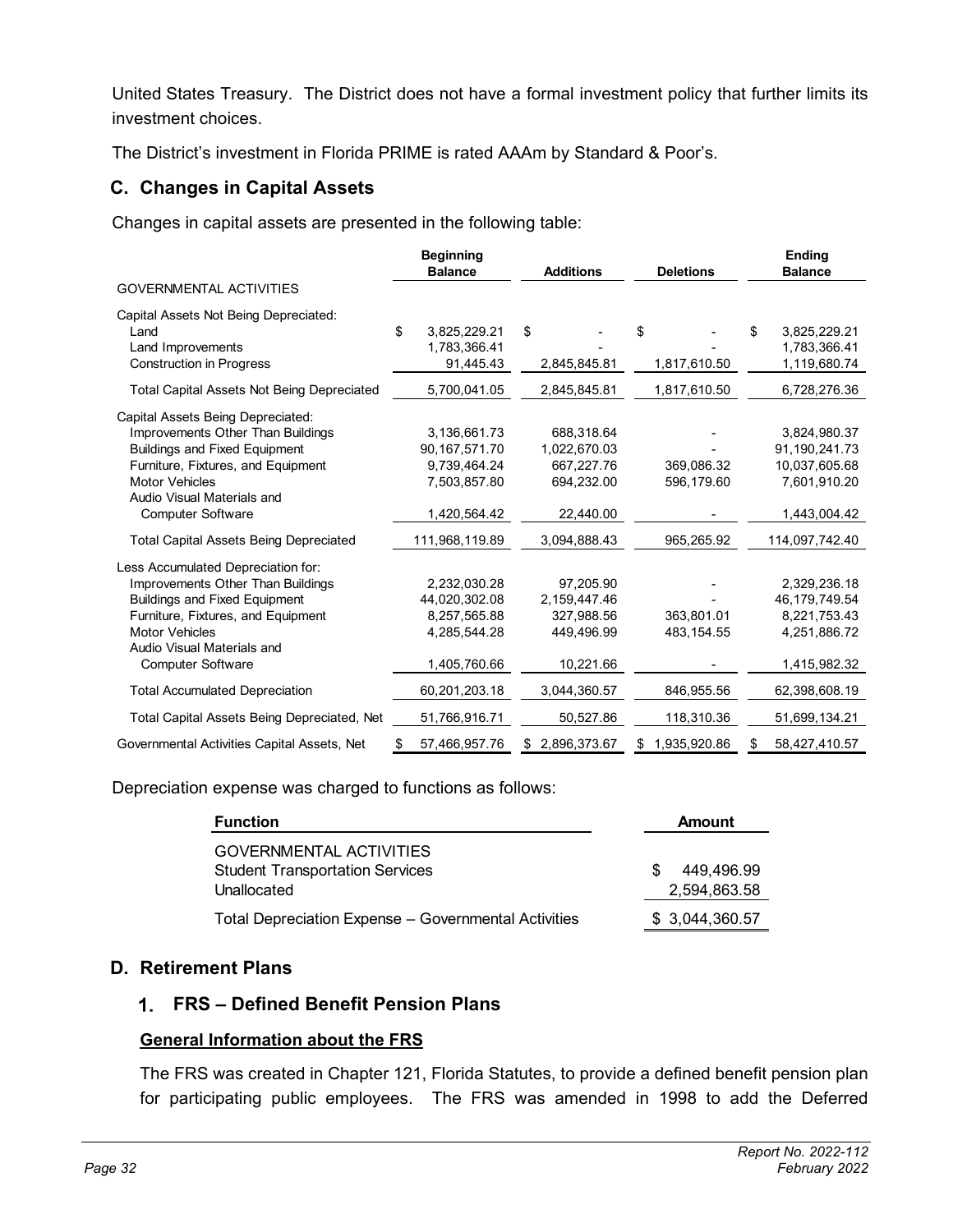Retirement Option Program (DROP) under the defined benefit plan and amended in 2000 to provide a defined contribution plan alternative to the defined benefit plan for FRS members effective July 1, 2002. This integrated defined contribution pension plan is the FRS Investment Plan. Chapter 112, Florida Statutes, established the Retiree HIS Program, a cost-sharing multiple-employer defined benefit pension plan, to assist retired members of any State-administered retirement system in paying the costs of health insurance.

Essentially all regular employees of the District are eligible to enroll as members of the State-administered FRS. Provisions relating to the FRS are established by Chapters 121 and 122, Florida Statutes; Chapter 112, Part IV, Florida Statutes; Chapter 238, Florida Statutes; and FRS Rules, Chapter 60S, Florida Administrative Code; wherein eligibility, contributions, and benefits are defined and described in detail. Such provisions may be amended at any time by further action from the Florida Legislature. The FRS is a single retirement system administered by the Florida Department of Management Services, Division of Retirement, and consists of the two cost-sharing multiple-employer defined benefit plans and other nonintegrated programs. A comprehensive annual financial report of the FRS, which includes its financial statements, required supplementary information, actuarial report, and other relevant information, is available from the Florida Department of Management Services Web site (www.dms.myflorida.com).

The District's FRS and HIS pension expense totaled \$6,427,713 for the fiscal year ended June 30, 2021.

#### **FRS Pension Plan**

*Plan Description*. The FRS Pension Plan (Plan) is a cost-sharing multiple-employer defined benefit pension plan, with a DROP for eligible employees. The general classes of membership are:

- *Regular* Members of the FRS who do not qualify for membership in the other classes.
- *Elected County Officers* Members who hold specified elective offices in local government.
- *Senior Management Service*  Members in senior management level positions.

Employees enrolled in the Plan prior to July 1, 2011, vest at 6 years of creditable service and employees enrolled in the Plan on or after July 1, 2011, vest at 8 years of creditable service. All vested members, enrolled prior to July 1, 2011, are eligible for normal retirement benefits at age 62 or at any age after 30 years of service. All members enrolled in the Plan on or after July 1, 2011, once vested, are eligible for normal retirement benefits at age 65 or any time after 33 years of creditable service. Employees enrolled in the Plan may include up to 4 years of credit for military service toward creditable service. The Plan also includes an early retirement provision; however, there is a benefit reduction for each year a member retires before his or her normal retirement date. The Plan provides retirement, disability, death benefits, and annual cost-of-living adjustments to eligible participants.

The DROP, subject to provisions of Section 121.091, Florida Statutes, permits employees eligible for normal retirement under the Plan to defer receipt of monthly benefit payments while continuing employment with an FRS participating employer. An employee may participate in DROP for a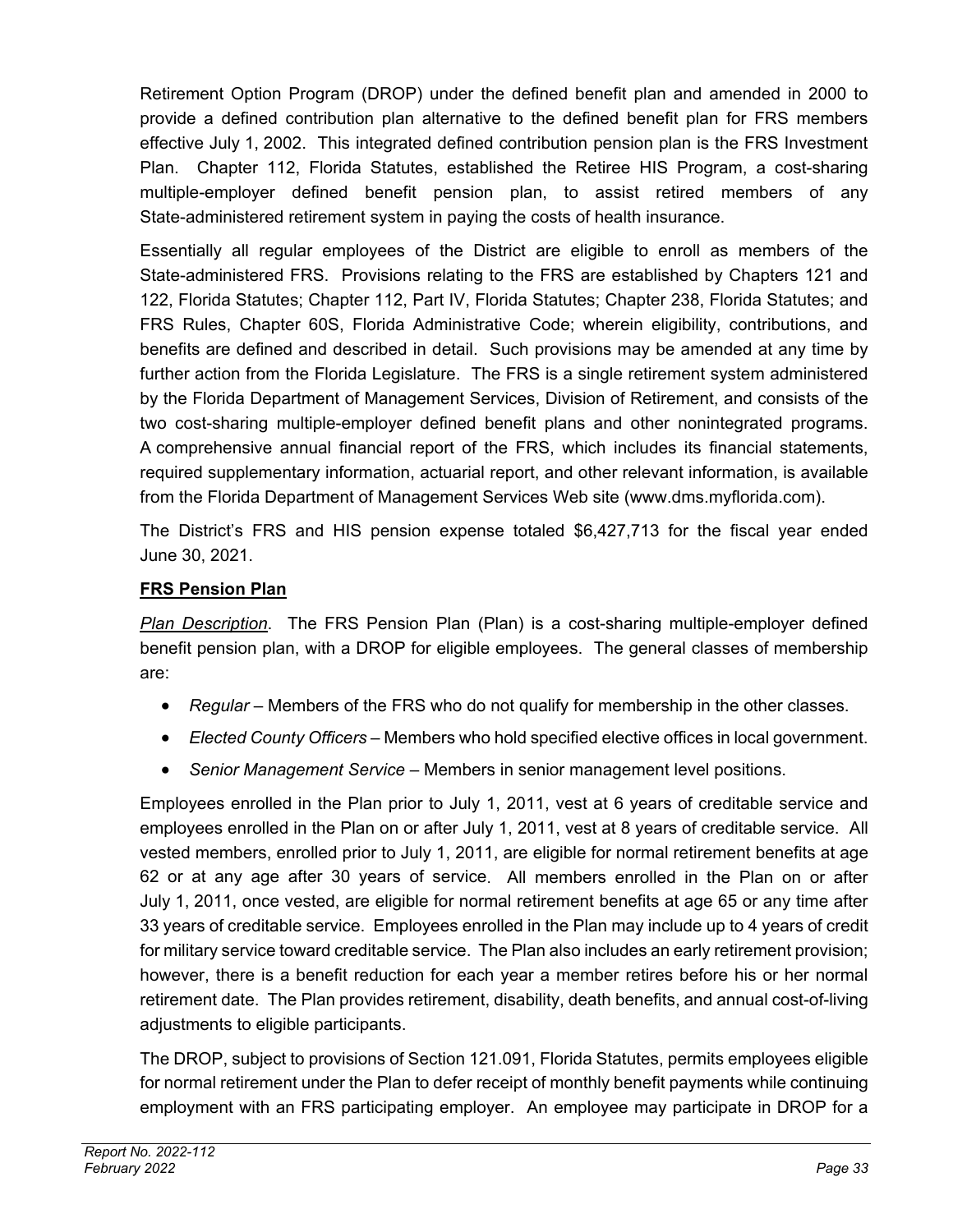period not to exceed 60 months after electing to participate, except that certain instructional personnel may participate for up to 96 months. During the period of DROP participation, deferred monthly benefits are held in the FRS Trust Fund and accrue interest. The net pension liability does not include amounts for DROP participants, as these members are considered retired and are not accruing additional pension benefits.

*Benefits Provided*. Benefits under the Plan are computed on the basis of age and/or years of service, average final compensation, and service credit. Credit for each year of service is expressed as a percentage of the average final compensation. For members initially enrolled before July 1, 2011, the average final compensation is the average of the 5 highest fiscal years' earnings; for members initially enrolled on or after July 1, 2011, the average final compensation is the average of the 8 highest fiscal years' earnings. The total percentage value of the benefit received is determined by calculating the total value of all service, which is based on the retirement class to which the member belonged when the service credit was earned. Members are eligible for in-line-of-duty or regular disability and survivors' benefits. The following table shows the percentage value for each year of service credit earned:

| <b>Class, Initial Enrollment, and Retirement Age/Years of Service</b> | <b>Percent Value</b> |
|-----------------------------------------------------------------------|----------------------|
| <b>Regular Members Initially Enrolled Before July 1, 2011</b>         |                      |
| Retirement up to age 62 or up to 30 years of service                  | 1.60                 |
| Retirement at age 63 or with 31 years of service                      | 1.63                 |
| Retirement at age 64 or with 32 years of service                      | 1.65                 |
| Retirement at age 65 or with 33 or more years of service              | 1.68                 |
| Regular Members Initially Enrolled On or After July 1, 2011           |                      |
| Retirement up to age 65 or up to 33 years of service                  | 1.60                 |
| Retirement at age 66 or with 34 years of service                      | 1.63                 |
| Retirement at age 67 or with 35 years of service                      | 1.65                 |
| Retirement at age 68 or with 36 or more years of service              | 1.68                 |
| <b>Elected County Officers</b>                                        | 3.00                 |
| <b>Senior Management Service</b>                                      | 2.00                 |

As provided in Section 121.101, Florida Statutes, if the member was initially enrolled in the Plan before July 1, 2011, and all service credit was accrued before July 1, 2011, the annual cost-of-living adjustment is 3 percent per year. If the member was initially enrolled before July 1, 2011, and has service credit on or after July 1, 2011, there is an individually calculated cost-of-living adjustment. The annual cost-of-living adjustment is a proportion of 3 percent determined by dividing the sum of the pre-July 2011 service credit by the total service credit at retirement multiplied by 3 percent. Plan members initially enrolled on or after July 1, 2011, will not have a cost-of-living adjustment after retirement.

*Contributions*. The Florida Legislature establishes contribution rates for participating employers and employees. Contribution rates during the 2020-21 fiscal year were as follows: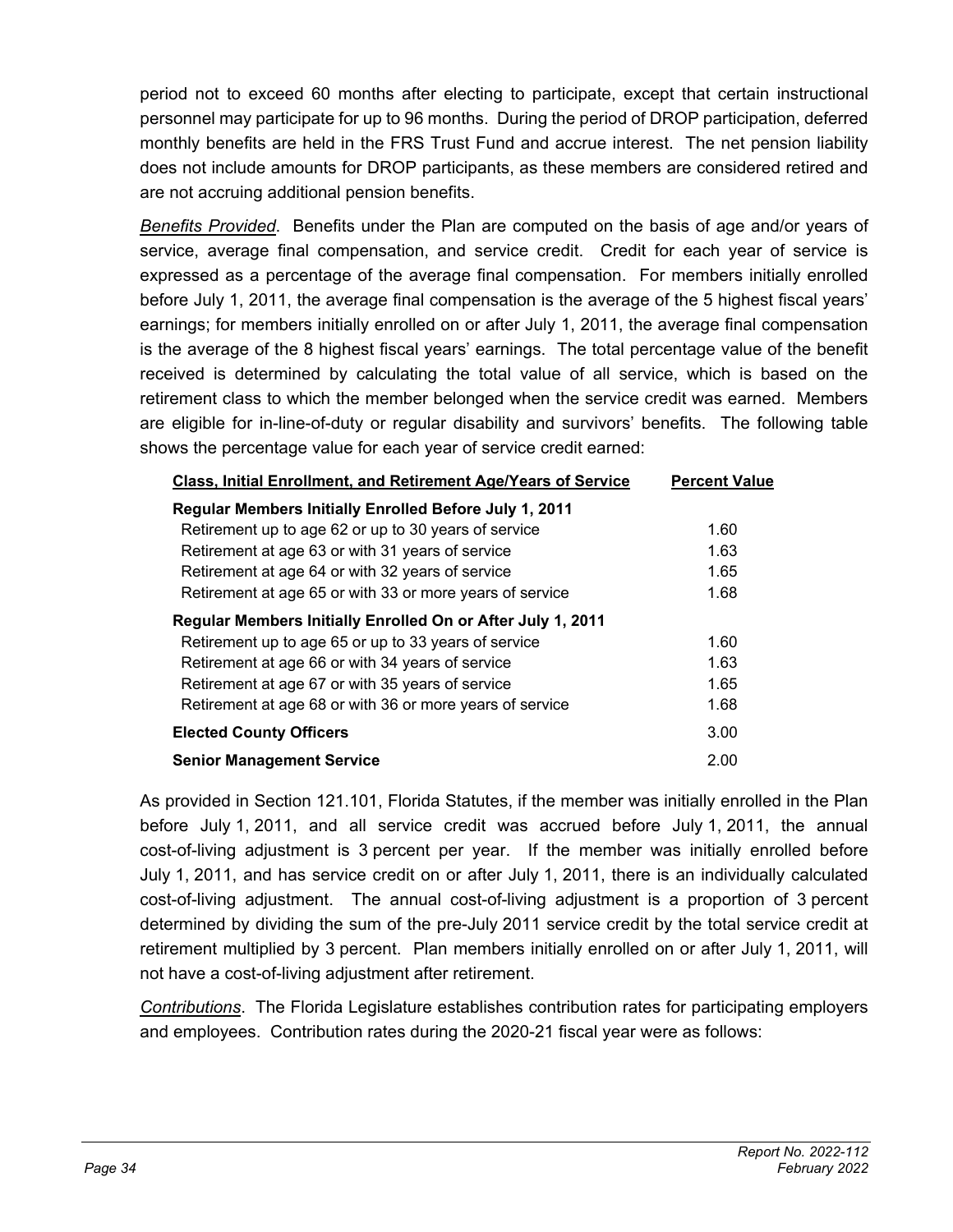|                                                               |                 | <b>Percent of Gross Salary</b> |  |  |  |  |
|---------------------------------------------------------------|-----------------|--------------------------------|--|--|--|--|
| <b>Class</b>                                                  | <b>Employee</b> | Employer(1)                    |  |  |  |  |
| FRS, Regular                                                  | 3.00            | 10.00                          |  |  |  |  |
| FRS, Elected County Officers                                  | 3.00            | 49.18                          |  |  |  |  |
| FRS, Senior Management Service                                | 3.00            | 27.29                          |  |  |  |  |
| DROP - Applicable to<br>Members from All of the Above Classes | 0.00            | 16.98                          |  |  |  |  |
| FRS, Reemployed Retiree                                       | (2)             | (2)                            |  |  |  |  |

(1) Employer rates include 1.66 percent for the postemployment health insurance subsidy. Also, employer rates, other than for DROP participants, include 0.06 percent for administrative costs of the Investment Plan.

(2) Contribution rates are dependent upon retirement class in which reemployed.

The District's contributions to the Plan totaled \$2,817,489 for the fiscal year ended June 30, 2021.

*Pension Liabilities, Pension Expense, and Deferred Outflows of Resources and Deferred Inflows of Resources Related to Pensions*. At June 30, 2021, the District reported a liability of \$29,254,979 for its proportionate share of the Plan's net pension liability. The net pension liability was measured as of June 30, 2020, and the total pension liability used to calculate the net pension liability was determined by an actuarial valuation as of July 1, 2020. The District's proportionate share of the net pension liability was based on the District's 2019-20 fiscal year contributions relative to the total 2019-20 fiscal year contributions of all participating members. At June 30, 2020, the District's proportionate share was 0.067498809 percent, which was a decrease of 0.001191543 from its proportionate share measured as of June 30, 2019.

For the fiscal year ended June 30, 2021, the District recognized the Plan pension expense of \$5,641,526. In addition, the District reported deferred outflows of resources and deferred inflows of resources related to pensions from the following sources:

| <b>Description</b>                            |    | <b>Deferred Outflows</b><br>of Resources | <b>Deferred Inflows</b><br>of Resources |           |  |
|-----------------------------------------------|----|------------------------------------------|-----------------------------------------|-----------|--|
| Differences Between Expected and              |    |                                          |                                         |           |  |
| <b>Actual Experience</b>                      | \$ | 1,119,648                                | \$                                      |           |  |
| <b>Change of Assumptions</b>                  |    | 5,296,082                                |                                         |           |  |
| Net Difference Between Projected and Actual   |    |                                          |                                         |           |  |
| Earnings on FRS Pension Plan Investments      |    | 1,741,869                                |                                         |           |  |
| Changes in Proportion and Differences Between |    |                                          |                                         |           |  |
| District FRS Contributions and Proportionate  |    |                                          |                                         |           |  |
| <b>Share of Contributions</b>                 |    |                                          |                                         | 1,319,635 |  |
| District FRS Contributions Subsequent to      |    |                                          |                                         |           |  |
| the Measurement Date                          |    | 2,817,489                                |                                         |           |  |
| Total                                         |    | 10,975,088                               |                                         | 1.319.635 |  |

The deferred outflows of resources related to pensions resulting from District contributions to the Plan subsequent to the measurement date, totaling \$2,817,489, will be recognized as a reduction of the net pension liability in the fiscal year ending June 30, 2022. Other amounts reported as deferred outflows of resources and deferred inflows of resources related to pensions will be recognized in pension expense as follows: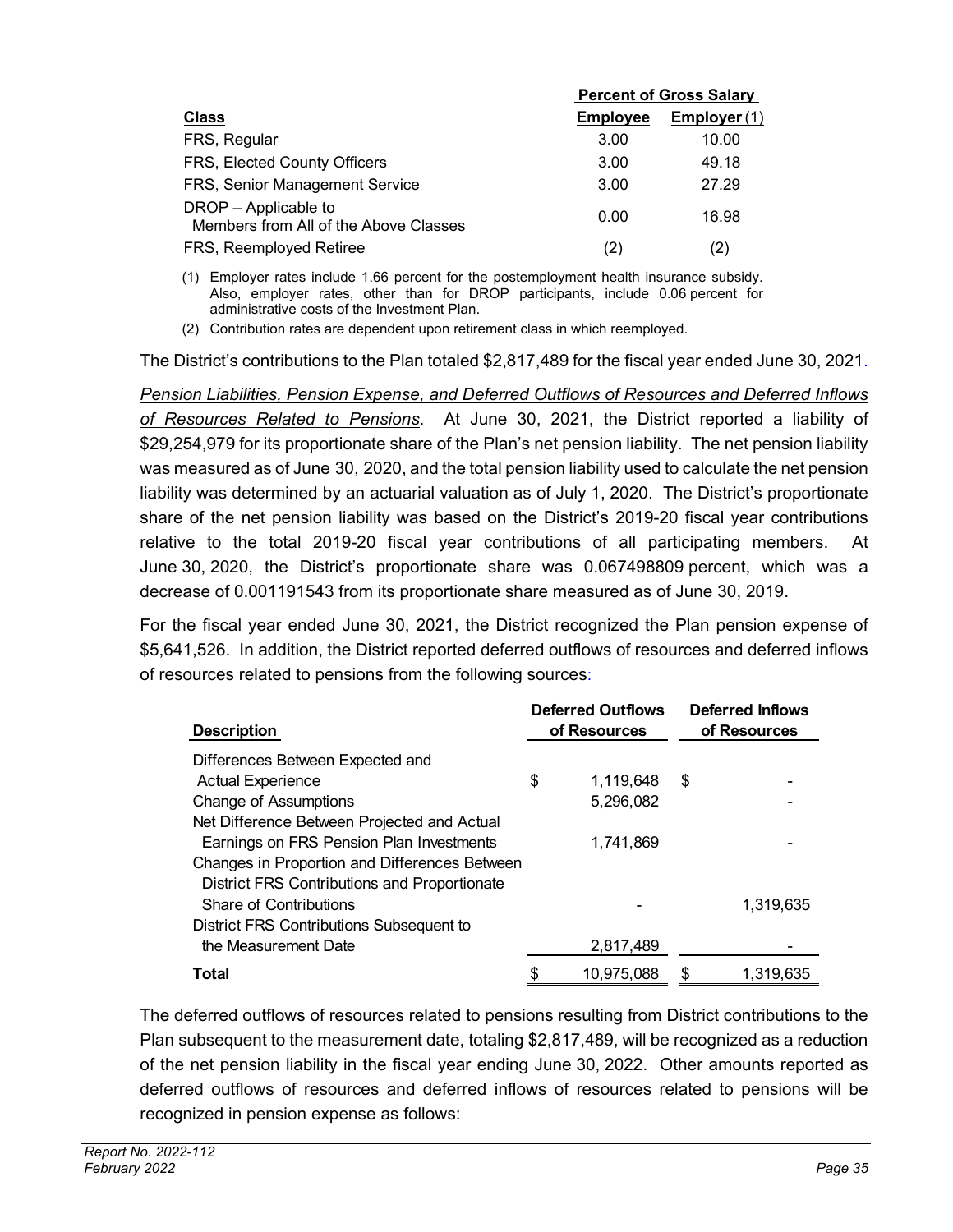| <b>Fiscal Year Ending June 30</b> | <b>Amount</b>  |
|-----------------------------------|----------------|
| 2022                              | 1,267,027<br>S |
| 2023                              | 2,292,476      |
| 2024                              | 1,940,881      |
| 2025                              | 1,124,030      |
| 2026                              | 213,550        |
| Total                             | 6,837,964      |

*Actuarial Assumptions*. The total pension liability in the July 1, 2020, actuarial valuation was determined using the following actuarial assumptions, applied to all periods included in the measurement:

| Inflation        | 2.40 percent                                                           |
|------------------|------------------------------------------------------------------------|
| Salary Increases | 3.25 percent, average, including inflation                             |
|                  | Investment Rate of Return 6.80 percent, net of pension plan investment |
|                  | expense, including inflation                                           |

Mortality rates were based on the PUB-2010 base table, projected generationally with Scale MP-2018.

The actuarial assumptions used in the July 1, 2020, valuation were based on the results of an actuarial experience study for the period July 1, 2013, through June 30, 2018.

The long-term expected rate of return on pension plan investments was not based on historical returns, but instead is based on a forward-looking capital market economic model. The allocation policy's description of each asset class was used to map the target allocation to the asset classes shown below. Each asset class assumption is based on a consistent set of underlying assumptions and includes an adjustment for the inflation assumption. The target allocation and best estimates of arithmetic and geometric real rates of return for each major asset class are summarized in the following table:

| <b>Asset Class</b>           | <b>Target</b><br><b>Allocation</b> (1) | Annual<br><b>Arithmetic</b><br>Return | Compound<br>Annual<br>(Geometric)<br>Return | <b>Standard</b><br><b>Deviation</b> |
|------------------------------|----------------------------------------|---------------------------------------|---------------------------------------------|-------------------------------------|
| Cash                         | 1.0%                                   | $2.2\%$                               | $2.2\%$                                     | $1.2\%$                             |
| Fixed Income                 | 19.0%                                  | 3.0%                                  | 2.9%                                        | 3.5%                                |
| Global Equity                | 54.2%                                  | 8.0%                                  | 6.7%                                        | 17.1%                               |
| Real Estate (Property)       | 10.3%                                  | 6.4%                                  | 5.8%                                        | 11.7%                               |
| <b>Private Equity</b>        | 11.1%                                  | 10.8%                                 | 8.1%                                        | 25.7%                               |
| <b>Strategic Investments</b> | 4.4%                                   | 5.5%                                  | 5.3%                                        | 6.9%                                |
| Total                        | 100%                                   |                                       |                                             |                                     |
| Assumed inflation - Mean     |                                        |                                       | 2.4%                                        | 1.7%                                |

(1) As outlined in the Plan's investment policy.

*Discount Rate*. The discount rate used to measure the total pension liability was 6.8 percent. The Plan's fiduciary net position was projected to be available to make all projected future benefit payments of current active and inactive employees. Therefore, the discount rate for calculating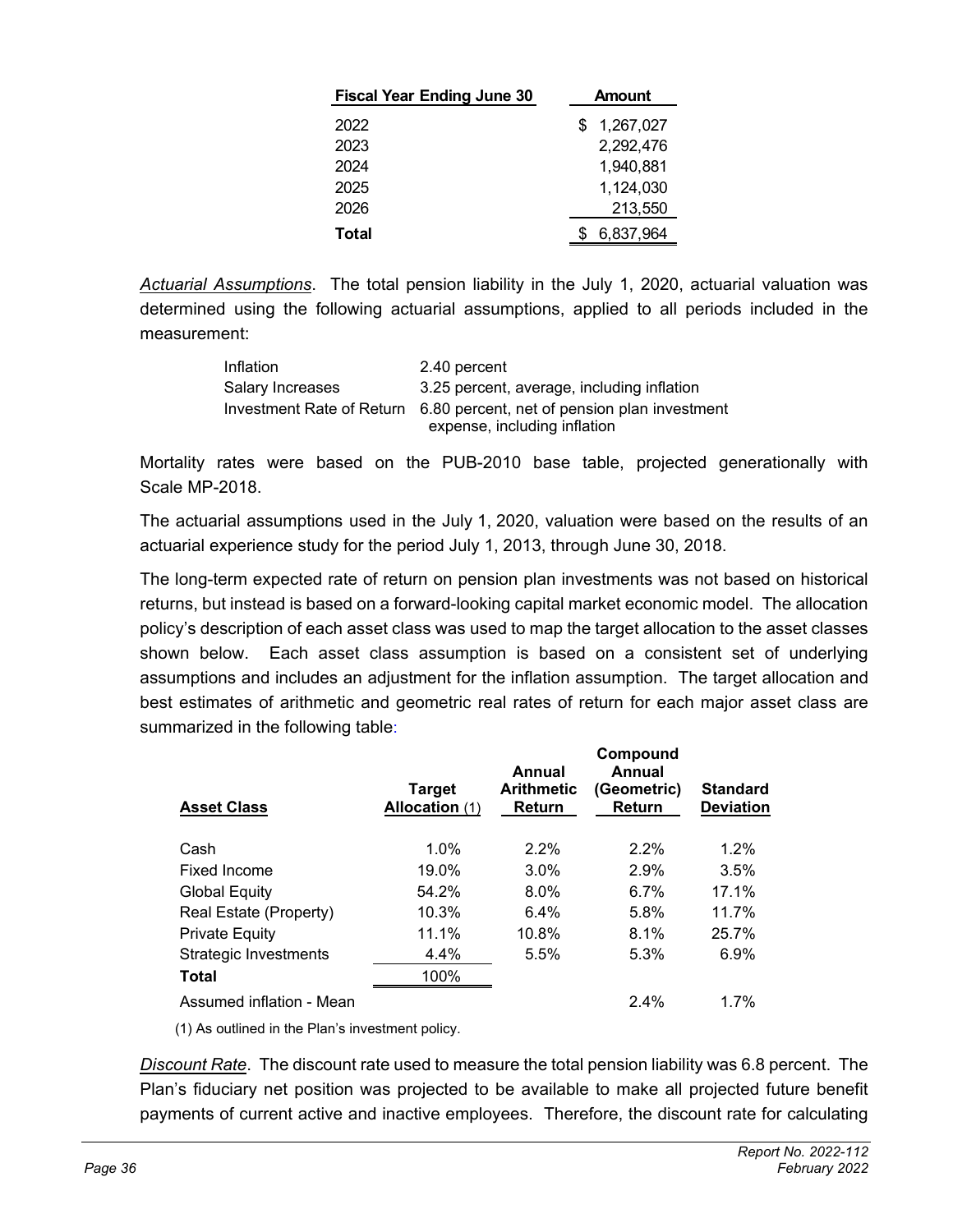the total pension liability is equal to the long-term expected rate of return. The discount rate used in the 2020 valuation was updated from 6.9 percent to 6.8 percent.

*Sensitivity of the District's Proportionate Share of the Net Pension Liability to Changes in the Discount Rate*. The following presents the District's proportionate share of the net pension liability calculated using the discount rate of 6.8 percent, as well as what the District's proportionate share of the net pension liability would be if it were calculated using a discount rate that is 1 percentage point lower (5.8 percent) or 1 percentage point higher (7.8 percent) than the current rate:

|                                   | 1%                           | Current                           | $1\%$                        |
|-----------------------------------|------------------------------|-----------------------------------|------------------------------|
|                                   | <b>Decrease</b><br>$(5.8\%)$ | <b>Discount Rate</b><br>$(6.8\%)$ | <b>Increase</b><br>$(7.8\%)$ |
| District's Proportionate Share of |                              |                                   |                              |
| the Net Pension Liability         | \$46,715,284                 | \$29,254,979                      | \$14,672,055                 |

*Pension Plan Fiduciary Net Position*. Detailed information about the Plan's fiduciary net position is available in the separately issued FRS Pension Plan and Other State Administered Systems Comprehensive Annual Financial Report.

*Payables to the Pension Plan*. At June 30, 2021, the District reported a payable of \$160,929 for the outstanding amount of contributions to the Plan required for the fiscal year ended June 30, 2021.

#### **HIS Pension Plan**

*Plan Description*. The HIS Pension Plan (HIS Plan) is a cost-sharing multiple-employer defined benefit pension plan established under Section 112.363, Florida Statutes, and may be amended by the Florida Legislature at any time. The benefit is a monthly payment to assist retirees of State-administered retirement systems in paying their health insurance costs and is administered by the Florida Department of Management Services, Division of Retirement.

*Benefits Provided*. For the fiscal year ended June 30, 2021, eligible retirees and beneficiaries received a monthly HIS payment of \$5 for each year of creditable service completed at the time of retirement, with a minimum HIS payment of \$30 and a maximum HIS payment of \$150 per month, pursuant to Section 112.363, Florida Statutes. To be eligible to receive a HIS Plan benefit, a retiree under a State-administered retirement system must provide proof of health insurance coverage, which may include Federal Medicare.

*Contributions*. The HIS Plan is funded by required contributions from FRS participating employers as set by the Florida Legislature. Employer contributions are a percentage of gross compensation for all active FRS members. For the fiscal year ended June 30, 2021, the contribution rate was 1.66 percent of payroll pursuant to Section 112.363, Florida Statutes. The District contributed 100 percent of its statutorily required contributions for the current and preceding 3 years. HIS Plan contributions are deposited in a separate trust fund from which payments are authorized. HIS Plan benefits are not guaranteed and are subject to annual legislative appropriation. In the event the legislative appropriation or available funds fail to provide full subsidy benefits to all participants, benefits may be reduced or canceled.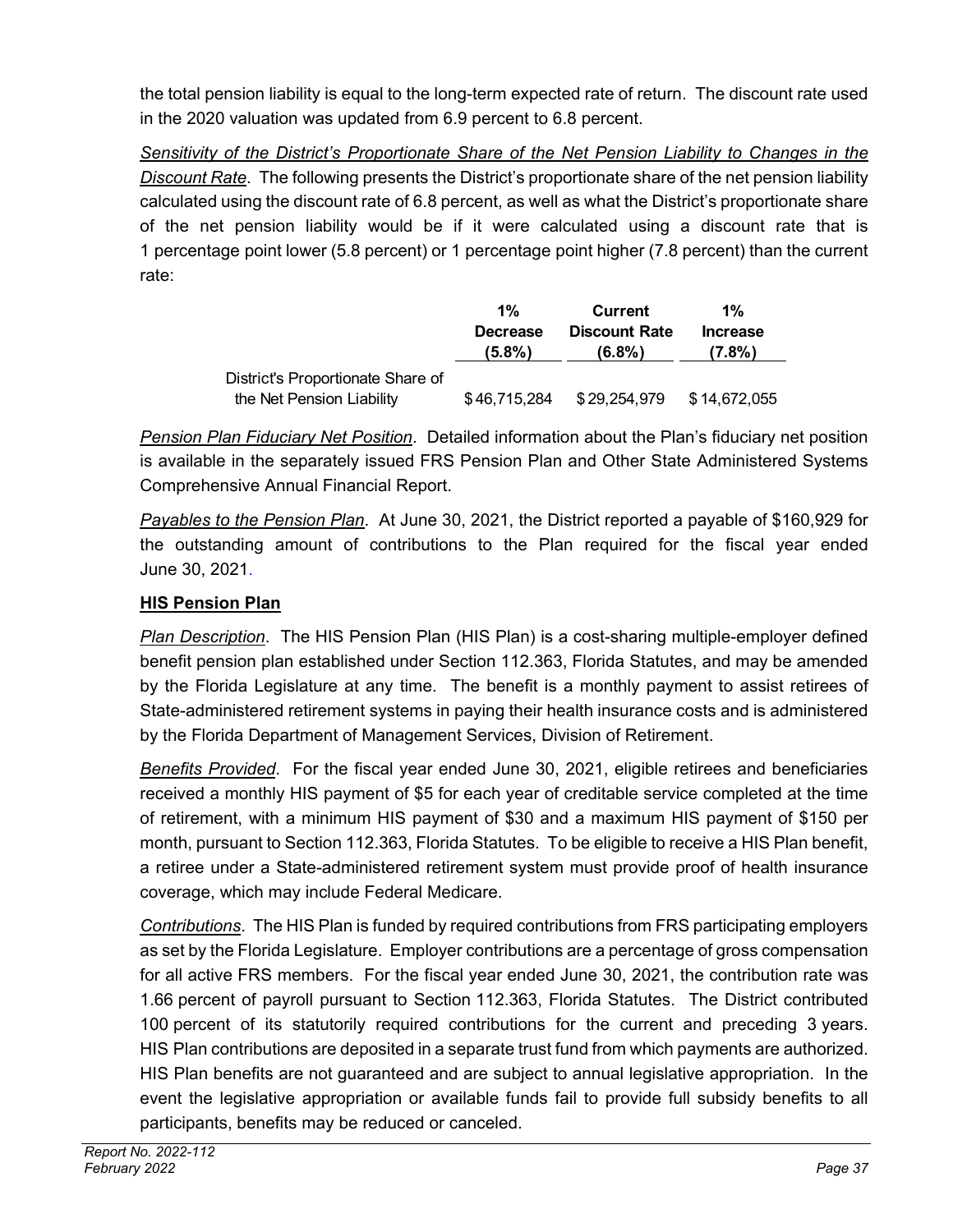The District's contributions to the HIS Plan totaled \$579,519 for the fiscal year ended June 30, 2021.

*Pension Liabilities, Pension Expense, and Deferred Outflows of Resources and Deferred Inflows of Resources Related to Pensions*. At June 30, 2021, the District reported a net pension liability of \$11,750,394 for its proportionate share of the HIS Plan's net pension liability. The current portion of the net pension liability is the District's proportionate share of benefit payments expected to be paid within 1 year, net of the District's proportionate share of the HIS Plan's fiduciary net position available to pay that amount. The net pension liability was measured as of June 30, 2020, and the total pension liability used to calculate the net pension liability was determined by an actuarial valuation as of July 1, 2020. The District's proportionate share of the net pension liability was based on the District's 2019-20 fiscal year contributions relative to the total 2019-20 fiscal year contributions of all participating members. At June 30, 2020, the District's proportionate share was 0.096237108 percent, which was a decrease of 0.00012629 from its proportionate share measured as of June 30, 2019.

For the fiscal year ended June 30, 2021, the District recognized the HIS Plan pension expense of \$786,187. In addition, the District reported deferred outflows of resources and deferred inflows of resources related to pensions from the following sources:

| <b>Description</b>                            | <b>Deferred Outflows</b><br>of Resources | <b>Deferred Inflows</b><br>of Resources |
|-----------------------------------------------|------------------------------------------|-----------------------------------------|
| Differences Between Expected and              |                                          |                                         |
| <b>Actual Experience</b>                      | \$<br>480,662                            | \$<br>9,065                             |
| <b>Change of Assumptions</b>                  | 1,263,502                                | 683,240                                 |
| Net Difference Between Projected and Actual   |                                          |                                         |
| Earnings on HIS Pension Plan Investments      | 9.383                                    |                                         |
| Changes in Proportion and Differences Between |                                          |                                         |
| District HIS Contributions and Proportionate  |                                          |                                         |
| <b>Share of Contributions</b>                 | 73,106                                   | 680,174                                 |
| District HIS Contributions Subsequent to      |                                          |                                         |
| the Measurement Date                          | 579,519                                  |                                         |
| <b>Total</b>                                  | 2,406,172                                | \$<br>1,372,479                         |

The deferred outflows of resources related to pensions resulting from District contributions to the HIS Plan subsequent to the measurement date, totaling \$579,519, will be recognized as a reduction of the net pension liability in the fiscal year ending June 30, 2022. Other amounts reported as deferred outflows of resources and deferred inflows of resources related to pensions will be recognized in pension expense as follows: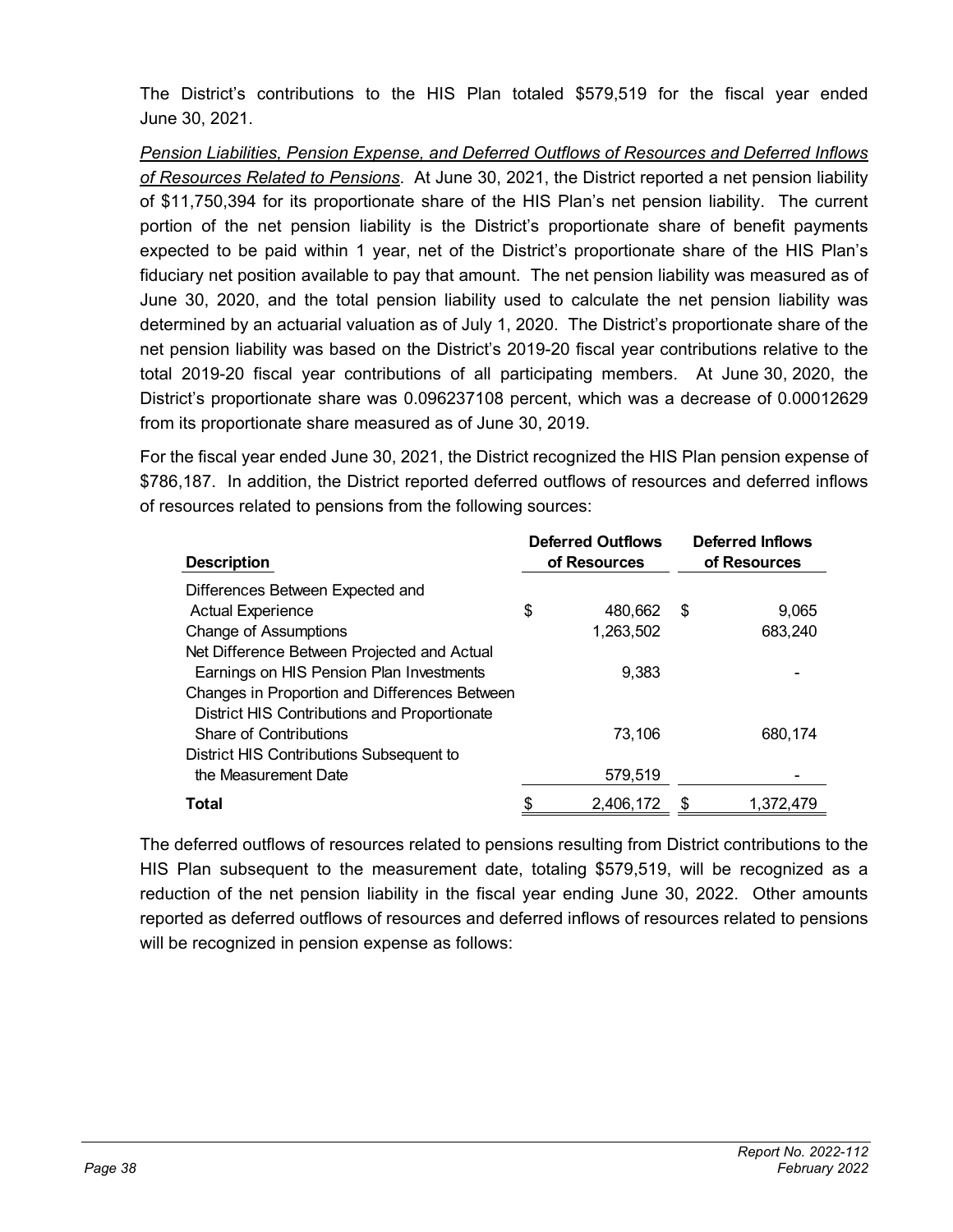| <b>Fiscal Year Ending June 30</b> |    | <b>Amount</b> |
|-----------------------------------|----|---------------|
| 2022                              | \$ | 142,329       |
| 2023                              |    | 107,145       |
| 2024                              |    | (68, 633)     |
| 2025                              |    | 3,070         |
| 2026                              |    | 119,013       |
| Thereafter                        |    | 151,250       |
| Total                             |    | 454.174       |

*Actuarial Assumptions*. The total pension liability in the July 1, 2020, actuarial valuation was determined using the following actuarial assumptions, applied to all periods included in the measurement:

| Inflation                  | 2.40 percent                               |
|----------------------------|--------------------------------------------|
| Salary Increases           | 3.25 percent, average, including inflation |
| <b>Municipal Bond Rate</b> | 2.21 percent                               |

Mortality rates were based on the PUB-2010 base table, projected generationally with Scale MP-2018. This is a change from the prior year mortality assumption which was based on the Generational RP-2000 with Projection Scale BB tables.

While an experience study had not been completed for the HIS Plan, the actuarial assumptions that determined the total pension liability for the HIS Plan were based on certain results of the most recent experience study for the FRS Plan.

*Discount Rate*. The discount rate used to measure the total pension liability was 2.21 percent. In general, the discount rate for calculating the total pension liability is equal to the single rate equivalent to discounting at the long-term expected rate of return for benefit payments prior to the projected depletion date. Because the HIS benefit is essentially funded on a pay-as-you-go basis, the depletion date is considered to be immediate, and the single equivalent discount rate is equal to the municipal bond rate selected by the HIS Plan sponsor. The Bond Buyer General Obligation 20-Bond Municipal Bond Index was adopted as the applicable municipal bond index. The discount rate changed from 3.5 percent to 2.21 percent.

*Sensitivity of the District's Proportionate Share of the Net Pension Liability to Changes in the Discount Rate*. The following presents the District's proportionate share of the net pension liability calculated using the discount rate of 2.21 percent, as well as what the District's proportionate share of the net pension liability would be if it were calculated using a discount rate that is 1 percentage point lower (1.21 percent) or 1 percentage point higher (3.21 percent) than the current rate:

|                                                                | $1\%$           | Current              | 1%              |
|----------------------------------------------------------------|-----------------|----------------------|-----------------|
|                                                                | <b>Decrease</b> | <b>Discount Rate</b> | <b>Increase</b> |
|                                                                | $(1.21\%)$      | $(2.21\%)$           | $(3.21\%)$      |
| District's Proportionate Share of<br>the Net Pension Liability | \$13,582,931    | \$11,750,394         | \$10,250,468    |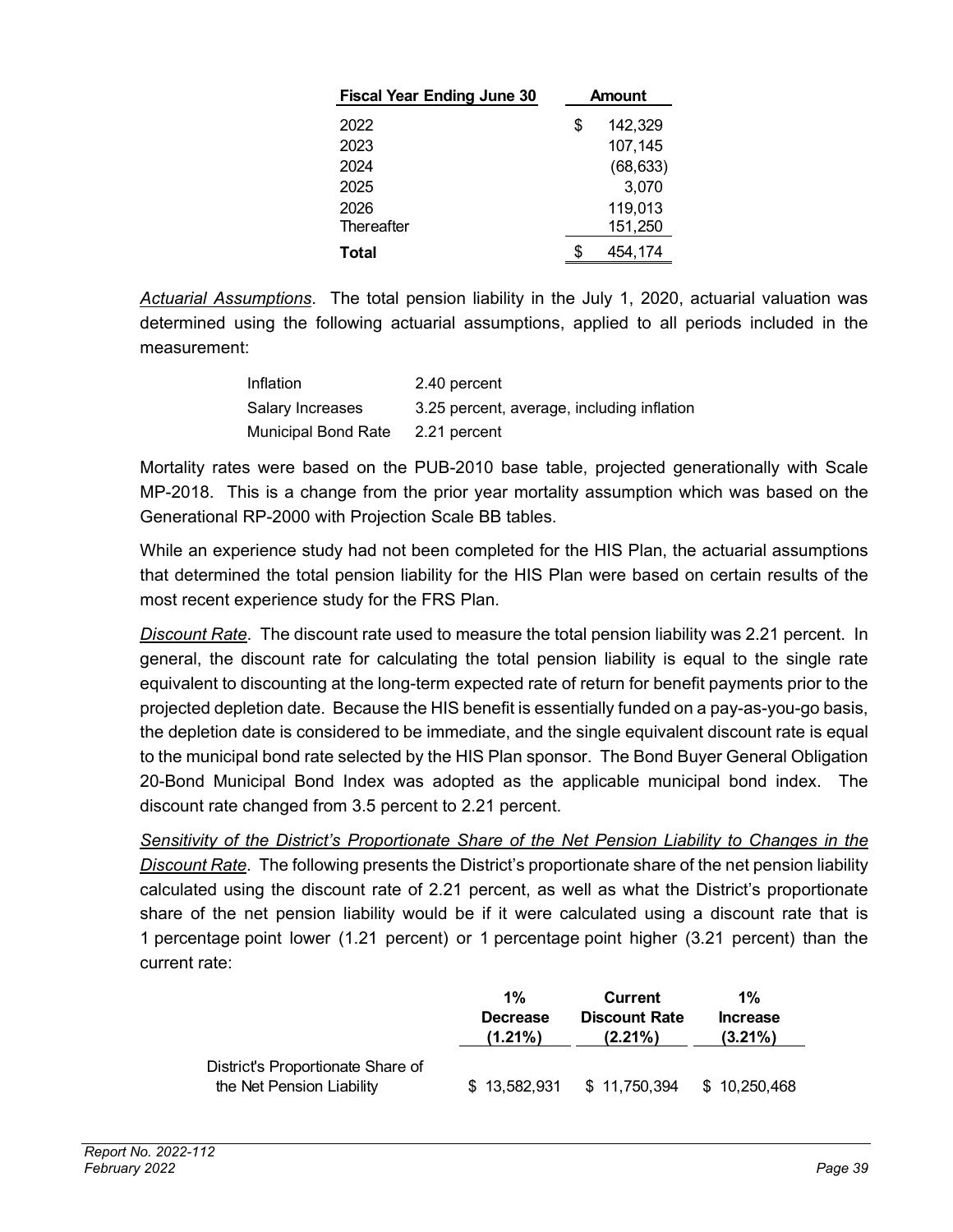*Pension Plan Fiduciary Net Position*. Detailed information about the HIS Plan's fiduciary net position is available in the separately issued FRS Pension Plan and Other State Administered Systems Comprehensive Annual Financial Report.

*Payables to the Pension Plan*. At June 30, 2021, the District reported a payable of \$33,178 for the outstanding amount of contributions to the HIS Plan required for the fiscal year ended June 30, 2021.

## **FRS – Defined Contribution Pension Plan**

The SBA administers the defined contribution plan officially titled the FRS Investment Plan (Investment Plan). The Investment Plan is reported in the SBA's annual financial statements and in the State's Comprehensive Annual Financial Report.

As provided in Section 121.4501, Florida Statutes, eligible FRS members may elect to participate in the Investment Plan in lieu of the FRS defined benefit plan. District employees participating in DROP are not eligible to participate in the Investment Plan. Employer and employee contributions, including amounts contributed to individual member's accounts, are defined by law, but the ultimate benefit depends in part on the performance of investment funds. Retirement benefits are based upon the value of the member's account upon retirement. Benefit terms, including contribution requirements, for the Investment Plan are established and may be amended by the Florida Legislature. The Investment Plan is funded with the same employer and employee contribution rates that are based on salary and membership class (Regular, Elected County Officers, etc.), as the FRS defined benefit plan. Contributions are directed to individual member accounts and the individual members allocate contributions and account balances among various approved investment choices. Costs of administering the Investment Plan, including the FRS Financial Guidance Program, are funded through an employer contribution of 0.06 percent of payroll and by forfeited benefits of Investment Plan members. Allocations to the Investment Plan member accounts during the 2020-21 fiscal year were as follows:

|                                | <b>Percent of</b> |
|--------------------------------|-------------------|
|                                | Gross             |
| <b>Class</b>                   | Compensation      |
| FRS, Regular                   | 6.30              |
| FRS, Elected County Officers   | 11.34             |
| FRS, Senior Management Service | 7 67              |

For all membership classes, employees are immediately vested in their own contributions and are vested after 1 year of service for employer contributions and investment earnings, regardless of membership class. If an accumulated benefit obligation for service credit originally earned under the FRS Pension Plan is transferred to the Investment Plan, the member must have the years of service required for FRS Pension Plan vesting (including the service credit represented by the transferred funds) to be vested for these funds and the earnings on the funds. Nonvested employer contributions are placed in a suspense account for up to 5 years. If the employee returns to FRS-covered employment within the 5-year period, the employee will regain control over their account. If the employee does not return within the 5-year period, the employee will forfeit the accumulated account balance. For the fiscal year ended June 30, 2021, the information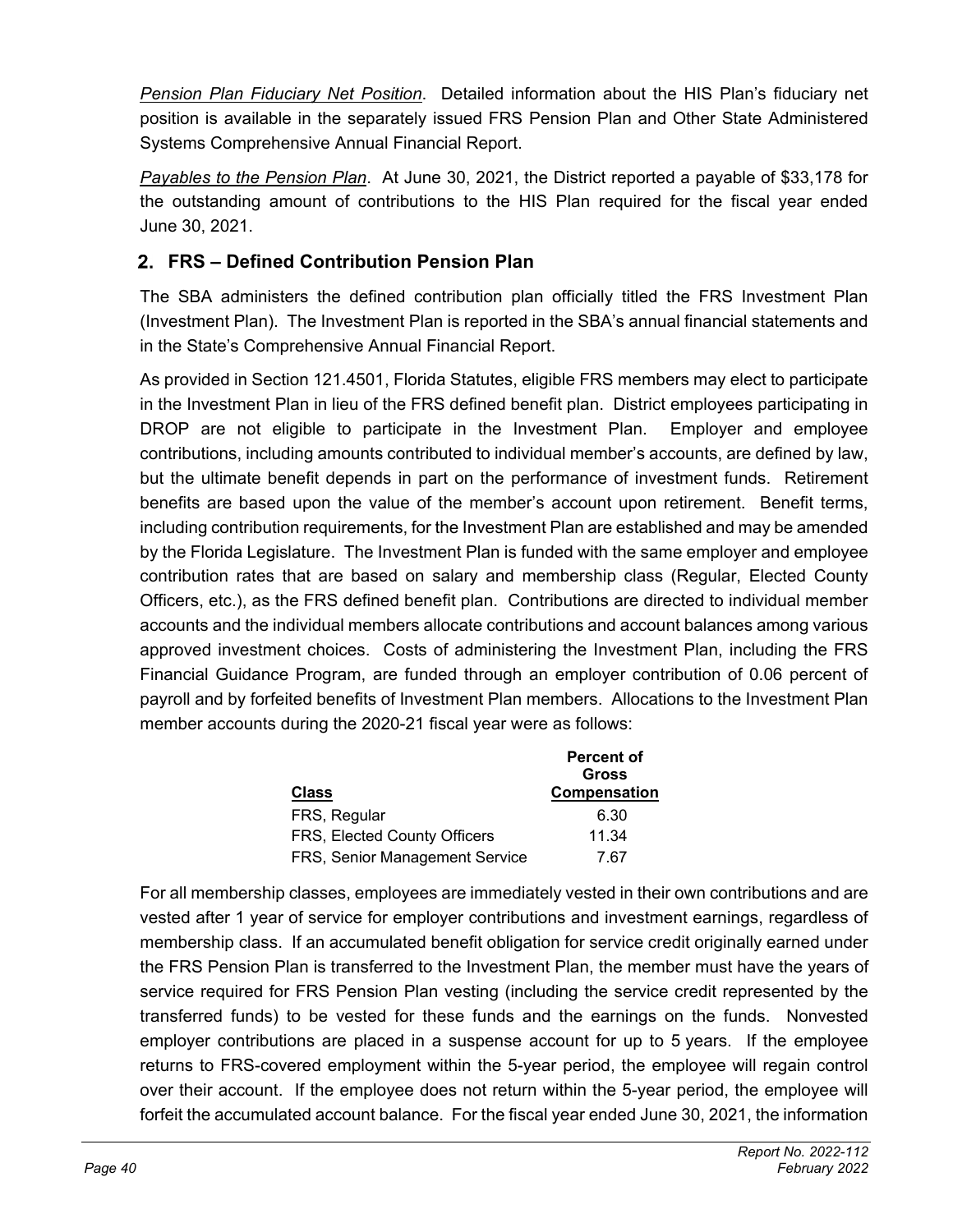for the amount of forfeitures was unavailable from the SBA; however, management believes that these amounts, if any, would be immaterial to the District.

After termination and applying to receive benefits, the member may rollover vested funds to another qualified plan, structure a periodic payment under the Investment Plan, receive a lump-sum distribution, leave the funds invested for future distribution, or any combination of these options. Disability coverage is provided in which the member may either transfer the account balance to the FRS Pension Plan when approved for disability retirement to receive guaranteed lifetime monthly benefits under the FRS Pension Plan or remain in the Investment Plan and rely upon that account balance for retirement income.

The District's Investment Plan pension expense totaled \$701,593 for the fiscal year ended June 30, 2021.

*Payables to the Investment Plan.* At June 30, 2021, the District reported a payable of \$38,937 for the outstanding amount of contributions to the Investment Plan required for the fiscal year ended June 30, 2021.

## **E. Other Postemployment Benefit Obligations**

*Plan Description*. The Other Postemployment Benefits Plan (OPEB Plan) is a single-employer defined benefit plan administered by the District that provides OPEB for all employees who satisfy the District's retirement eligibility provisions. Pursuant to Section 112.0801, Florida Statutes, former employees who retire from the District are eligible to participate in the District's health and hospitalization plan for medical and prescription drug coverage. Retirees and their eligible dependents shall be offered the same health and hospitalization insurance coverage as is offered to active employees at a premium cost of no more than the premium cost applicable to active employees. The District subsidizes the premium rates paid by retirees by allowing them to participate in the OPEB Plan at reduced or blended group (implicitly subsidized) premium rates for both active and retired employees. These rates provide an implicit subsidy for retirees because retiree healthcare costs are generally greater than active employee healthcare costs. The OPEB Plan contribution requirements and benefit terms of the District and the OPEB Plan members are established and may be amended through recommendations of the Insurance Committee and action from the Board. No assets are accumulated in a trust that meet the criteria in paragraph 4 of GASB Statement No. 75.

*Benefits Provided*.The OPEB Plan provides healthcare and prescription drug benefits for retirees and their dependents. The OPEB Plan only provides an implicit subsidy as described above.

*Employees Covered by Benefit Terms*. At June 30, 2020, the following employees were covered by the benefit terms:

| Inactive Employees or Beneficiaries Currently Receiving Benefits | 28  |
|------------------------------------------------------------------|-----|
| Active Employees                                                 | 840 |
| Total                                                            | 868 |

*Total OPEB Liability*. The District's total OPEB liability of \$4,484,401 was measured as of June 30, 2020, and was determined by an actuarial valuation as of that date.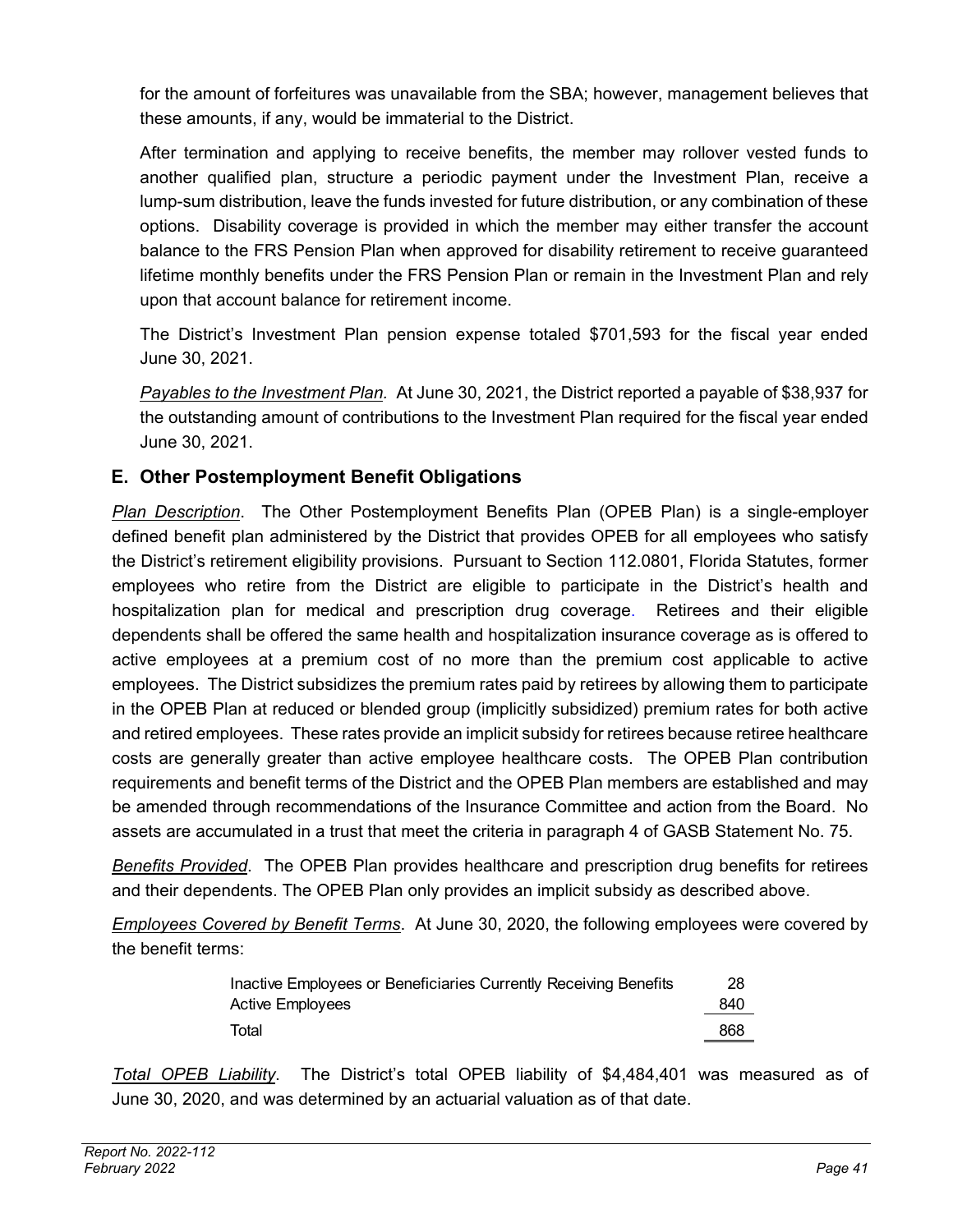*Actuarial Assumptions and Other Inputs*. The total OPEB liability was determined using the following actuarial assumptions and other inputs, applied to all periods included in the measurement, unless otherwise specified:

| Inflation                          | 2.25 percent                                                                                                                                                                                                                                                 |
|------------------------------------|--------------------------------------------------------------------------------------------------------------------------------------------------------------------------------------------------------------------------------------------------------------|
| Salary Increases                   | 3.4 to 7.8 percent, including inflation                                                                                                                                                                                                                      |
| Discount Rate                      | 2.45 percent                                                                                                                                                                                                                                                 |
| <b>Healthcare Cost Trend Rates</b> | Based on the Getzen Model, with trend rates starting<br>at 9 percent on October 1, 2020, (to reflect actual<br>negotiated premiums) followed by 5 percent on<br>October 1, 2021, and then gradually decreasing to<br>an ultimate trend rate of 3.99 percent. |
| Aging Factors                      | Based on the 2013 SOA Study "Health Care<br>Costs – From Birth to Death."                                                                                                                                                                                    |
| Expenses                           | Administrative expenses are included in the per<br>capita health costs.                                                                                                                                                                                      |

The discount rate was based on the daily rate of Fidelity's 20-Year Municipal General Obligation AA Index closest to but not later than the measurement date.

Demographic assumptions employed in the actuarial valuation were the same as those employed in the July 1, 2020, actuarial valuation of the FRS Defined Benefit Pension Plan. These demographic assumptions were developed by FRS from an actuarial experience study, and therefore are appropriate for use in the OPEB Plan actuarial valuation. These include assumed rates of future termination, mortality, disability, and retirement. In addition, salary increase assumptions (for development of the pattern of the normal cost increases) were the same as those used in the July 1, 2020, actuarial valuation of the FRS Defined Benefit Pension Plan. Assumptions used in valuation of benefits for participants of the FRS Investment Plan are the same as for similarly situated participants of the FRS Defined Benefit Pension Plan.

#### *Changes in the Total OPEB Liability*.

|                                                    |   | <b>Amount</b> |
|----------------------------------------------------|---|---------------|
| Balance at June 30, 2020                           |   | 4,313,229     |
| Changes for the year:                              |   |               |
| Service Cost                                       |   | 220,584       |
| Interest                                           |   | 138,764       |
| Differences Between Expected and Actual Experience |   | (48, 057)     |
| Changes of Assumptions or Other Inputs             |   | 60,795        |
| <b>Benefit Payments</b>                            |   | (200, 914)    |
| Net Changes                                        |   | 171,172       |
| Balance at June 30, 2021                           | S | 4.484.401     |

The changes of assumptions or other inputs was based on the following:

 The discount rate was changed from 3.13 percent as of the beginning of the measurement period to 2.45 percent as of June 30, 2020.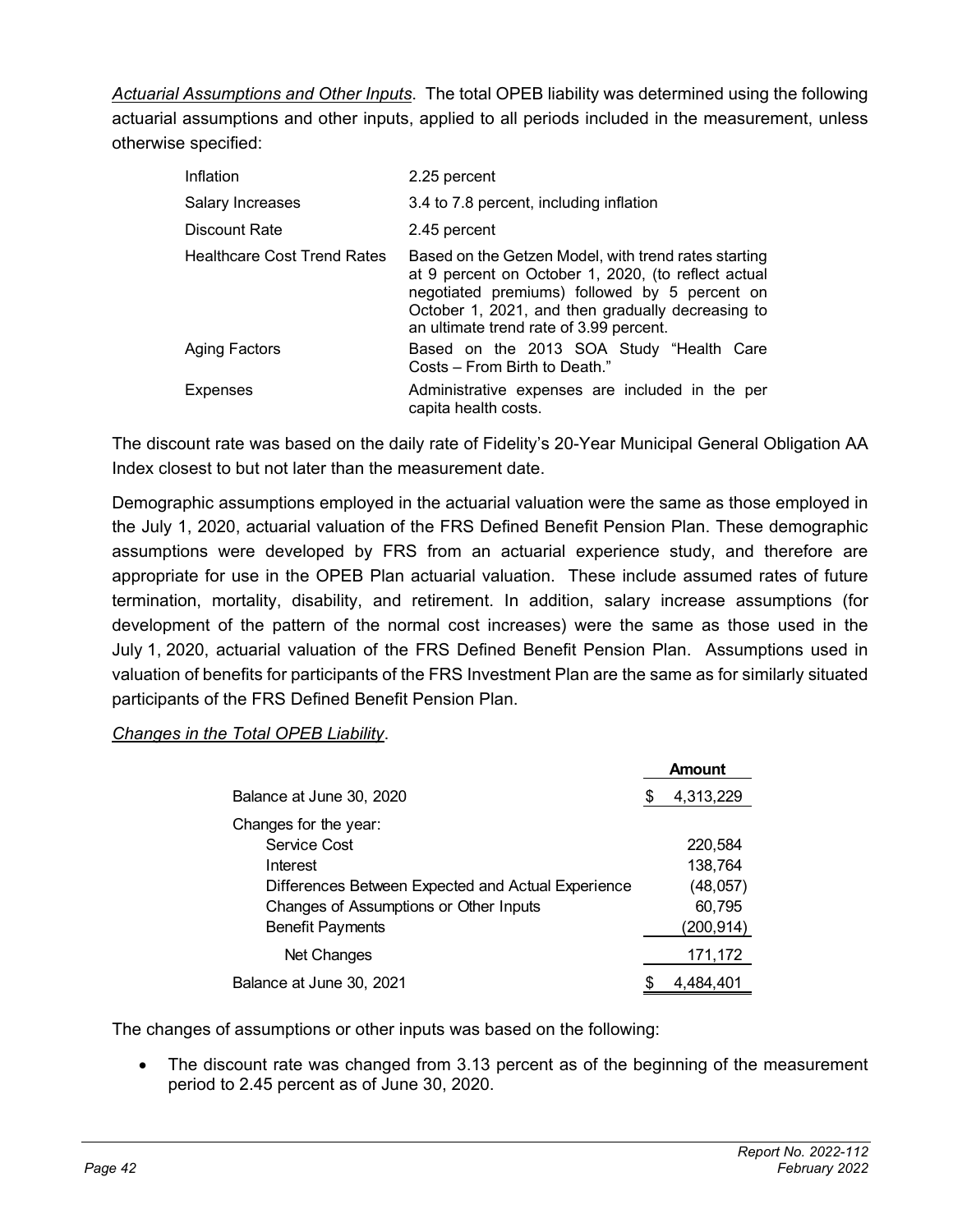- The medical claims costs and premiums were updated based on actual premium information provided for the valuation.
- The healthcare cost trend assumption was revised to reflect a lower inflation assumption (from 2.5 percent to 2.25 percent) and the assumed load to model the excise tax was removed, as it was repealed in December 2019.
- Rates of salary increases were changed to be based on revised inflation and individual member pay increases used in the July 1, 2020, FRS Actuarial Valuation.
- Retirement and mortality rates have been separated between instructional and noninstructional employees.

*Sensitivity of the Total OPEB Liability to Changes in the Discount Rate*. The following table presents the total OPEB liability of the District, as well as what the District's total OPEB liability would be if it were calculated using a discount rate that is 1 percentage point lower (1.45 percent) or 1 percentage point higher (3.45 percent) than the current rate:

|                             | $1\%$           | <b>Current</b>       | $1\%$           |
|-----------------------------|-----------------|----------------------|-----------------|
|                             | <b>Decrease</b> | <b>Discount Rate</b> | <b>Increase</b> |
|                             | (1.45%)         | $(2.45\%)$           | $(3.45\%)$      |
| <b>Total OPEB Liability</b> | \$ 5.041.079    | \$4.484.401          | \$4,006,005     |

*Sensitivity of the Total OPEB Liability to Changes in the Healthcare Cost Trend Rates*. The following table presents the total OPEB liability of the District, as well as what the District's total OPEB liability would be if it were calculated using healthcare cost trend rates that are 1 percentage point lower (8 percent decreasing to 2.99 percent) or 1 percentage point higher (10 percent decreasing to 4.99 percent) than the current healthcare cost trend rates:

|                      |     |                                 |     | <b>Healthcare Cost</b>          |                                  |             |
|----------------------|-----|---------------------------------|-----|---------------------------------|----------------------------------|-------------|
|                      |     | 1% Decrease                     |     | <b>Trend Rates</b>              |                                  | 1% Increase |
|                      |     | (8% decreasing<br>to $2.99\%$ ) |     | (9% decreasing<br>to $3.99\%$ ) | (10% decreasing<br>to $4.99\%$ ) |             |
| Total OPEB Liability | \$. | 3,783,789                       | \$. | 4.484.401                       | S                                | 5,393,387   |

*OPEB Expense and Deferred Outflows of Resources and Deferred Inflows of Resources Related to OPEB*. For the fiscal year ended June 30, 2021, the District recognized OPEB expense of \$159,215. At June 30, 2021, the District reported deferred outflows of resources and deferred inflows of resources related to OPEB from the following sources:

| <b>Description</b>                                                                                   |   | <b>Deferred Outflows</b><br>of Resources |   | <b>Deferred Inflows</b><br>of Resources |
|------------------------------------------------------------------------------------------------------|---|------------------------------------------|---|-----------------------------------------|
| Differences Between Expected and<br><b>Actual Experience</b>                                         | S |                                          | S | 348,885                                 |
| Changes of Assumptions or Other Inputs<br>Benefits Paid Subsequent to the<br><b>Measurement Date</b> |   | 238,106<br>198.528                       |   | 1,422,480                               |
| Total                                                                                                |   | 436,634                                  |   | 1,771,365                               |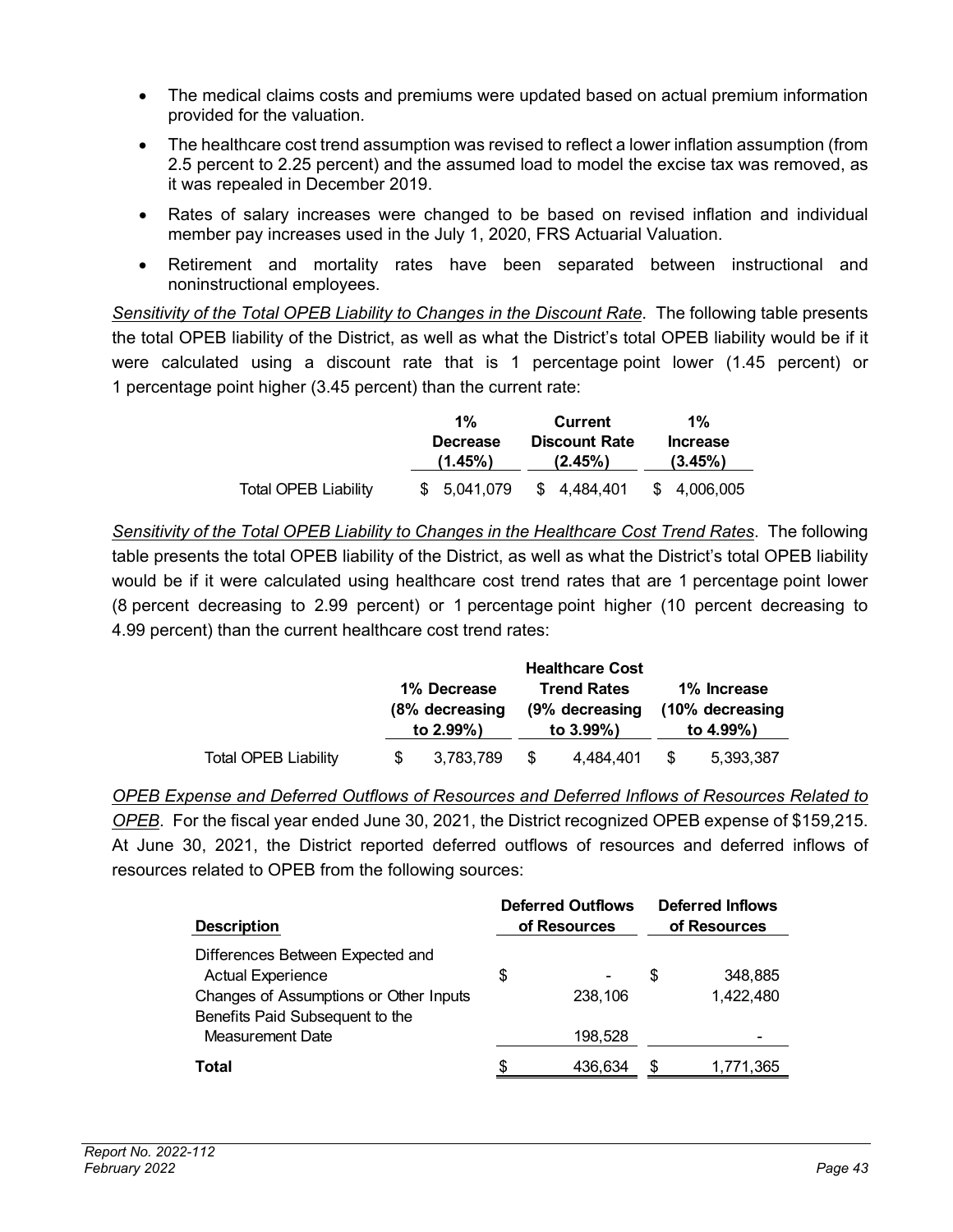The deferred outflows of resources related to OPEB resulting from benefits paid subsequent to the measurement date, totaling \$198,528, will be recognized as a reduction of the total OPEB liability in the fiscal year ending June 30, 2022. Other amounts reported as deferred outflows of resources and deferred inflows of resources related to OPEB will be recognized in OPEB expense as follows:

| <b>Fiscal Year Ending June 30</b> | <b>Amount</b> |             |  |
|-----------------------------------|---------------|-------------|--|
| 2022                              | \$            | (200, 133)  |  |
| 2023                              |               | (200, 133)  |  |
| 2024                              |               | (200, 133)  |  |
| 2025                              |               | (200, 133)  |  |
| 2026                              |               | (200, 133)  |  |
| Thereafter                        |               | (532, 594)  |  |
| Total                             |               | (1,533,259) |  |

#### **F. Significant Commitments**

**Encumbrances**. Appropriations in governmental funds are encumbered upon issuance of purchase orders for goods and services. Even though appropriations lapse at the end of the fiscal year, unfilled purchase orders of the current year are carried forward and the next fiscal year's appropriations are likewise encumbered.

The following is a schedule of encumbrances at June 30, 2021:

|                | <b>Major Funds</b> |                                                                 |                    |   |                                          |       |              |  |                                            |     |                              |  |                              |
|----------------|--------------------|-----------------------------------------------------------------|--------------------|---|------------------------------------------|-------|--------------|--|--------------------------------------------|-----|------------------------------|--|------------------------------|
| <b>Special</b> |                    | <b>Special</b><br>Capital<br>Revenue -<br>Projects -<br>Federal |                    |   |                                          | Other | Total        |  |                                            |     |                              |  |                              |
|                | General            |                                                                 | Revenue -<br>Other |   | <b>Education</b><br><b>Stabilization</b> |       |              |  | <b>Local Capital</b><br><b>Improvement</b> |     | Governmental<br><b>Funds</b> |  | Governmental<br><b>Funds</b> |
| S              | 53,629.70          |                                                                 | 13.741.46          | S | 14.289.06                                |       | 2,846,420.46 |  | 93.741.14                                  | \$. | 3,021,821.82                 |  |                              |

## **G. Risk Management Programs**

The District is exposed to various risks of loss related to torts; theft of, damage to, and destruction of assets; errors and omissions; injuries to employees; and natural disasters. The District participates in a group self-insurance program administered by the Florida School Boards Association, Inc. The District's covered risks relating to comprehensive property and liability protection, general liability, automobile liability, and workers' compensation are included in the group program. Section 1001.42(12)(k), Florida Statutes, provides the authority for the District to enter into such a risk management program. The program is self-sustaining through member assessments (premiums), and purchases coverage through commercial companies for claims in excess of specified amounts. The Board of Directors for the program is composed of one board member from each participating district.

The District's health and hospitalization insurance program is being provided through purchased commercial insurance.

Settled claims resulting from the risks described above have not exceeded commercial insurance coverage in any of the past 3 fiscal years**.**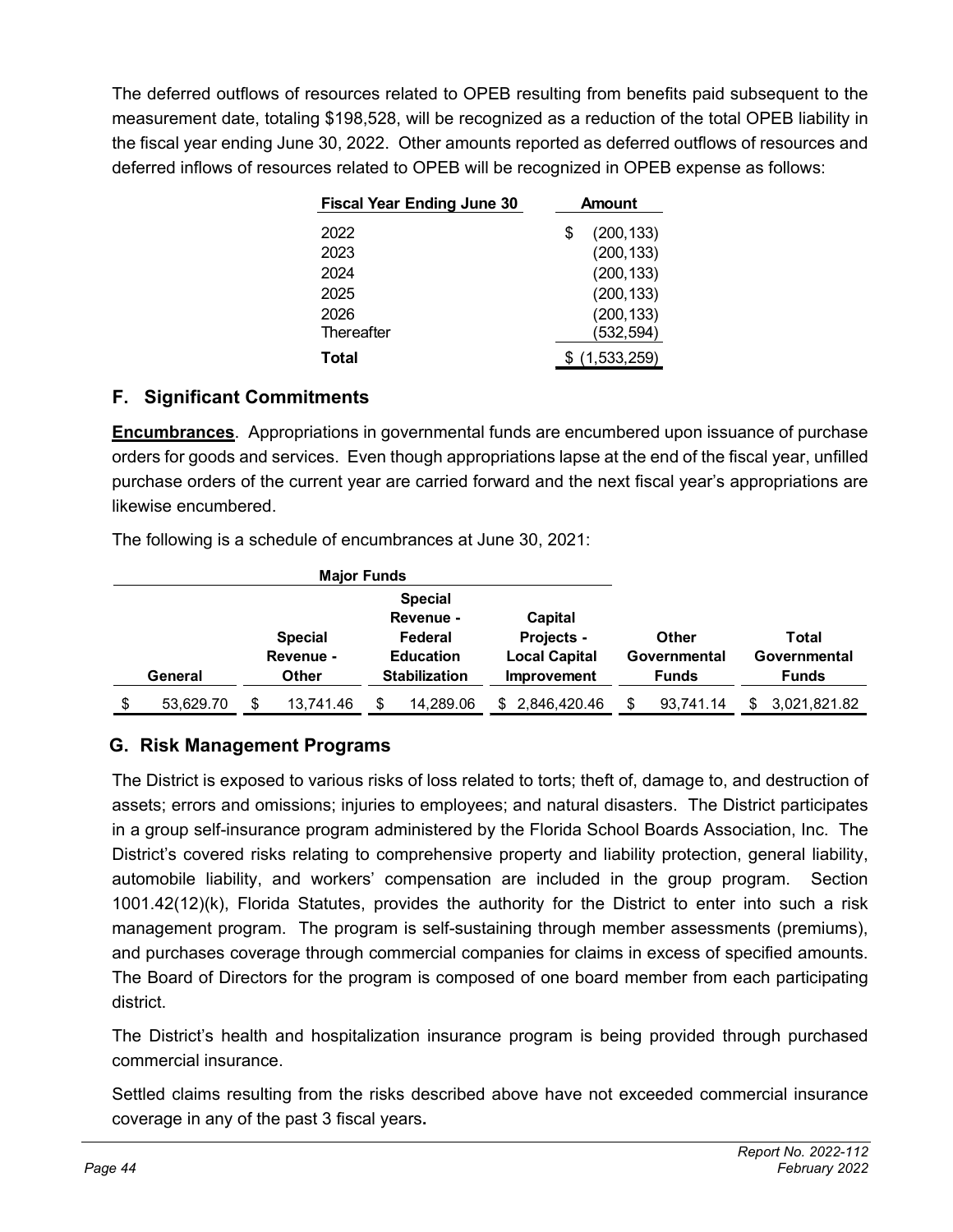### **H. Changes in Long-Term Liabilities**

| <b>Description</b>                                                                                    | <b>Beginning</b><br><b>Balance</b>              | <b>Additions</b>                          | <b>Deductions</b>                         | <b>Ending</b><br><b>Balance</b>                 | Due In<br><b>One Year</b>                |
|-------------------------------------------------------------------------------------------------------|-------------------------------------------------|-------------------------------------------|-------------------------------------------|-------------------------------------------------|------------------------------------------|
| <b>GOVERNMENTAL ACTIVITIES</b>                                                                        |                                                 |                                           |                                           |                                                 |                                          |
| <b>Compensated Absences Payable</b><br>Net Pension Liability<br>Other Postemployment Benefits Payable | \$2,623,098.33<br>34,438,101.00<br>4,313,229.00 | 497.914.52<br>21.461.978.00<br>420,143.00 | 351.359.75<br>14.894.706.00<br>248.971.00 | \$2.769.653.10<br>41.005.373.00<br>4.484.401.00 | \$351,358.75<br>122.498.00<br>198,528.00 |
| <b>Total Governmental Activities</b>                                                                  | \$41,374,428.33                                 | \$22,380,035.52                           | \$15.495.036.75                           | \$48.259.427.10                                 | \$672.384.75                             |

The following is a summary of changes in long-term liabilities:

For the governmental activities, compensated absences, pensions, and other postemployment benefits are generally liquidated with resources of the General Fund.

#### **I. Fund Balance Reporting**

In addition to committed and assigned fund balance categories discussed in Note I.F.10., fund balances may be classified as follows:

- **Nonspendable Fund Balance**. Nonspendable fund balance is the net current financial resources that cannot be spent because they are either not in spendable form or are legally or contractually required to be maintained intact. Generally, not in spendable form means that an item is not expected to be converted to cash.
- **Restricted Fund Balance**. Restricted fund balance is the portion of fund balance on which constraints have been placed by creditors, grantors, contributors, laws or regulations of other governments, constitutional provisions, or enabling legislation. Restricted fund balance places the most binding level of constraint on the use of fund balance.
- **Unassigned Fund Balance**. The unassigned fund balance is the portion of fund balance that is the residual classification for the General Fund. This balance represents amounts that have not been assigned to other funds and that have not been restricted, committed, or assigned for specific purposes.

#### **J. Interfund Receivables and Payables**

The following is a summary of interfund receivables and payables reported in the fund financial statements:

|                                        | <b>Interfund</b>   |                 |                |  |  |  |
|----------------------------------------|--------------------|-----------------|----------------|--|--|--|
| <b>Funds</b>                           | <b>Receivables</b> | <b>Payables</b> |                |  |  |  |
| Major:                                 |                    |                 |                |  |  |  |
| General                                | \$1,321,642.92     | \$              | 137,984.99     |  |  |  |
| Capital Projects:                      |                    |                 |                |  |  |  |
| <b>Local Capital Improvement</b>       | 137,984.99         |                 |                |  |  |  |
| Special Revenue:                       |                    |                 |                |  |  |  |
| Other                                  |                    |                 | 752,235.89     |  |  |  |
| <b>Federal Education Stabilization</b> |                    |                 | 567,977.03     |  |  |  |
| Custodial                              |                    |                 | 1,430.00       |  |  |  |
| Total                                  | 1,459,627.91       |                 | \$1,459,627.91 |  |  |  |

These interfund receivables and payables were temporary in nature and were primarily to facilitate Federal cash flows. These amounts are expected to be repaid within 1 year.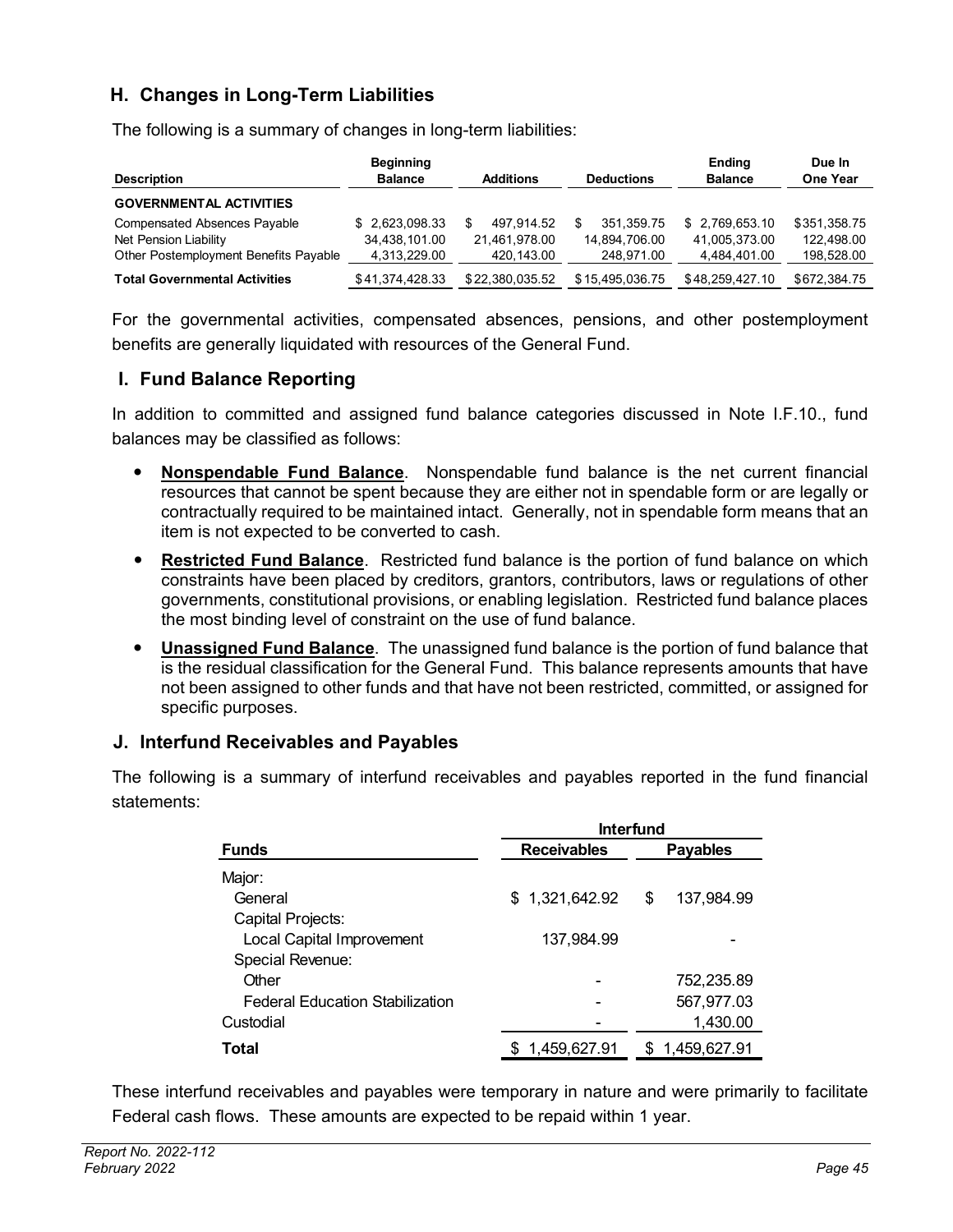#### **K. Revenues**

#### **Schedule of State Revenue Sources**

The following is a schedule of the District's State revenue sources for the 2020-21 fiscal year:

| <b>Source</b>                                               | <b>Amount</b>   |
|-------------------------------------------------------------|-----------------|
| Florida Education Finance Program                           | \$29,617,418.00 |
| Categorical Educational Program - Class Size Reduction      | 6,875,212.00    |
| Motor Vehicle License Tax (Capital Outlay and Debt Service) | 209,690.56      |
| Voluntary Prekindergarten Program                           | 203,706.22      |
| Food Service Supplement                                     | 58,519.00       |
| Mobile Home License Tax                                     | 40,094.27       |
| <b>Miscellaneous</b>                                        | 398,678.28      |
| <b>Total</b>                                                | \$37,403,318.33 |

Accounting policies relating to certain State revenue sources are described in Note I.G.2.

#### **Property Taxes**

The following is a summary of millages and taxes levied on the 2020 tax roll for the 2020-21 fiscal year:

|                                                          | <b>Millages</b> |   | <b>Taxes Levied</b> |
|----------------------------------------------------------|-----------------|---|---------------------|
| <b>General Fund</b>                                      |                 |   |                     |
| Nonvoted School Tax:                                     |                 |   |                     |
| Required Local Effort                                    | 3.672           | S | 12,910,893          |
| <b>Basic Discretionary Local Effort</b>                  | 0.748           |   | 2,629,997           |
| <b>Capital Projects - Local Capital Improvement Fund</b> |                 |   |                     |
| Nonvoted Tax:                                            |                 |   |                     |
| <b>Local Capital Improvements</b>                        | 1.500           |   | 5,274,057           |
| Total                                                    | 5.920           |   | 20,814,947          |

#### **L. Interfund Transfers**

The following is a summary of interfund transfers reported in the fund financial statements:

|                           | <b>Interfund</b>    |                      |  |  |  |  |  |
|---------------------------|---------------------|----------------------|--|--|--|--|--|
| <b>Funds</b>              | <b>Transfers In</b> | <b>Transfers Out</b> |  |  |  |  |  |
| Major:                    |                     |                      |  |  |  |  |  |
| General                   | \$673,191.50        | \$.                  |  |  |  |  |  |
| Capital Projects:         |                     |                      |  |  |  |  |  |
| Local Capital Improvement |                     | 673,191.50           |  |  |  |  |  |
| Total                     | \$673,191.50        | \$673,191.50         |  |  |  |  |  |

The purpose of the transfers from the Capital Projects – Local Capital Improvement Fund to the General Fund were for property and casualty insurance and maintenance costs.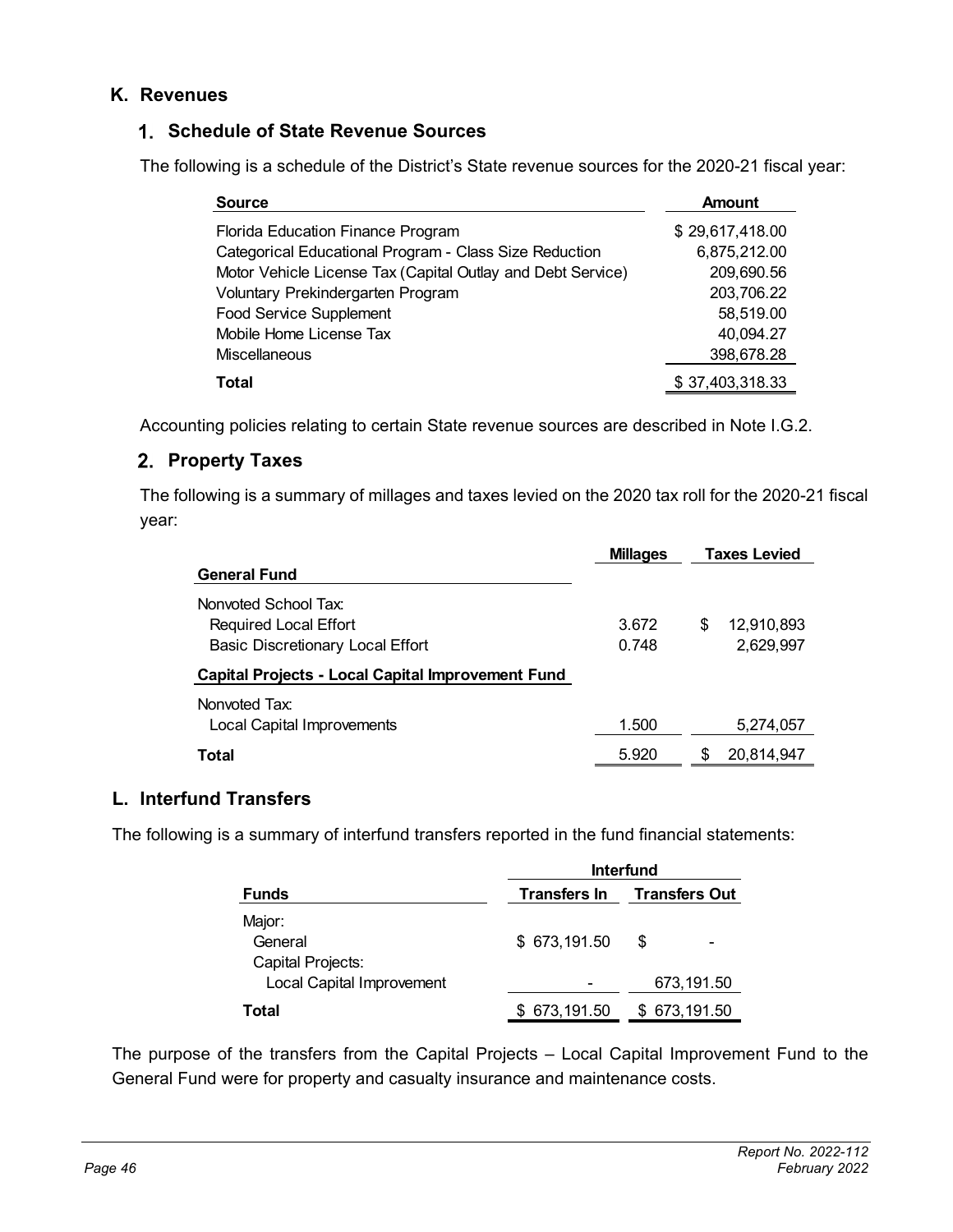## **JOINT VENTURES**

A joint venture is a legal entity or other organization that results from a contractual agreement and is owned, operated, or governed by two or more participants as a separate and specific activity subject to joint control in which the participants retain: (a) an ongoing financial interest or (b) ongoing financial responsibility. As discussed below, the District participates in a joint venture.

By a resolution adopted on October 14, 1986, the District entered into a joint venture with the Okeechobee County Board of County Commissioners (BOCC) to develop a community park and sports complex. On October 16, 1986, the BOCC adopted a similar resolution and the two resolutions provided the basis for the agreement for the joint venture. As part of the agreement, BOCC leased the facility to the District for 40 years, or for the life of the facility, whichever is longer and provided that the District has the priority of use, over the general public, of the park and its facilities for educational purposes and for extracurricular activities as part of the District's normal school programs. The District received approximately \$1.2 million in funding for this venture through the Florida Legislature under the provisions of Section 1013.52, Florida Statutes. The BOCC contributed \$657,000 to the project and agreed to operate and maintain the facilities.

The BOCC maintains insurance on the facility and accounts for the entire cost of the facility on its records. The District is responsible for 50 percent of all operating costs reduced by operating revenues. During the 2020-21 fiscal year, the District paid a total of \$147,848.08 to the BOCC for such costs attributable to the 2019-20 fiscal year.

# **SUBSEQUENT EVENTS**

Pursuant to Section 1013.64, Florida Statutes, the District will receive a special allocation of \$66,832,629 in the 2021-22 fiscal year for specific construction needs through the Public Education Capital Outlay and Debt Service Trust Fund – Special Facility Construction Account. The funding will be used for the replacement of Okeechobee High School. In January 2022, the Board approved a project agreement for construction management services for the Okeechobee High School replacement project.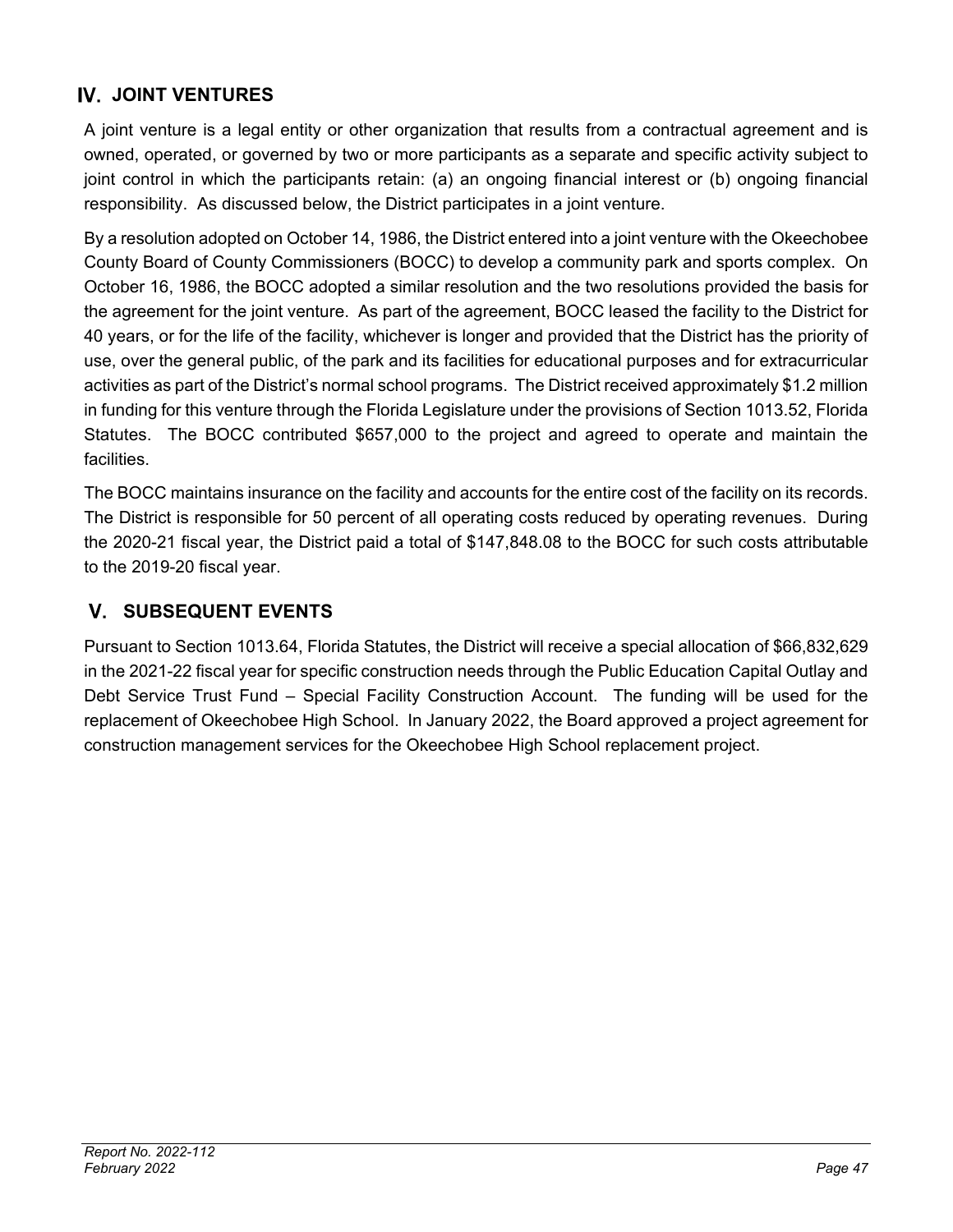# <span id="page-53-0"></span>*OTHER REQUIRED SUPPLEMENTARY INFORMATION*

#### **Budgetary Comparison Schedule General and Major Special Revenue Funds For the Fiscal Year Ended June 30, 2021**

|                                                                                                                                                                                                                                                                                                                                                                                                                                                                                                                                                                                                         | <b>General Fund</b> |                                                                                                                                                                                                                                                           |    |                                                                                                                                                                                                                                                              |    |                                                                                                                                                                                                                                                             |                                                                                                                                                                                                                                       |
|---------------------------------------------------------------------------------------------------------------------------------------------------------------------------------------------------------------------------------------------------------------------------------------------------------------------------------------------------------------------------------------------------------------------------------------------------------------------------------------------------------------------------------------------------------------------------------------------------------|---------------------|-----------------------------------------------------------------------------------------------------------------------------------------------------------------------------------------------------------------------------------------------------------|----|--------------------------------------------------------------------------------------------------------------------------------------------------------------------------------------------------------------------------------------------------------------|----|-------------------------------------------------------------------------------------------------------------------------------------------------------------------------------------------------------------------------------------------------------------|---------------------------------------------------------------------------------------------------------------------------------------------------------------------------------------------------------------------------------------|
|                                                                                                                                                                                                                                                                                                                                                                                                                                                                                                                                                                                                         |                     | Original<br><b>Budget</b>                                                                                                                                                                                                                                 |    | <b>Final</b><br><b>Budget</b>                                                                                                                                                                                                                                |    | Actual                                                                                                                                                                                                                                                      | <b>Variance with</b><br><b>Final Budget -</b><br><b>Positive</b><br>(Negative)                                                                                                                                                        |
| <b>Revenues</b>                                                                                                                                                                                                                                                                                                                                                                                                                                                                                                                                                                                         |                     |                                                                                                                                                                                                                                                           |    |                                                                                                                                                                                                                                                              |    |                                                                                                                                                                                                                                                             |                                                                                                                                                                                                                                       |
| Intergovernmental:<br><b>Federal Direct</b><br>Federal Through State and Local<br>State                                                                                                                                                                                                                                                                                                                                                                                                                                                                                                                 | \$                  | 65,000.00<br>298,158.00<br>37,870,354.00                                                                                                                                                                                                                  | \$ | 65,000.00<br>302,908.00<br>37,055,977.00                                                                                                                                                                                                                     | \$ | 80,696.50<br>469,242.45<br>37,037,304.98                                                                                                                                                                                                                    | \$<br>15.696.50<br>166,334.45<br>(18,672.02)                                                                                                                                                                                          |
| Local:<br><b>Property Taxes</b><br>Miscellaneous<br><b>Total Local Revenues</b>                                                                                                                                                                                                                                                                                                                                                                                                                                                                                                                         |                     | 14,479,114.00<br>1,158,100.00<br>15,637,214.00                                                                                                                                                                                                            |    | 14,479,114.00<br>1,261,146.00<br>15,740,260.00                                                                                                                                                                                                               |    | 15,087,621.51<br>1,106,700.78<br>16, 194, 322. 29                                                                                                                                                                                                           | 608,507.51<br>(154,445.22)<br>454,062.29                                                                                                                                                                                              |
| <b>Total Revenues</b>                                                                                                                                                                                                                                                                                                                                                                                                                                                                                                                                                                                   |                     | 53,870,726.00                                                                                                                                                                                                                                             |    | 53, 164, 145.00                                                                                                                                                                                                                                              |    | 53,781,566.22                                                                                                                                                                                                                                               | 617,421.22                                                                                                                                                                                                                            |
| <b>Expenditures</b>                                                                                                                                                                                                                                                                                                                                                                                                                                                                                                                                                                                     |                     |                                                                                                                                                                                                                                                           |    |                                                                                                                                                                                                                                                              |    |                                                                                                                                                                                                                                                             |                                                                                                                                                                                                                                       |
| Current - Education:<br>Instruction<br><b>Student Support Services</b><br><b>Instructional Media Services</b><br>Instruction and Curriculum Development Services<br><b>Instructional Staff Training Services</b><br>Instruction-Related Technology<br>Board<br>General Administration<br>School Administration<br><b>Fiscal Services</b><br><b>Food Services</b><br><b>Central Services</b><br><b>Student Transportation Services</b><br>Operation of Plant<br>Maintenance of Plant<br>Administrative Technology Services<br><b>Community Services</b><br>Fixed Capital Outlay:<br>Other Capital Outlay |                     | 35,635,776.77<br>3,213,902.98<br>469,409.49<br>620,883.00<br>319,226.80<br>954,445.00<br>513,448.00<br>1,108,901.00<br>3,528,115.00<br>484,178.00<br>785,816.00<br>3,065,180.00<br>4,035,337.63<br>1,293,542.00<br>122,405.00<br>398,180.62<br>221,203.00 |    | 35, 388, 227.04<br>2,728,413.06<br>502,998.58<br>657,420.00<br>333,923.98<br>1,002,436.02<br>531,160.00<br>524,651.00<br>3,593,951.62<br>488,846.00<br>816,252.00<br>2,714,710.00<br>5,413,588.24<br>1,313,855.00<br>124,702.00<br>398, 143.62<br>213,097.13 |    | 31,702,389.54<br>2,361,080.40<br>429,059.71<br>538, 342. 18<br>250,926.90<br>954,626.76<br>448,443.89<br>494,837.37<br>3,358,986.19<br>457,584.70<br>731,633.76<br>2,444,588.97<br>4,954,316.37<br>1, 177, 747. 14<br>119,816.49<br>297,612.26<br>79,526.31 | 3,685,837.50<br>367,332.66<br>73,938.87<br>119,077.82<br>82,997.08<br>47,809.26<br>82,716.11<br>29,813.63<br>234,965.43<br>31,261.30<br>84,618.24<br>270, 121.03<br>459,271.87<br>136, 107.86<br>4,885.51<br>100,531.36<br>133,570.82 |
| <b>Total Expenditures</b>                                                                                                                                                                                                                                                                                                                                                                                                                                                                                                                                                                               |                     | 56,769,950.29                                                                                                                                                                                                                                             |    | 56,746,375.29                                                                                                                                                                                                                                                |    | 50,801,518.94                                                                                                                                                                                                                                               | 5,944,856.35                                                                                                                                                                                                                          |
| <b>Excess (Deficiency) of Revenues Over Expenditures</b>                                                                                                                                                                                                                                                                                                                                                                                                                                                                                                                                                |                     | (2,899,224.29)                                                                                                                                                                                                                                            |    | (3,582,230.29)                                                                                                                                                                                                                                               |    | 2,980,047.28                                                                                                                                                                                                                                                | 6,562,277.57                                                                                                                                                                                                                          |
| <b>Other Financing Sources</b>                                                                                                                                                                                                                                                                                                                                                                                                                                                                                                                                                                          |                     |                                                                                                                                                                                                                                                           |    |                                                                                                                                                                                                                                                              |    |                                                                                                                                                                                                                                                             |                                                                                                                                                                                                                                       |
| Transfers In<br>Sale of Capital Assets<br><b>Loss Recoveries</b>                                                                                                                                                                                                                                                                                                                                                                                                                                                                                                                                        |                     | 600,000.00                                                                                                                                                                                                                                                |    | 600,000.00                                                                                                                                                                                                                                                   |    | 673,191.50<br>72,000.00<br>4,579.70                                                                                                                                                                                                                         | 73,191.50<br>72,000.00<br>4,579.70                                                                                                                                                                                                    |
| <b>Total Other Financing Sources</b>                                                                                                                                                                                                                                                                                                                                                                                                                                                                                                                                                                    |                     | 600,000.00                                                                                                                                                                                                                                                |    | 600,000.00                                                                                                                                                                                                                                                   |    | 749,771.20                                                                                                                                                                                                                                                  | 149,771.20                                                                                                                                                                                                                            |
| <b>Net Change in Fund Balances</b><br>Fund Balances, Beginning                                                                                                                                                                                                                                                                                                                                                                                                                                                                                                                                          |                     | (2,299,224.29)<br>11,753,226.71                                                                                                                                                                                                                           |    | (2,982,230.29)<br>11,753,226.71                                                                                                                                                                                                                              |    | 3,729,818.48<br>11,753,226.71                                                                                                                                                                                                                               | 6,712,048.77                                                                                                                                                                                                                          |
| <b>Fund Balances, Ending</b>                                                                                                                                                                                                                                                                                                                                                                                                                                                                                                                                                                            | $\frac{1}{2}$       | 9,454,002.42                                                                                                                                                                                                                                              | \$ | 8,770,996.42                                                                                                                                                                                                                                                 | \$ | 15,483,045.19                                                                                                                                                                                                                                               | \$<br>6,712,048.77                                                                                                                                                                                                                    |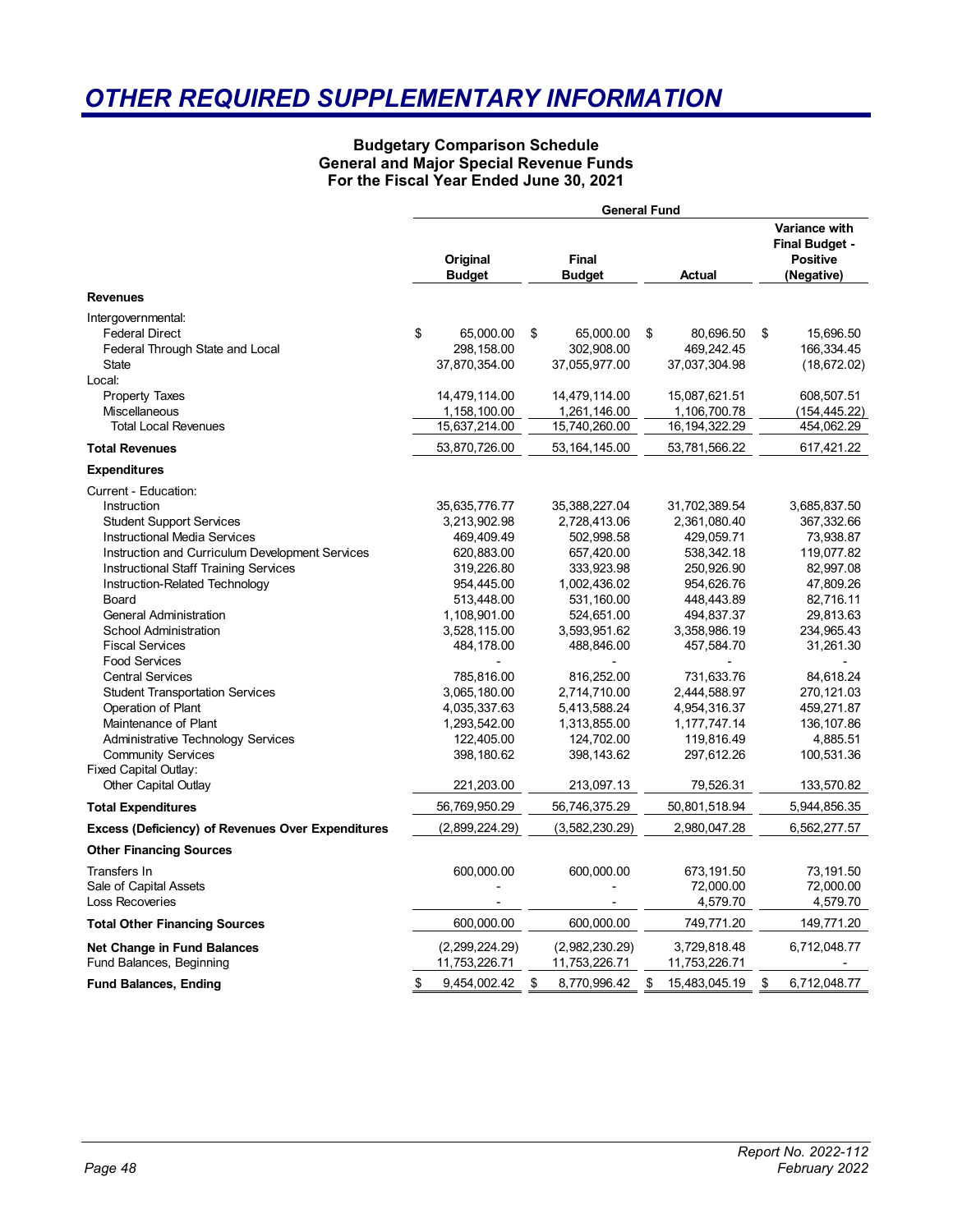| Variance with<br><b>Final Budget -</b><br><b>Positive</b><br>Original<br><b>Final</b><br>Original<br><b>Final</b><br><b>Budget</b><br><b>Budget</b><br><b>Actual</b><br>(Negative)<br><b>Budget</b><br><b>Budget</b><br><b>Actual</b>                                                                                                                                                                                                                                                                                                                                                                                                                                                                                                                                                                                                                                                                                                                 | Variance with<br><b>Final Budget -</b><br><b>Positive</b><br>(Negative)<br>\$<br>(0.24)                                                                 |
|-------------------------------------------------------------------------------------------------------------------------------------------------------------------------------------------------------------------------------------------------------------------------------------------------------------------------------------------------------------------------------------------------------------------------------------------------------------------------------------------------------------------------------------------------------------------------------------------------------------------------------------------------------------------------------------------------------------------------------------------------------------------------------------------------------------------------------------------------------------------------------------------------------------------------------------------------------|---------------------------------------------------------------------------------------------------------------------------------------------------------|
|                                                                                                                                                                                                                                                                                                                                                                                                                                                                                                                                                                                                                                                                                                                                                                                                                                                                                                                                                       |                                                                                                                                                         |
| \$<br>\$<br>13,881.00<br>\$<br>13,880.76<br>\$<br>\$<br>\$<br>\$<br>5,808,048.14<br>2,242,566.29<br>6,530,423.57<br>7,390,047.33<br>(1,581,999.19)<br>1,966,447.30<br>1,791,930.83                                                                                                                                                                                                                                                                                                                                                                                                                                                                                                                                                                                                                                                                                                                                                                    | (450, 635.46)                                                                                                                                           |
| 113.80<br>113.80                                                                                                                                                                                                                                                                                                                                                                                                                                                                                                                                                                                                                                                                                                                                                                                                                                                                                                                                      | 113.80<br>113.80                                                                                                                                        |
| 6,530,423.57<br>7,390,047.33<br>5,808,048.14<br>(1,581,999.19)<br>1,966,447.30<br>2,256,447.29<br>1,805,925.39                                                                                                                                                                                                                                                                                                                                                                                                                                                                                                                                                                                                                                                                                                                                                                                                                                        | (450, 521.90)                                                                                                                                           |
| 909, 351.77<br>1,425,133.72<br>2,372,606.28<br>2,965,239.67<br>2,055,887.90<br>1,413,206.54<br>1,160,588.72<br>966,933.25<br>936,510.25<br>829,660.38<br>106,849.87<br>30,061.40<br>28,770.00<br>28,187.90<br>6,821.29<br>1,553.50<br>1,152,995.28<br>1,262,961.28<br>1,154,863.78<br>108,097.50<br>40,857.00<br>4,206.35<br>1,539,226.70<br>1,376,484.19<br>1,189,815.51<br>349,411.19<br>56,528.00<br>1,314.30<br>128,398.00<br>122,422.23<br>5,787.00<br>5,784.74<br>127,917.00<br>5,975.77<br>212,001.78<br>201,212.65<br>184, 384. 76<br>27,617.02<br>76,067.00<br>77,354.00<br>62,454.56<br>6,000.00<br>6,000.00<br>15,842.00<br>15,829.55<br>2,807.00<br>2,804.57<br>20,741.00<br>20,722.87<br>225.00<br>224.66<br>0.34<br>14,716.00<br>9,303.10<br>189,012.00<br>179,854.00<br>164,442.31<br>15,411.69<br>31,460.37<br>68,646.73<br>52,291.66<br>388,201.81<br>500.00<br>500.00<br>500.00<br>332,534.81<br>328,170.26<br>2,498.00<br>2,495.74 | 252,617.82<br>582.10<br>5,267.79<br>36,650.65<br>55,213.70<br>2.26<br>14,899.44<br>12.45<br>2.43<br>18.13<br>5,412.90<br>16,355.07<br>60,031.55<br>2.26 |
| 142,762.92<br>159, 130.65<br>100,346.61<br>58,784.04<br>71,190.00<br>113,670.92<br>110, 103. 77                                                                                                                                                                                                                                                                                                                                                                                                                                                                                                                                                                                                                                                                                                                                                                                                                                                       | 3,567.15                                                                                                                                                |
| 6,530,423.57<br>7,390,047.33<br>5,808,048.14<br>1,581,999.19<br>1,966,447.30<br>2,256,447.29<br>1,805,811.59                                                                                                                                                                                                                                                                                                                                                                                                                                                                                                                                                                                                                                                                                                                                                                                                                                          | 450,635.70                                                                                                                                              |
| 113.80                                                                                                                                                                                                                                                                                                                                                                                                                                                                                                                                                                                                                                                                                                                                                                                                                                                                                                                                                | 113.80                                                                                                                                                  |
|                                                                                                                                                                                                                                                                                                                                                                                                                                                                                                                                                                                                                                                                                                                                                                                                                                                                                                                                                       |                                                                                                                                                         |
| 113.80                                                                                                                                                                                                                                                                                                                                                                                                                                                                                                                                                                                                                                                                                                                                                                                                                                                                                                                                                | 113.80                                                                                                                                                  |
| $\mathfrak{L}$<br>$\frac{1}{2}$<br>$\frac{3}{2}$<br>0.00<br>$$\mathbb{S}$$<br>0.00<br>$\frac{3}{2}$<br>0.00<br>$\frac{\mathcal{L}}{\mathcal{L}}$<br>$\frac{1}{2}$<br>0.00<br>0.00<br>0.00<br>113.80                                                                                                                                                                                                                                                                                                                                                                                                                                                                                                                                                                                                                                                                                                                                                   | 113.80<br>$\sqrt[6]{\frac{1}{2}}$                                                                                                                       |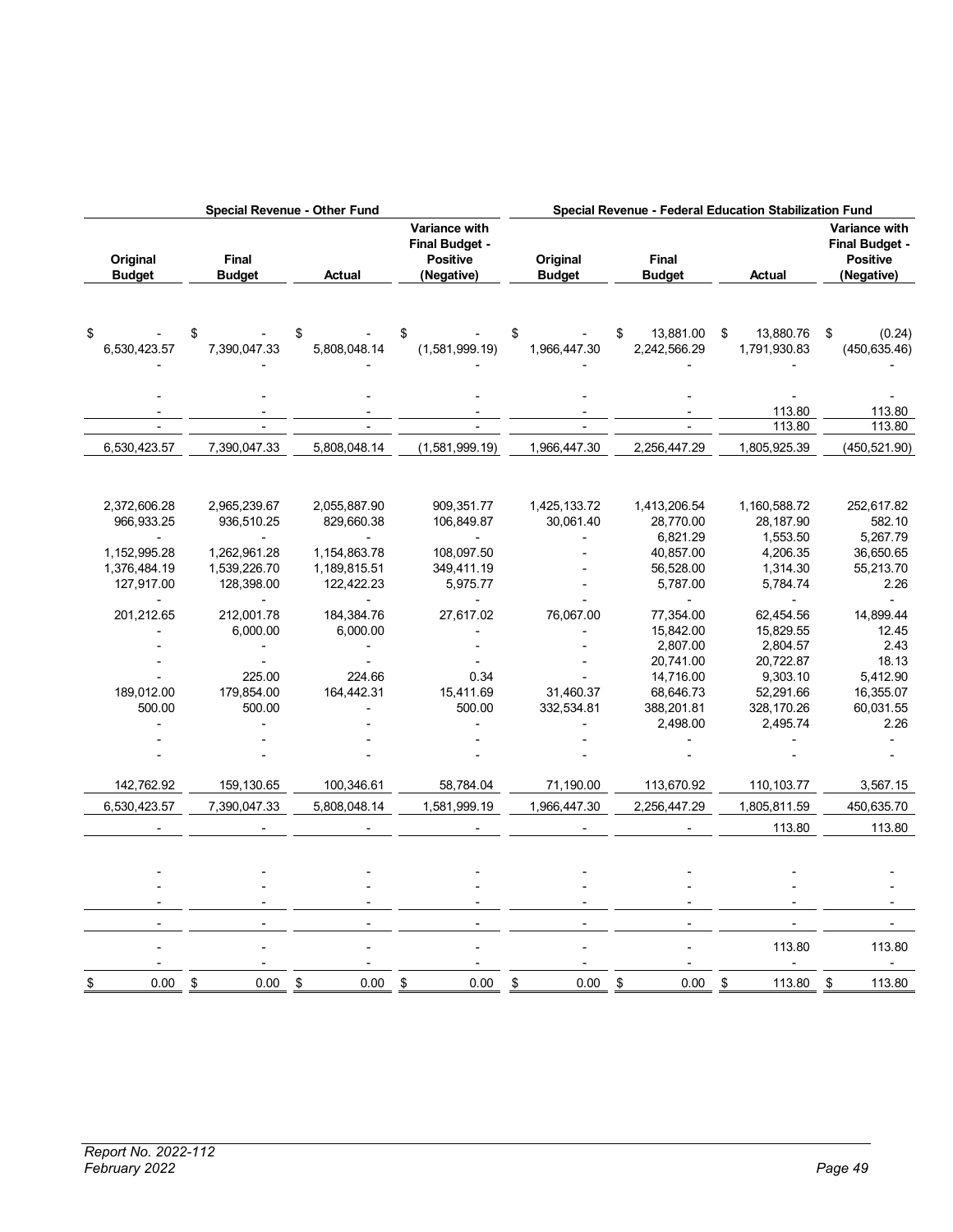#### **Schedule of Changes in the District's Total OPEB Liability and Related Ratios**

<span id="page-55-0"></span>

|                                                                            | 2021             |    | 2020       | 2019             | 2018             |
|----------------------------------------------------------------------------|------------------|----|------------|------------------|------------------|
| <b>Total OPEB Liability</b>                                                |                  |    |            |                  |                  |
| Service Cost                                                               | \$<br>220,584    | \$ | 184,758    | \$<br>216,068    | \$<br>246,922    |
| Interest                                                                   | 138,764          |    | 146,263    | 207,235          | 180,522          |
| Differences Between Expected and                                           |                  |    |            |                  |                  |
| <b>Actual Experience</b>                                                   | (48, 057)        |    |            | (419, 145)       |                  |
| Changes of Assumptions or Other Inputs                                     | 60,795           |    | 222,905    | (1,529,050)      | (487,841)        |
| <b>Benefit Payments</b>                                                    | (200,914)        |    | (192,696)  | (256, 511)       | (283, 100)       |
| Net Change in Total OPEB Liability                                         | 171,172          |    | 361,230    | (1,781,403)      | (343, 497)       |
| Total OPEB Liability - Beginning                                           | 4,313,229        |    | 3,951,999  | 5,733,402        | 6,076,899        |
| <b>Total OPEB Liability - Ending</b>                                       | 4,484,401        | S  | 4,313,229  | \$<br>3,951,999  | \$<br>5,733,402  |
| Covered-Employee Payroll                                                   | \$<br>34,077,948 | \$ | 32,792,743 | \$<br>33,377,663 | \$<br>27,333,748 |
| <b>Total OPEB Liability as a Percentage</b><br>of Covered-Employee Payroll | 13.16%           |    | 13.15%     | 11.84%           | 20.98%           |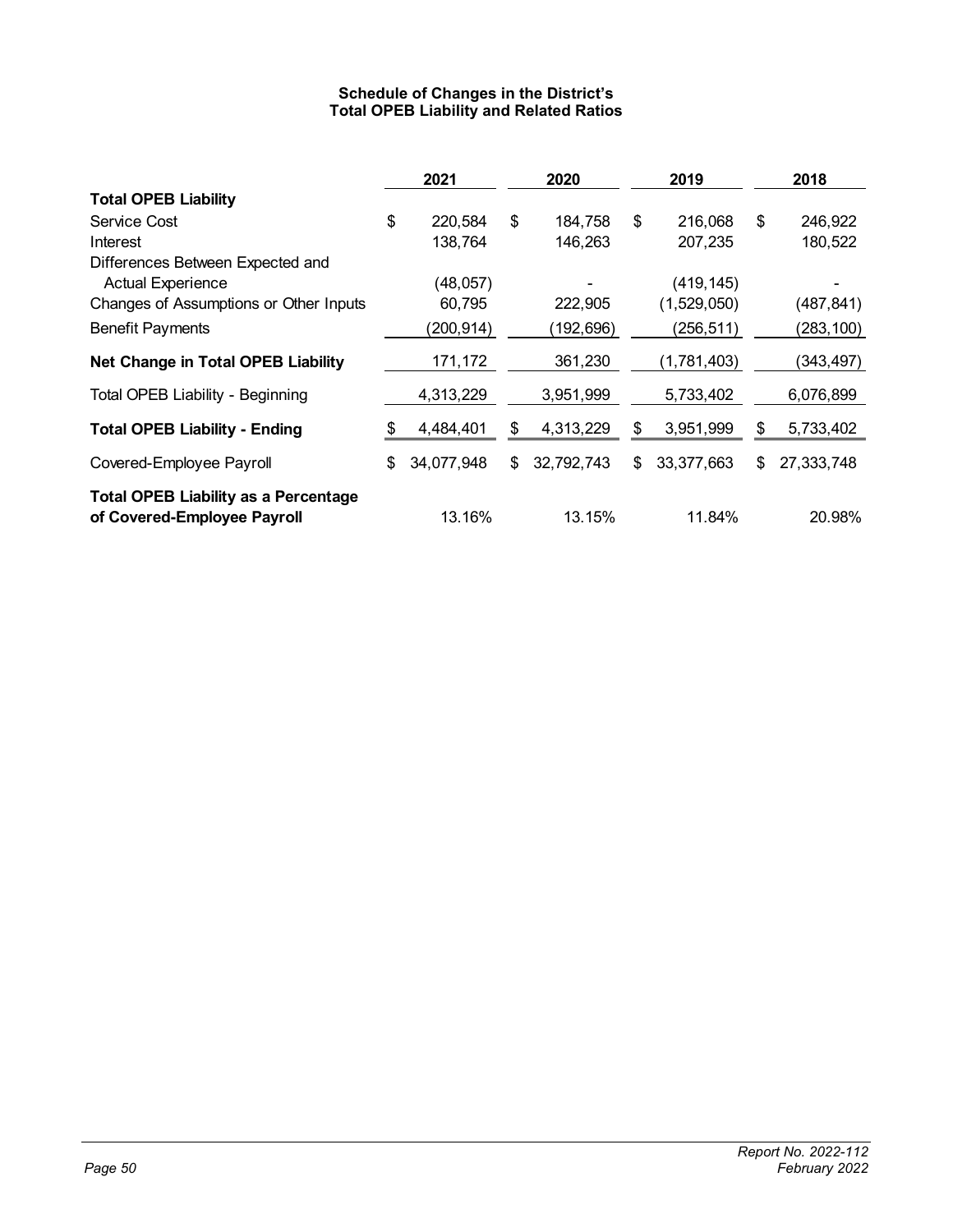#### **Schedule of the District's Proportionate Share of the Net Pension Liability – Florida Retirement System Pension Plan** (1)

<span id="page-56-0"></span>

|                    |                          |                            |                        | District's                 |                           |
|--------------------|--------------------------|----------------------------|------------------------|----------------------------|---------------------------|
|                    |                          |                            |                        | <b>Proportionate Share</b> | <b>FRS Plan Fiduciary</b> |
|                    | District's               | District's                 |                        | of the FRS Net             | Net Position as a         |
| <b>Fiscal Year</b> | <b>Proportion of the</b> | <b>Proportionate Share</b> |                        | Pension Liability as a     | Percentage of the         |
| <b>Ending</b>      | <b>FRS Net Pension</b>   | of the FRS Net             | District's             | Percentage of its          | <b>Total Pension</b>      |
| June 30            | Liability                | <b>Pension Liability</b>   | <b>Covered Payroll</b> | <b>Covered Payroll</b>     | Liability                 |
| 2013               | 0.085442836%             | \$<br>14,708,515.00        | \$31,843,417.00        | 46.19%                     | 88.54%                    |
| 2014               | 0.086026097%             | 5,248,857.00               | 31,663,841.00          | 16.58%                     | 96.09%                    |
| 2015               | 0.080698077%             | 10,423,239.00              | 31,330,768.00          | 33.27%                     | 92.00%                    |
| 2016               | 0.077005413%             | 19,443,927.00              | 32,650,341.00          | 59.55%                     | 84.88%                    |
| 2017               | 0.076411203%             | 22,601,921.00              | 33,721,087.00          | 67.03%                     | 83.89%                    |
| 2018               | 0.072076566%             | 21,709,836.00              | 32,633,373.00          | 66.53%                     | 84.26%                    |
| 2019               | 0.068690352%             | 23,656,001.00              | 32,232,755.00          | 73.39%                     | 82.61%                    |
| 2020               | 0.067498809%             | 29,254,979.00              | 33,406,531.00          | 87.57%                     | 78.85%                    |

(1) The amounts presented for each fiscal year were determined as of June 30.

#### **Schedule of District Contributions – Florida Retirement System Pension Plan** (1)

| <b>Fiscal</b><br><b>Year Ending</b><br>June 30 | <b>Contractually</b><br><b>Required</b><br><b>FRS Contribution</b> | <b>FRS Contributions</b><br>in Relation to the<br>Contractually<br><b>Required</b><br><b>Contribution</b> |                             | <b>FRS</b><br><b>Contribution</b><br>Deficiency (Excess) | District's<br><b>Covered Payroll</b> | <b>FRS</b><br><b>Contributions</b><br>as a Percentage of<br><b>Covered Payroll</b> |
|------------------------------------------------|--------------------------------------------------------------------|-----------------------------------------------------------------------------------------------------------|-----------------------------|----------------------------------------------------------|--------------------------------------|------------------------------------------------------------------------------------|
| 2014                                           | \$<br>1,884,337                                                    | \$<br>(1,884,337)                                                                                         | $\boldsymbol{\hat{\theta}}$ |                                                          | \$<br>31,663,841                     | 5.95%                                                                              |
| 2015                                           | 1.967.488                                                          | (1,967,488)                                                                                               |                             |                                                          | 31,330,768                           | 6.28%                                                                              |
| 2016                                           | 1,877,900                                                          | (1,877,900)                                                                                               |                             |                                                          | 32,650,341                           | 5.75%                                                                              |
| 2017                                           | 1,989,172                                                          | (1,989,172)                                                                                               |                             | $\blacksquare$                                           | 33,721,087                           | 5.90%                                                                              |
| 2018                                           | 2,054,124                                                          | (2,054,124)                                                                                               |                             |                                                          | 32,633,373                           | 6.29%                                                                              |
| 2019                                           | 2,129,897                                                          | (2, 129, 897)                                                                                             |                             |                                                          | 32,232,755                           | 6.61%                                                                              |
| 2020                                           | 2,242,686                                                          | (2, 242, 686)                                                                                             |                             | ۰                                                        | 33,406,531                           | 6.71%                                                                              |
| 2021                                           | 2,817,489                                                          | (2,817,489)                                                                                               |                             |                                                          | 34,900,978                           | 8.07%                                                                              |

(1) The amounts presented for each fiscal year were determined as of June 30.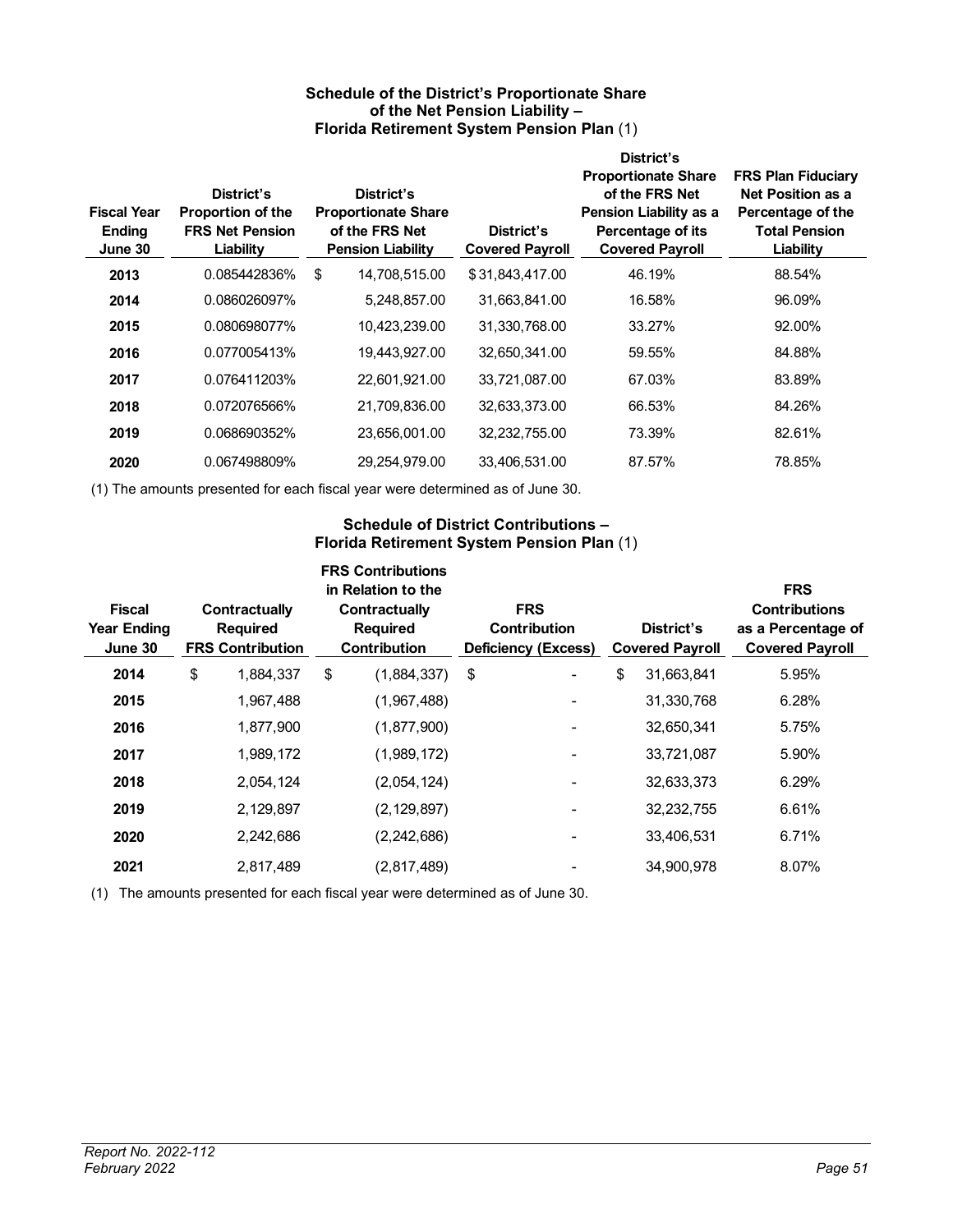#### **Schedule of the District's Proportionate Share of the Net Pension Liability – Health Insurance Subsidy Pension Plan** (1)

<span id="page-57-0"></span>

| <b>Fiscal</b>                 | District's<br><b>Proportion of the</b><br><b>HIS Net Pension</b> | District's<br><b>Proportionate Share</b><br>of the HIS Net | District's             | District's<br><b>Proportionate Share</b><br>of the HIS Net<br>Pension Liability as a | <b>HIS Plan Fiduciary</b><br>Net Position as a<br>Percentage of the<br><b>Total Pension</b> |
|-------------------------------|------------------------------------------------------------------|------------------------------------------------------------|------------------------|--------------------------------------------------------------------------------------|---------------------------------------------------------------------------------------------|
| <b>Year Ending</b><br>June 30 | Liability                                                        | <b>Pension Liability</b>                                   | <b>Covered Payroll</b> | Percentage of its<br><b>Covered Payroll</b>                                          | Liability                                                                                   |
| 2013                          | 0.109612504%                                                     | \$<br>9,543,210                                            | \$<br>31,843,417       | 29.97%                                                                               | 1.78%                                                                                       |
| 2014                          | 0.106564750%                                                     | 9,964,064                                                  | 31,663,841             | 31.47%                                                                               | 0.99%                                                                                       |
| 2015                          | 0.103240971%                                                     | 10,528,955                                                 | 31,330,768             | 33.61%                                                                               | 0.50%                                                                                       |
| 2016                          | 0.105710349%                                                     | 12,320,103                                                 | 32,650,341             | 37.73%                                                                               | $0.97\%$                                                                                    |
| 2017                          | 0.105761781%                                                     | 11,308,538                                                 | 33,721,087             | 33.54%                                                                               | 1.64%                                                                                       |
| 2018                          | 0.099890557%                                                     | 10,572,530                                                 | 32.633.373             | 32.40%                                                                               | 2.15%                                                                                       |
| 2019                          | 0.096363398%                                                     | 10,782,100                                                 | 32.232.755             | 33.45%                                                                               | 2.63%                                                                                       |
| 2020                          | 0.096237108%                                                     | 11.750.394                                                 | 33.406.531             | 35.17%                                                                               | 3.00%                                                                                       |

(1) The amounts presented for each fiscal year were determined as of June 30.

#### **Schedule of District Contributions – Health Insurance Subsidy Pension Plan** (1)

| <b>Fiscal</b><br><b>Year Ending</b><br>June 30 | Contractually<br><b>Required</b><br><b>HIS Contribution</b> | <b>HIS Contributions</b><br>in Relation to the<br><b>Contractually</b><br><b>Required</b><br><b>Contribution</b> | <b>HIS</b><br><b>Contribution</b><br>Deficiency (Excess) | District's<br><b>Covered Payroll</b> | <b>HIS</b><br><b>Contributions</b><br>as a Percentage of<br><b>Covered Payroll</b> |
|------------------------------------------------|-------------------------------------------------------------|------------------------------------------------------------------------------------------------------------------|----------------------------------------------------------|--------------------------------------|------------------------------------------------------------------------------------|
| 2014                                           | \$<br>365,055                                               | \$<br>(365, 055)                                                                                                 | \$                                                       | \$<br>31,663,841                     | 1.15%                                                                              |
| 2015                                           | 394,651                                                     | (394,651)                                                                                                        |                                                          | 31,330,768                           | 1.26%                                                                              |
| 2016                                           | 541,833                                                     | (541,833)                                                                                                        |                                                          | 32,650,341                           | 1.66%                                                                              |
| 2017                                           | 559,722                                                     | (559,722)                                                                                                        |                                                          | 33,721,087                           | 1.66%                                                                              |
| 2018                                           | 541,709                                                     | (541, 709)                                                                                                       |                                                          | 32,633,373                           | 1.66%                                                                              |
| 2019                                           | 535,097                                                     | (535,097)                                                                                                        |                                                          | 32, 232, 755                         | 1.66%                                                                              |
| 2020                                           | 554,569                                                     | (554, 569)                                                                                                       |                                                          | 33,406,531                           | 1.66%                                                                              |
| 2021                                           | 579,519                                                     | (579, 519)                                                                                                       |                                                          | 34,900,978                           | 1.66%                                                                              |
|                                                |                                                             |                                                                                                                  |                                                          |                                      |                                                                                    |

(1) The amounts presented for each fiscal year were determined as of June 30.

NOTES TO REQUIRED SUPPLEMENTARY INFORMATION

#### **1. Budgetary Basis of Accounting**

The Board follows procedures established by State law and State Board of Education (SBE) rules in establishing budget balances for governmental funds, as described below: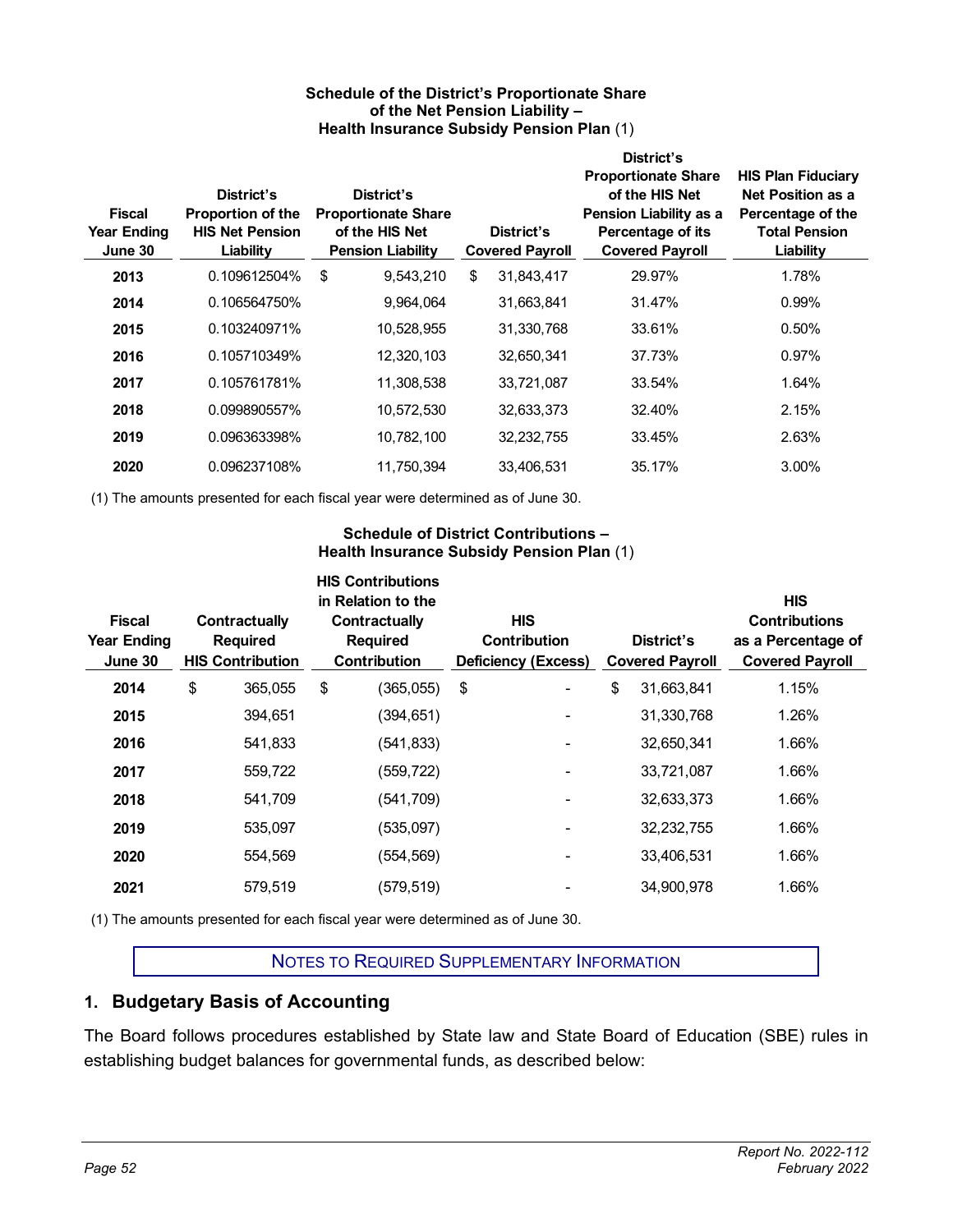- Budgets are prepared, public hearings are held, and original budgets are adopted annually for all governmental fund types in accordance with procedures and time intervals prescribed by State law and SBE rules.
- Appropriations are controlled at the object level (e.g., salaries, purchased services, and capital outlay) within each activity (e.g., instruction, student transportation services, and school administration) and may be amended by resolution at any Board meeting prior to the due date for the annual financial report.
- Budgets are prepared using the same modified accrual basis as is used to account for governmental funds.
- Budgetary information is integrated into the accounting system and, to facilitate budget control, budget balances are encumbered when purchase orders are issued. Appropriations lapse at fiscal year end and encumbrances outstanding are honored from the subsequent year's appropriations.

#### **2. Schedule of Changes in the District's Total Other Postemployment Benefits Liability and Related Ratios**

No assets are accumulated in a trust that meet the criteria in paragraph 4 of GASB Statement No. 75 to pay related benefits.

#### *Changes of Assumptions.*

- The discount rate was changed from 3.13 percent as of the beginning of the measurement period to 2.45 percent as of June 30, 2020.
- The medical claims costs and premiums were updated based on actual premium information provided for the valuation.
- The healthcare cost trend assumption was revised to reflect a lower inflation assumption (from 2.5 percent to 2.25 percent) and the assumed load to model the excise tax was removed, as it was repealed in December 2019.
- The salary increase rates were changed to be based on revised inflation and individual member pay increases used in the July 1, 2020, FRS Actuarial Valuation.
- The retirement and mortality rates were separated between instructional and noninstructional employees.
- **3. Schedule of Net Pension Liability and Schedule of Contributions Florida Retirement System Pension Plan**

*Changes of Assumptions.* In 2020, the long-term expected rate of return was decreased from 6.9 percent to 6.8 percent.

#### **4. Schedule of Net Pension Liability and Schedule of Contributions – Health Insurance Subsidy Pension Plan**

*Changes of Assumptions.* In 2020, the municipal bond rate used to determine total pension liability was decreased from 3.5 percent to 2.21 percent, and the mortality assumption was updated.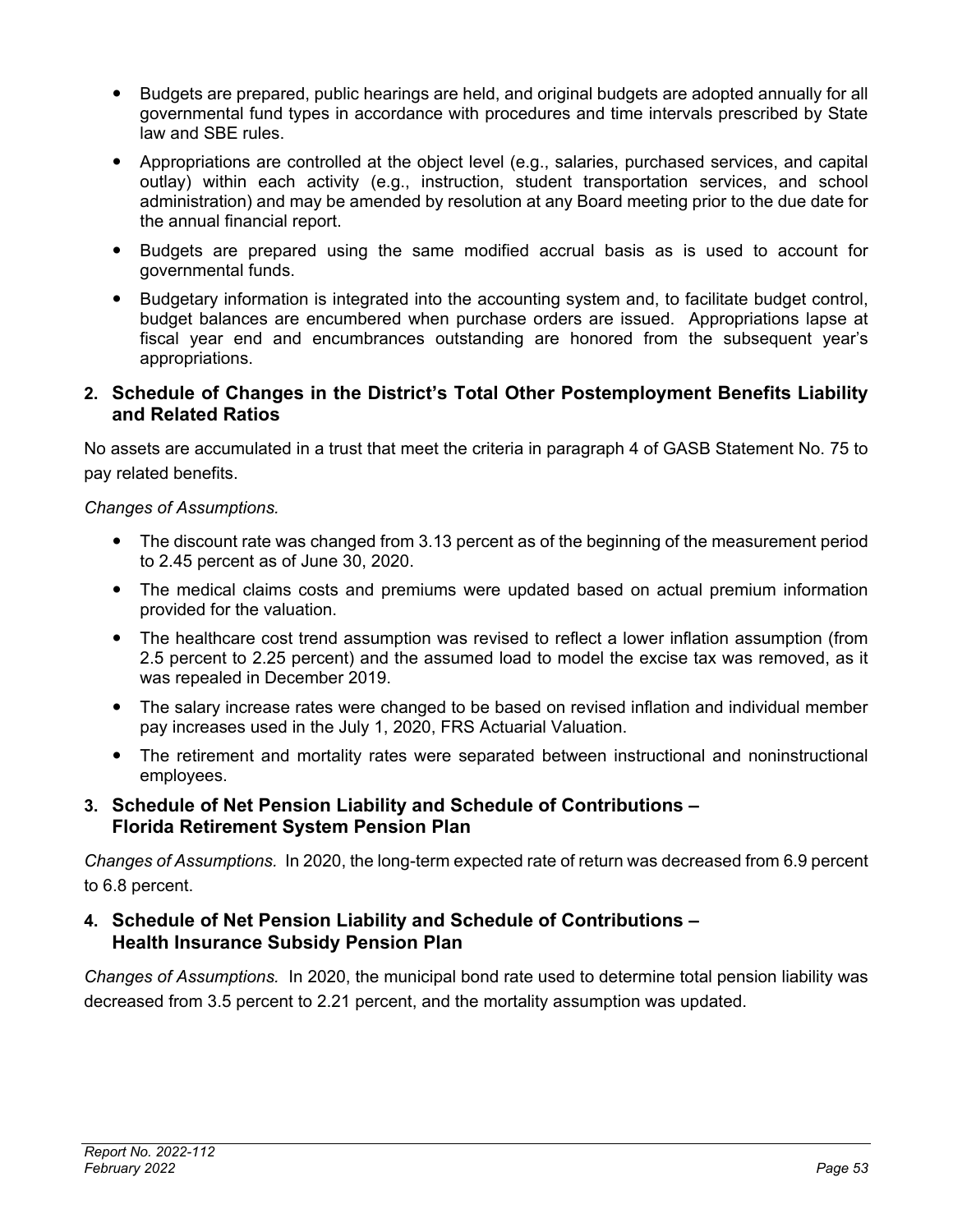# <span id="page-59-0"></span>*SCHEDULE OF EXPENDITURES OF FEDERAL AWARDS*

#### **Okeechobee County District School Board Schedule of Expenditures of Federal Awards For the Fiscal Year Ended June 30, 2021**

| Federal Grantor/Pass-Through Grantor/<br><b>Program or Cluster</b>                                                                                                                                                                                                                                                                                                                                                                                                                                                                                                                                                                                                                                                                                                                                                                                                                                                                                                                                   | Federal<br><b>Assistance Listing</b><br><b>Number</b>                                                                                                                    | Pass - Through<br><b>Entity Identifying</b><br><b>Number</b>                                        | <b>Total</b><br><b>Expenditures</b>                                                                                                                                                                 |
|------------------------------------------------------------------------------------------------------------------------------------------------------------------------------------------------------------------------------------------------------------------------------------------------------------------------------------------------------------------------------------------------------------------------------------------------------------------------------------------------------------------------------------------------------------------------------------------------------------------------------------------------------------------------------------------------------------------------------------------------------------------------------------------------------------------------------------------------------------------------------------------------------------------------------------------------------------------------------------------------------|--------------------------------------------------------------------------------------------------------------------------------------------------------------------------|-----------------------------------------------------------------------------------------------------|-----------------------------------------------------------------------------------------------------------------------------------------------------------------------------------------------------|
| <b>Clustered</b>                                                                                                                                                                                                                                                                                                                                                                                                                                                                                                                                                                                                                                                                                                                                                                                                                                                                                                                                                                                     |                                                                                                                                                                          |                                                                                                     |                                                                                                                                                                                                     |
| <b>Child Nutrition Cluster</b><br>United States Department of Agriculture:<br>Florida Department of Agriculture and Consumer Services:<br>School Breakfast Program<br>National School Lunch Program<br>COVID-19 National School Lunch Program<br><b>Total National School Lunch Program</b><br>Summer Food Service Program for Children                                                                                                                                                                                                                                                                                                                                                                                                                                                                                                                                                                                                                                                              | 10.553<br>10.555<br>COVID-19, 10.555<br>10.555<br>10.559                                                                                                                 | 21002<br>21001, 21003<br>21001, 21003<br>20006, 20007, 21006, 21007                                 | 770,271.28<br>\$<br>2,609,063.60<br>332,723.17<br>2,941,786.77<br>401,556.26                                                                                                                        |
| <b>Total Child Nutrition Cluster</b>                                                                                                                                                                                                                                                                                                                                                                                                                                                                                                                                                                                                                                                                                                                                                                                                                                                                                                                                                                 |                                                                                                                                                                          |                                                                                                     | 4,113,614.31                                                                                                                                                                                        |
| <b>Special Education Cluster</b><br>United States Department of Education:<br>Special Education - Grants to States:<br>Florida Department of Education<br>Putnam County District School Board<br>St. Lucie County District School Board                                                                                                                                                                                                                                                                                                                                                                                                                                                                                                                                                                                                                                                                                                                                                              | 84.027                                                                                                                                                                   | 263<br>None<br>None                                                                                 | 1,854,227.48<br>449.46<br>3,073.20                                                                                                                                                                  |
| <b>Total Special Education - Grants to States</b>                                                                                                                                                                                                                                                                                                                                                                                                                                                                                                                                                                                                                                                                                                                                                                                                                                                                                                                                                    | 84.027                                                                                                                                                                   |                                                                                                     | 1,857,750.14                                                                                                                                                                                        |
| Special Education - Preschool Grants:<br>Florida Department of Education                                                                                                                                                                                                                                                                                                                                                                                                                                                                                                                                                                                                                                                                                                                                                                                                                                                                                                                             | 84.173                                                                                                                                                                   | 267                                                                                                 | 96,903.33                                                                                                                                                                                           |
| <b>Total Special Education Cluster</b>                                                                                                                                                                                                                                                                                                                                                                                                                                                                                                                                                                                                                                                                                                                                                                                                                                                                                                                                                               |                                                                                                                                                                          |                                                                                                     | 1,954,653.47                                                                                                                                                                                        |
| <b>Child Care and Development Fund Cluster</b><br>United States Department of Health and Human Services:<br>Early Learning Coalition of Indian River, Martin, and Okeechobee:<br>Child Care and Development Block Grant                                                                                                                                                                                                                                                                                                                                                                                                                                                                                                                                                                                                                                                                                                                                                                              | COVID-19, 93.575                                                                                                                                                         | None                                                                                                | 74,800.00                                                                                                                                                                                           |
| <b>Not Clustered</b>                                                                                                                                                                                                                                                                                                                                                                                                                                                                                                                                                                                                                                                                                                                                                                                                                                                                                                                                                                                 |                                                                                                                                                                          |                                                                                                     |                                                                                                                                                                                                     |
| <b>United States Department of Defense</b><br>Army Junior Reserve Officers Training Corps                                                                                                                                                                                                                                                                                                                                                                                                                                                                                                                                                                                                                                                                                                                                                                                                                                                                                                            | <b>12.UNK</b>                                                                                                                                                            | N/A                                                                                                 | 70,304.32                                                                                                                                                                                           |
| <b>United States Department of Education</b><br>Florida Department of Education:<br>Title I Grants to Local Educational Agencies<br>Migrant Education - State Grant Program<br>Career and Technical Education - Basic Grants to States<br><b>Rural Education</b><br>English Language Acquisition State Grants<br>Supporting Effective Instruction State Grants<br>School Improvement Grants<br>Student Support and Academic Enrichment Program<br><b>Education Stabilization Fund:</b><br>Governor's Emergency Education Relief Fund<br>Elementary and Secondary School Emergency Relief Fund<br><b>Total Education Stabilization Fund</b><br><b>Total United States Department of Education</b><br>United States Department of Health and Human Services<br><b>Provider Relief Fund</b><br>Florida Department of Children and Families:<br>Southeast Florida Behavioral Health Network:<br>Comprehensive Community Mental Health Services for<br>Children with Serious Emotional Disturbances (SED) | 84.010<br>84.011<br>84.048<br>84.358<br>84.365<br>84.367<br>84.377<br>84.424<br>84.425<br>COVID-19, 84.425C<br>COVID 19, 84.425D<br>84.425<br>COVID-19, 93.498<br>93.104 | 212, 223<br>217<br>161<br>110<br>102<br>224<br>126<br>241<br>123<br>124<br>N/A<br>AGR <sub>18</sub> | 2,262,007.97<br>571,557.19<br>234,676.75<br>98,180.66<br>85,065.66<br>291,267.95<br>166,536.92<br>147,624.23<br>340,761.00<br>1,376,369.83<br>1,717,130.83<br>5,574,048.16<br>13,880.76<br>8,842.75 |
| <b>Total United States Department of Health and Human Services</b>                                                                                                                                                                                                                                                                                                                                                                                                                                                                                                                                                                                                                                                                                                                                                                                                                                                                                                                                   |                                                                                                                                                                          |                                                                                                     | 22,723.51                                                                                                                                                                                           |
| <b>Total Expenditures of Federal Awards</b>                                                                                                                                                                                                                                                                                                                                                                                                                                                                                                                                                                                                                                                                                                                                                                                                                                                                                                                                                          |                                                                                                                                                                          |                                                                                                     | \$11,810,143.77                                                                                                                                                                                     |

The accompanying notes are an integral part of this Schedule.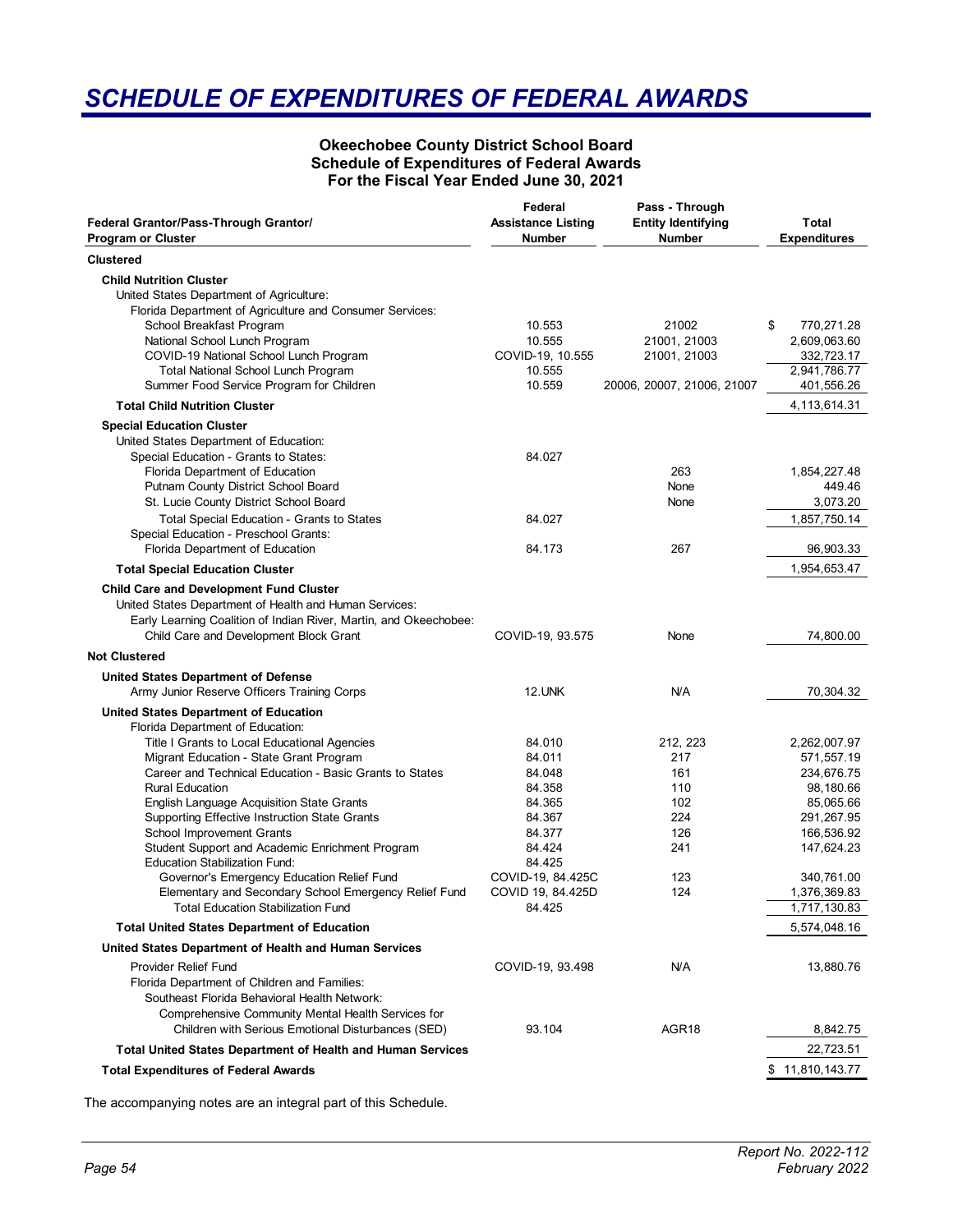- Notes: (1) Basis of Presentation. The accompanying Schedule of Expenditures of Federal Awards (Schedule) includes the Federal award activity of the Okeechobee County District School Board under programs of the Federal Government for the fiscal year ended June 30, 2021. The information in this Schedule is presented in accordance with the requirements of Title 2 U.S. *Code of Federal Regulations* Part 200, *Uniform Administrative Requirements, Cost Principles, and Audit Requirements for Federal Awards*  (Uniform Guidance). Because the Schedule presents only a selected portion of the operations of the District, it is not intended to and does not present the financial position or changes in net position of the District.
	- (2) Summary of Significant Accounting Policies. Expenditures reported on the Schedule are reported on the modified accrual basis of accounting. Such expenditures are recognized following the cost principles contained in the Uniform Guidance, wherein certain types of expenditures are not allowable or are limited as to reimbursement.
	- (3) Indirect Cost Rate. The District has not elected to use the 10 percent de minimis cost rate allowed under the Uniform Guidance.
	- (4) Noncash Assistance National School Lunch Program. Includes \$331,370 of donated food received during the fiscal year. Donated foods are valued at fair value as determined at the time of donation.
	- (5) COVID-19 National School Lunch Program. The District incurred \$332,723.17 in expenditures for the National School Lunch Program grant in the 2019-20 fiscal year.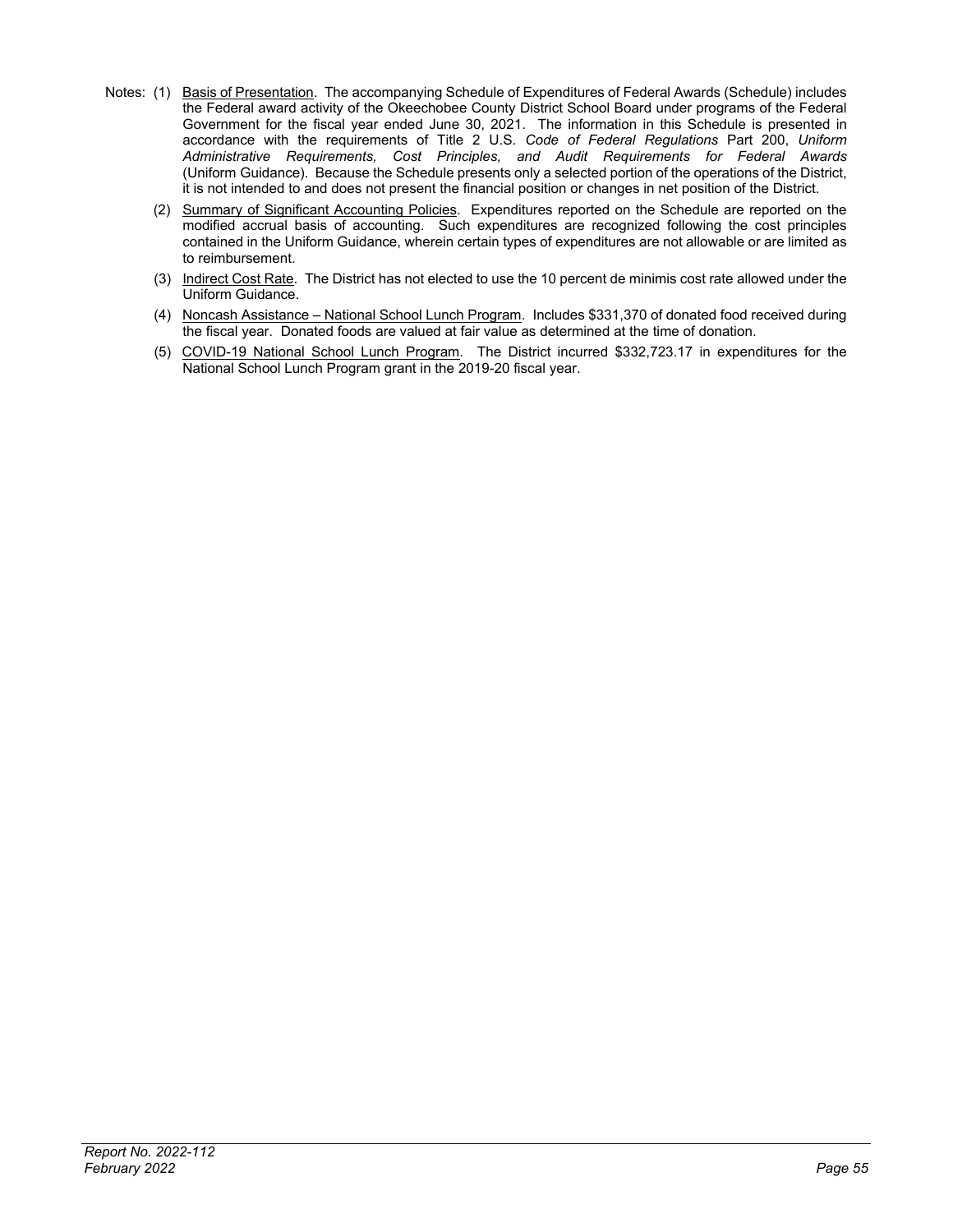<span id="page-61-0"></span>

Sherrill F. Norman, CPA Auditor General

# **AUDITOR GENERAL STATE OF FLORIDA**

Claude Denson Pepper Building, Suite G74 111 West Madison Street Tallahassee, Florida 32399-1450



Phone: (850) 412-2722 Fax: (850) 488-6975

The President of the Senate, the Speaker of the House of Representatives, and the Legislative Auditing Committee

# **INDEPENDENT AUDITOR'S REPORT ON INTERNAL CONTROL OVER FINANCIAL REPORTING AND ON COMPLIANCE AND OTHER MATTERS BASED ON AN AUDIT OF FINANCIAL STATEMENTS PERFORMED IN ACCORDANCE WITH** *GOVERNMENT AUDITING STANDARDS*

We have audited, in accordance with the auditing standards generally accepted in the United States of America and the standards applicable to financial audits contained in *Government Auditing Standards* issued by the Comptroller General of the United States, the financial statements of the governmental activities, each major fund, and the aggregate remaining fund information of the Okeechobee County District School Board as of and for the fiscal year ended June 30, 2021, and the related notes to the financial statements, which collectively comprise the District's basic financial statements, and have issued our report thereon dated February 1, 2022, included under the heading **INDEPENDENT AUDITOR'S REPORT**. Our report includes a reference to other auditors who audited the financial statements of the school internal funds, as described in our report on the District's financial statements. The financial statements of the school internal funds were not audited in accordance with *Government Auditing Standards*, and accordingly, this report does not include reporting on internal control over financial reporting or compliance and other matters associated with the school internal funds.

#### **Internal Control Over Financial Reporting**

In planning and performing our audit of the financial statements, we considered the District's internal control over financial reporting (internal control) as a basis for designing audit procedures that are appropriate in the circumstances for the purpose of expressing our opinions on the financial statements, but not for the purpose of expressing an opinion on the effectiveness of the District's internal control. Accordingly, we do not express an opinion on the effectiveness of the District's internal control.

A *deficiency in internal control* exists when the design or operation of a control does not allow management or employees, in the normal course of performing their assigned functions, to prevent, or detect and correct, misstatements on a timely basis. A *material weakness* is a deficiency, or a combination of deficiencies, in internal control such that there is a reasonable possibility that a material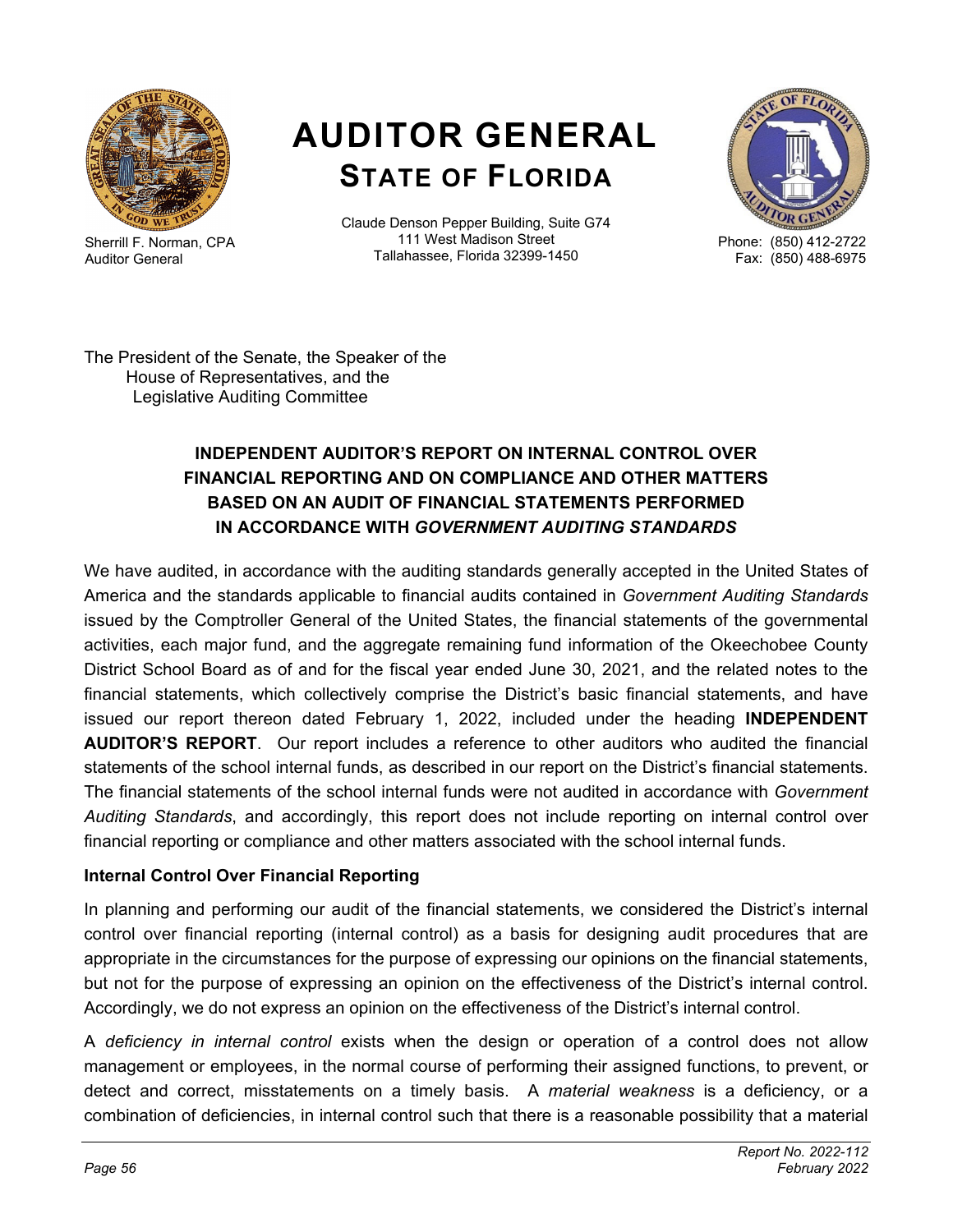misstatement of the District's financial statements will not be prevented, or detected and corrected on a timely basis. A *significant deficiency* is a deficiency, or a combination of deficiencies, in internal control that is less severe than a material weakness, yet important enough to merit attention by those charged with governance.

Our consideration of internal control was for the limited purpose described in the first paragraph of this section and was not designed to identify all deficiencies in internal control that might be material weaknesses or significant deficiencies. Given these limitations, during our audit we did not identify any deficiencies in internal control that we consider to be material weaknesses. However, material weaknesses may exist that have not been identified.

#### **Compliance and Other Matters**

As part of obtaining reasonable assurance about whether the District's financial statements are free from material misstatement, we performed tests of its compliance with certain provisions of laws, rules, regulations, contracts, and grant agreements, noncompliance with which could have a direct and material effect on the financial statements. However, providing an opinion on compliance with those provisions was not an objective of our audit and, accordingly, we do not express such an opinion. The results of our tests disclosed no instances of noncompliance or other matters that are required to be reported under *Government Auditing Standards*.

#### **Purpose of this Report**

The purpose of this report is solely to describe the scope of our testing of internal control and compliance and the results of that testing, and not to provide an opinion on the effectiveness of the District's internal control or on compliance. This report is an integral part of an audit performed in accordance with *Government Auditing Standards* in considering the District's internal control and compliance. Accordingly, this communication is not suitable for any other purpose.

Respectfully submitted,

Sherrill F. Norman, CPA Tallahassee, Florida February 1, 2022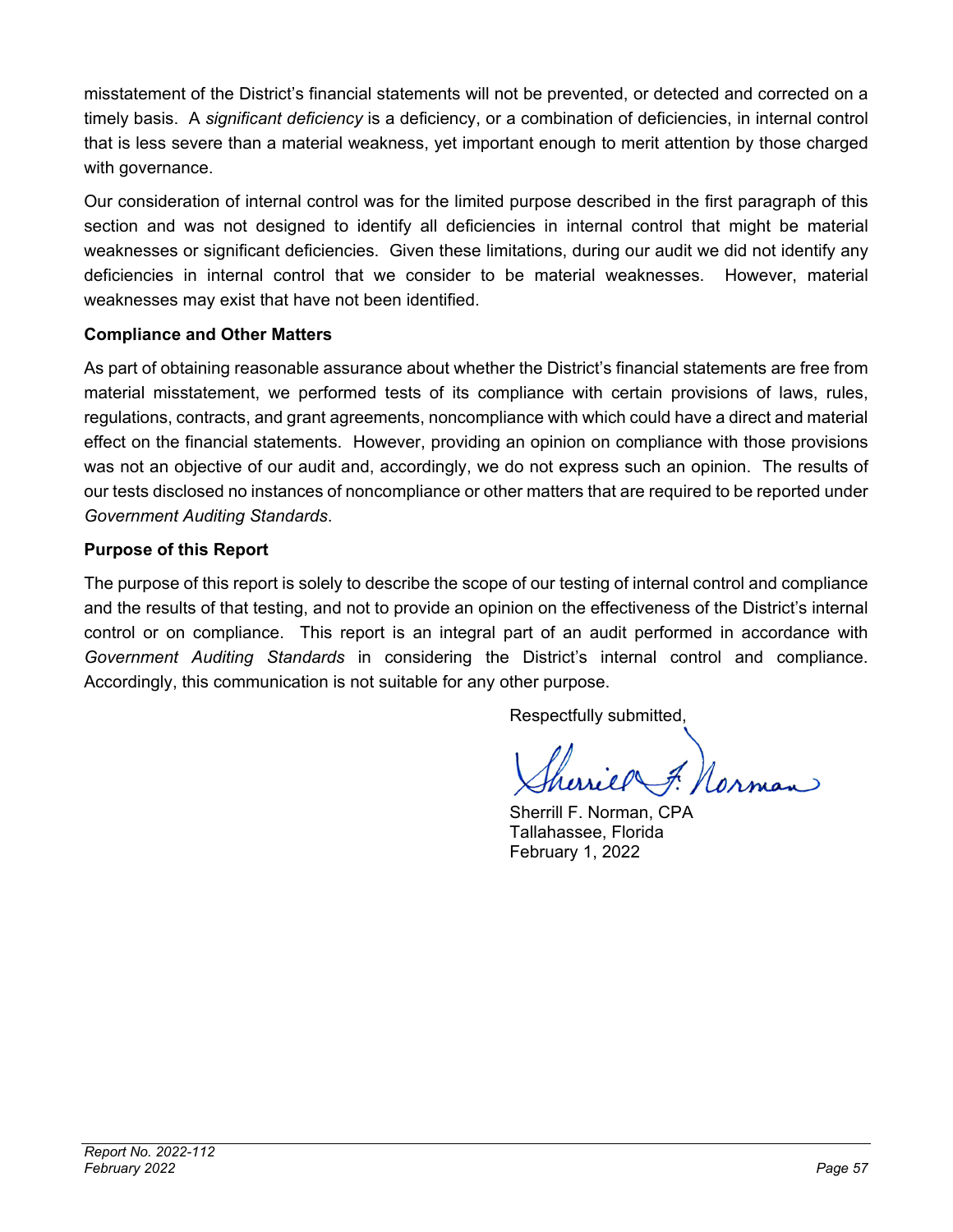<span id="page-63-0"></span>

Sherrill F. Norman, CPA Auditor General

# **AUDITOR GENERAL STATE OF FLORIDA**

Claude Denson Pepper Building, Suite G74 111 West Madison Street Tallahassee, Florida 32399-1450



Phone: (850) 412-2722 Fax: (850) 488-6975

The President of the Senate, the Speaker of the House of Representatives, and the Legislative Auditing Committee

# **INDEPENDENT AUDITOR'S REPORT ON COMPLIANCE FOR EACH MAJOR FEDERAL PROGRAM AND REPORT ON INTERNAL CONTROL OVER COMPLIANCE REQUIRED BY THE UNIFORM GUIDANCE**

#### **Report on Compliance for Each Major Federal Program**

We have audited the Okeechobee County District School Board's compliance with the types of compliance requirements described in the *OMB Compliance Supplement* that could have a direct and material effect on each of the District's major Federal programs for the fiscal year ended June 30, 2021. The District's major Federal programs are identified in **SECTION I – SUMMARY OF AUDITOR'S RESULTS** of the accompanying **SCHEDULE OF FINDINGS AND QUESTIONED COSTS**.

#### *Management's Responsibility*

Management is responsible for compliance with Federal statutes, regulations, and the terms and conditions of its Federal awards applicable to its Federal programs.

#### *Auditor's Responsibility*

Our responsibility is to express an opinion on compliance for each of the District's major Federal programs based on our audit of the types of compliance requirements referred to above. We conducted our audit of compliance in accordance with auditing standards generally accepted in the United States of America; the standards applicable to financial audits contained in *Government Auditing Standards*, issued by the Comptroller General of the United States; and the audit requirements of Title 2 U.S. *Code of Federal Regulations* Part 200, *Uniform Administrative Requirements, Cost Principles, and Audit Requirements for Federal Awards* (Uniform Guidance). Those standards and the Uniform Guidance require that we plan and perform the audit to obtain reasonable assurance about whether noncompliance with the types of compliance requirements referred to above that could have a direct and material effect on a major Federal program occurred. An audit includes examining, on a test basis, evidence about the District's compliance with those requirements and performing such other procedures as we considered necessary in the circumstances.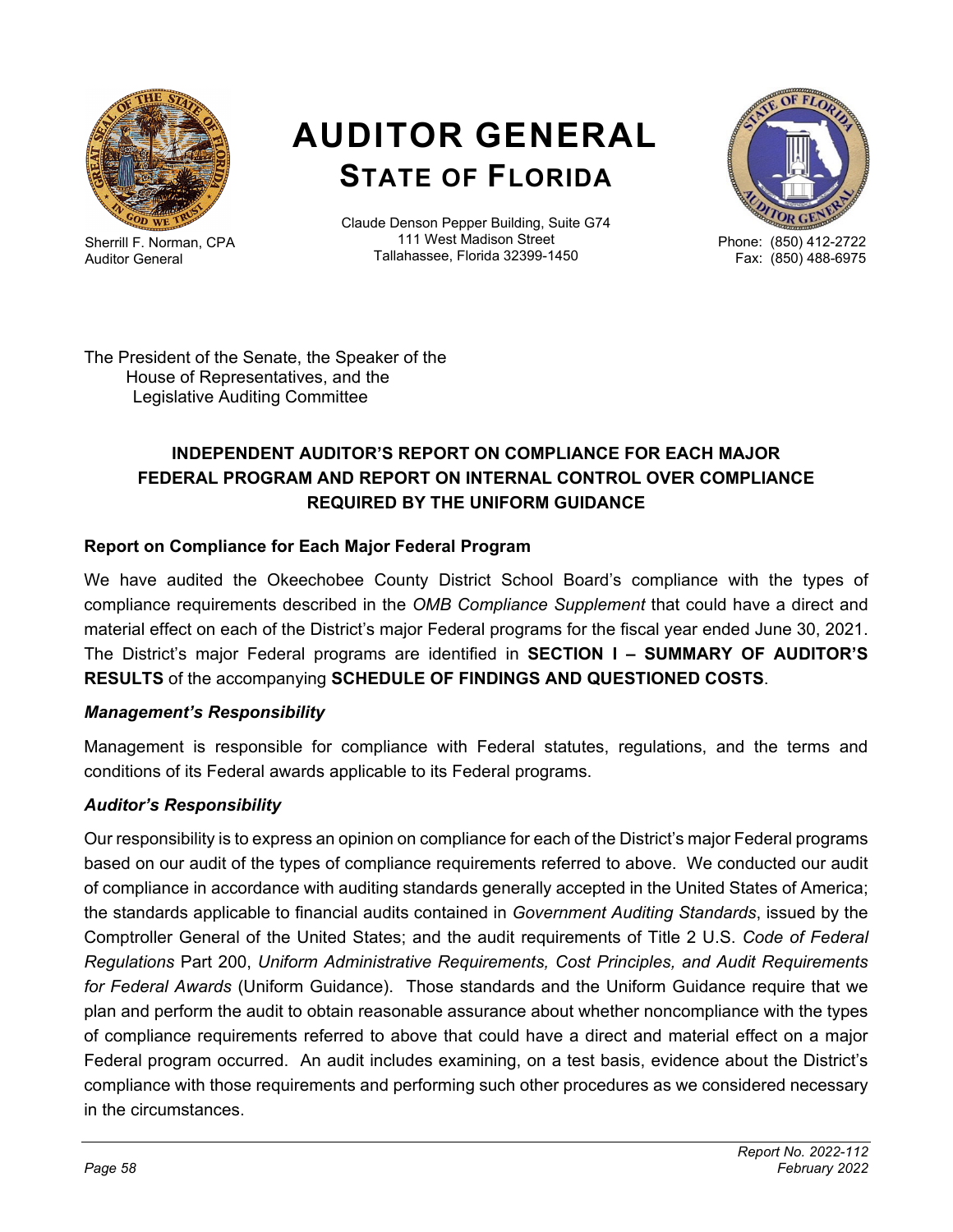We believe that our audit provides a reasonable basis for our opinion on compliance for each major Federal program. However, our audit does not provide a legal determination of the District's compliance.

#### *Opinion on Each Major Federal Program*

In our opinion, the District complied, in all material respects, with the types of compliance requirements referred to above that could have a direct and material effect on each of its major Federal programs for the fiscal year ended June 30, 2021.

#### **Report on Internal Control Over Compliance**

District management is responsible for establishing and maintaining effective internal control over compliance with the types of compliance requirements referred to above. In planning and performing our audit of compliance, we considered the District's internal control over compliance with the types of requirements that could have a direct and material effect on each major Federal program to determine the auditing procedures that are appropriate in the circumstances for the purpose of expressing an opinion on compliance for each major Federal program and to test and report on internal control over compliance in accordance with the Uniform Guidance, but not for the purpose of expressing an opinion on the effectiveness of internal control over compliance. Accordingly, we do not express an opinion on the effectiveness of the District's internal control over compliance.

A *deficiency in internal control over compliance* exists when the design or operation of a control over compliance does not allow management or employees, in the normal course of performing their assigned functions, to prevent, or detect and correct, noncompliance with a type of compliance requirement of a Federal program on a timely basis. A *material weakness in internal control over compliance* is a deficiency, or a combination of deficiencies, in internal control over compliance, such that there is a reasonable possibility that material noncompliance with a type of compliance requirement of a Federal program will not be prevented, or detected and corrected, on a timely basis. A *significant deficiency in internal control over compliance* is a deficiency, or a combination of deficiencies, in internal control over compliance with a type of compliance requirement of a Federal program that is less severe than a material weakness in internal control over compliance, yet important enough to merit attention by those charged with governance.

Our consideration of internal control over compliance was for the limited purpose described in the first paragraph of this section and was not designed to identify all deficiencies in internal control over compliance that might be material weaknesses or significant deficiencies. We did not identify any deficiencies in internal control over compliance that we consider to be material weaknesses. However, material weaknesses may exist that have not been identified.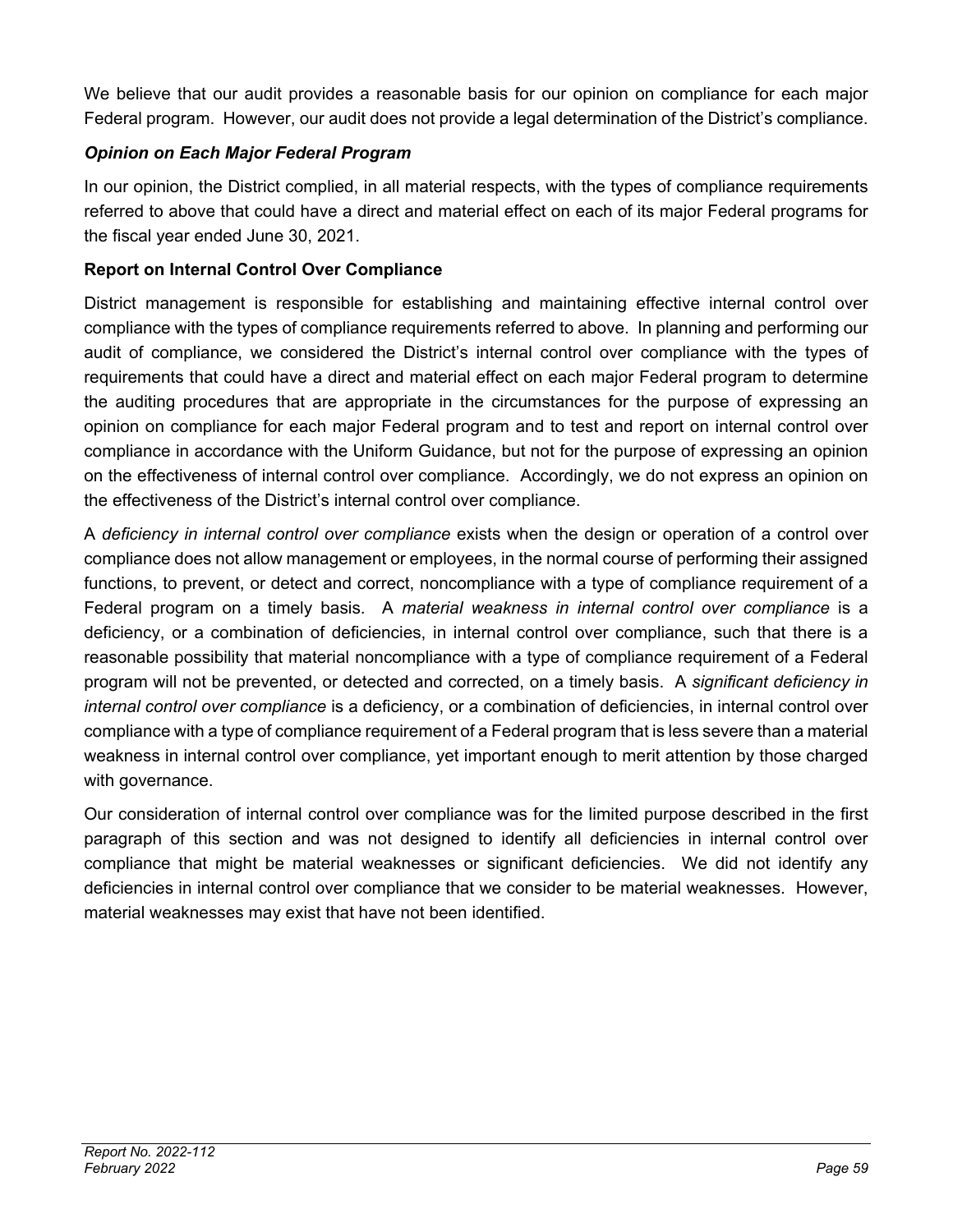The purpose of this report on internal control over compliance is solely to describe the scope of our testing of internal control over compliance and the results of that testing based on the requirements of the Uniform Guidance. Accordingly, this report is not suitable for any other purpose.

Respectfully submitted,

Verman

Sherrill F. Norman, CPA Tallahassee, Florida February 1, 2022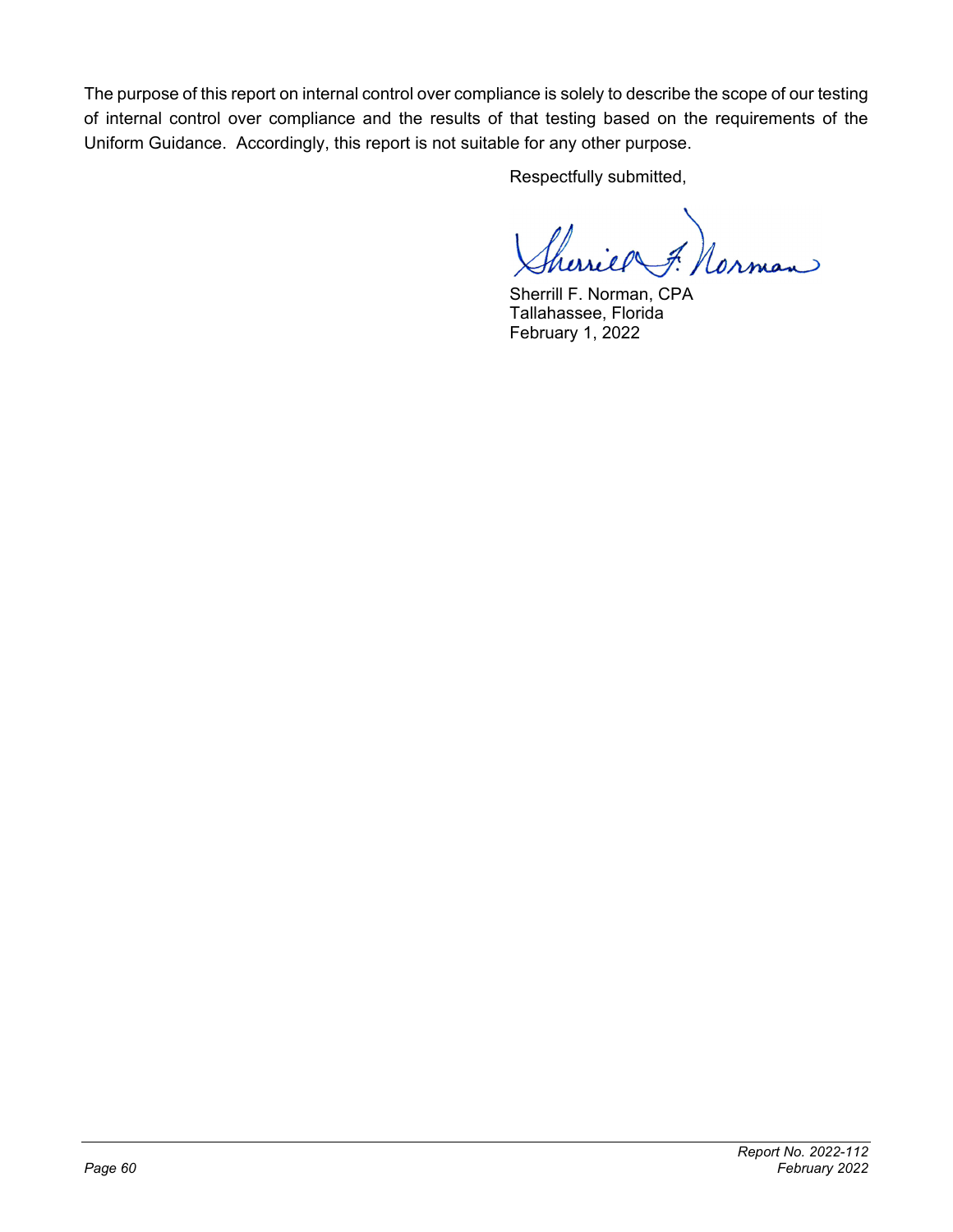# <span id="page-66-0"></span>*SCHEDULE OF FINDINGS AND QUESTIONED COSTS*

# SECTION I – SUMMARY OF AUDITOR'S RESULTS

#### **Financial Statements**

| Type of auditor's report issued on whether the financial<br>statements audited were prepared in accordance with<br>GAAP: | Unmodified                                                                                    |
|--------------------------------------------------------------------------------------------------------------------------|-----------------------------------------------------------------------------------------------|
| Internal control over financial reporting:                                                                               |                                                                                               |
| Material weakness(es) identified?                                                                                        | No                                                                                            |
| Significant deficiency(ies) identified?                                                                                  | None reported                                                                                 |
| Noncompliance material to financial statements noted?                                                                    | No                                                                                            |
| <b>Federal Awards</b>                                                                                                    |                                                                                               |
| Internal control over major Federal programs:                                                                            |                                                                                               |
| Material weakness(es) identified?                                                                                        | No                                                                                            |
| Significant deficiency(ies) identified?                                                                                  | None reported                                                                                 |
| Type of auditor's report issued on compliance for major<br>Federal programs:                                             | Unmodified                                                                                    |
| Any audit findings disclosed that are required to be<br>reported in accordance with 2 CFR 200.516(a)?                    | No                                                                                            |
| Identification of major Federal programs:                                                                                |                                                                                               |
| <b>Assistance Listing Numbers:</b><br>84.010                                                                             | Name of Federal Program or Cluster:<br><b>Title I Grants to Local Educational</b><br>Agencies |
| 84.425                                                                                                                   | <b>Education Stabilization Fund</b>                                                           |
| Dollar threshold used to distinguish between<br>type A and type B programs:                                              | \$750,000                                                                                     |
| Auditee qualified as low risk auditee?                                                                                   | Yes                                                                                           |

# SECTION II – FINANCIAL STATEMENT FINDINGS

No matters are reported.

# SECTION III – FEDERAL AWARD FINDINGS AND QUESTIONED COSTS

No matters are reported.